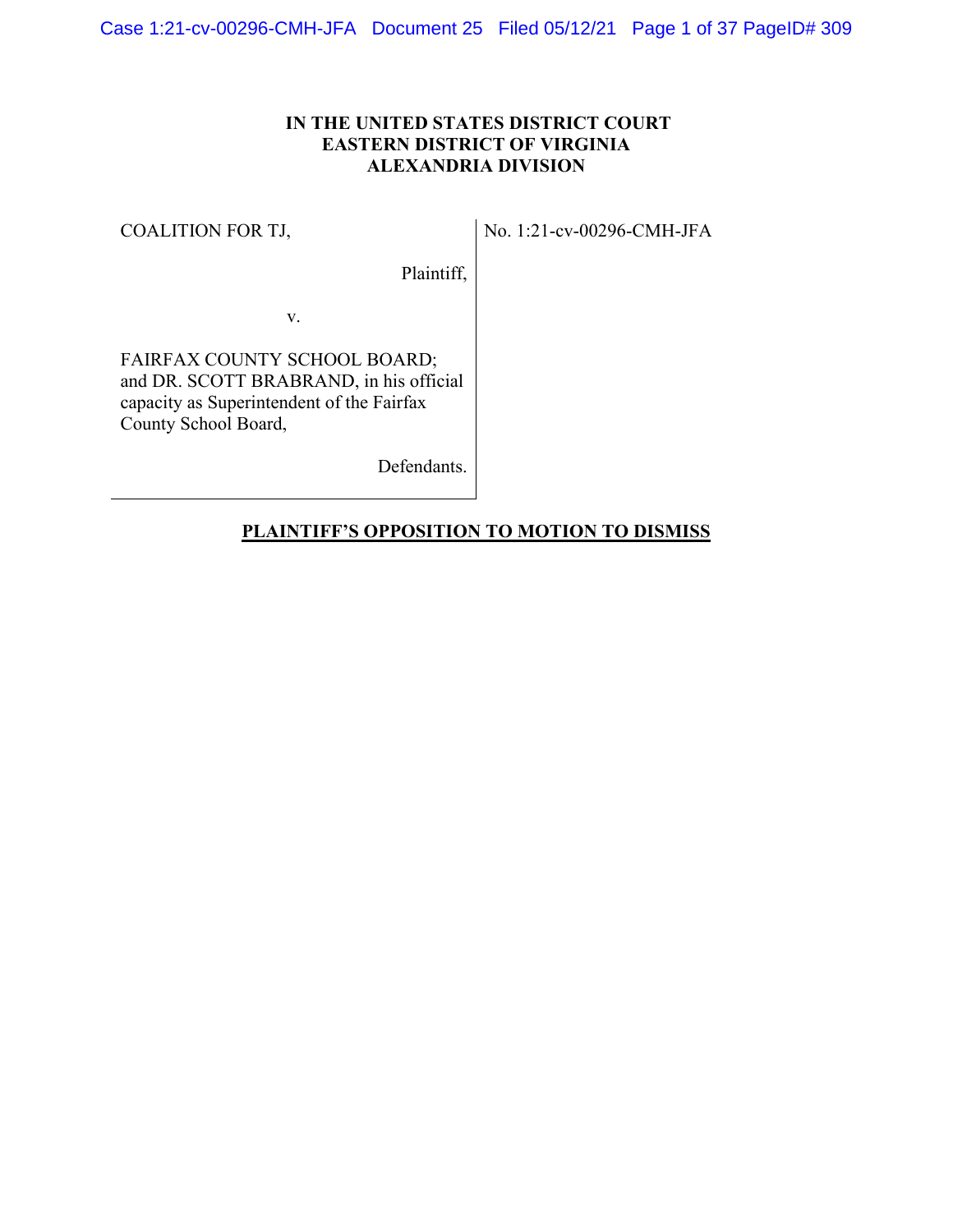# **TABLE OF CONTENTS**

| I.                                                                                                                                                   |
|------------------------------------------------------------------------------------------------------------------------------------------------------|
| The complaint plausibly alleges that the Coalition has associational standing5<br>A.                                                                 |
| <b>B.</b>                                                                                                                                            |
| II.                                                                                                                                                  |
| The Coalition plausibly alleged that Defendants acted with a racially<br>A.                                                                          |
| The Coalition plausibly alleged that the challenged admissions policy<br>1.<br>will have a significant disparate impact on Asian-American students13 |
| The Coalition plausibly alleged that the historical background of the<br>2.                                                                          |
| The Coalition plausibly alleged that irregularities in the decision making<br>3.                                                                     |
| Contemporary statements by decisionmakers plausibly support an<br>4.                                                                                 |
| Defendants' remaining arguments against heightened scrutiny are unpersuasive23<br><b>B.</b>                                                          |
| C.<br>The Coalition plausibly alleged that the challenged admissions process                                                                         |
|                                                                                                                                                      |
|                                                                                                                                                      |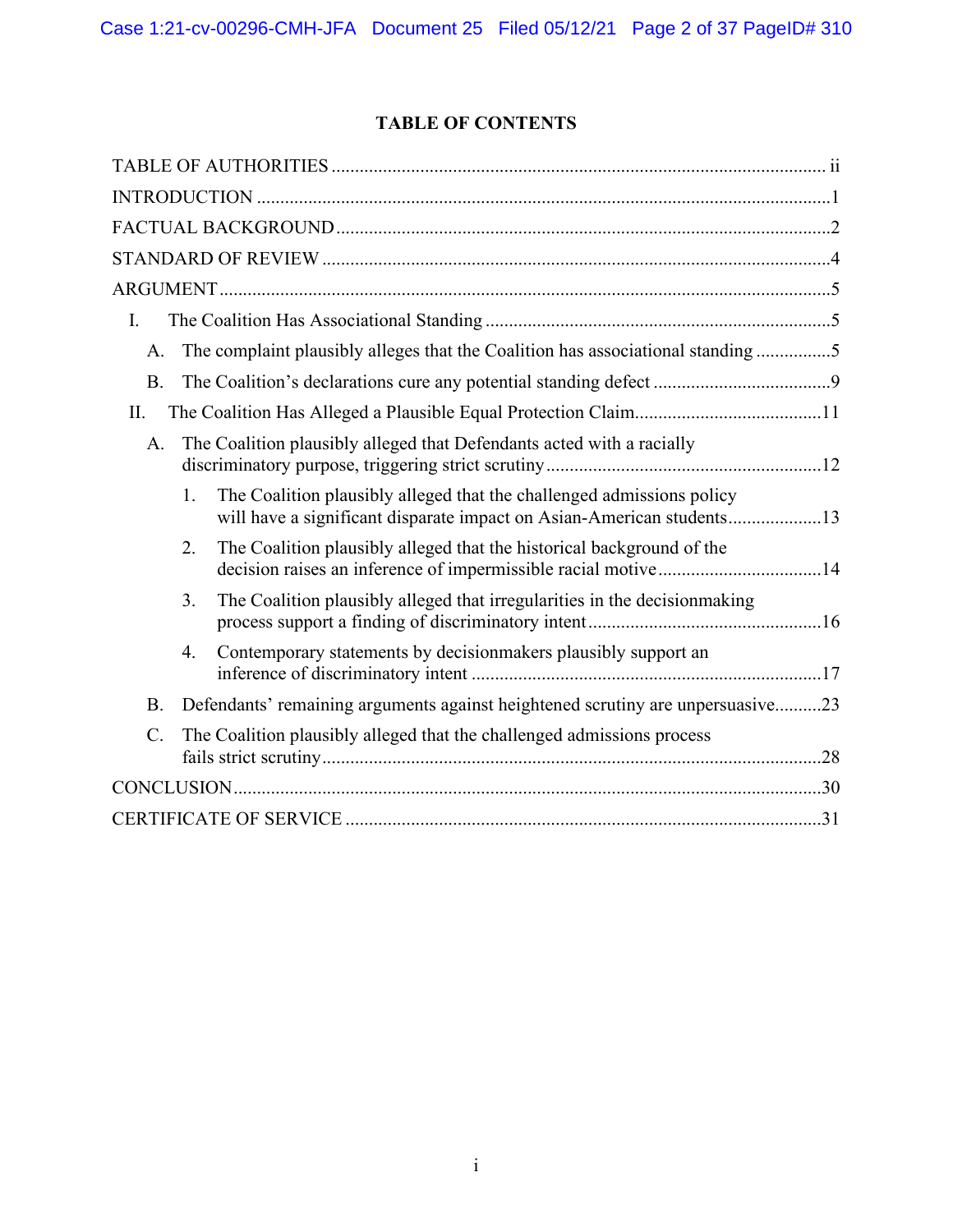# **TABLE OF AUTHORITIES**

# **Cases**

| Adarand Constructors, Inc. v. Pena,                                       |  |
|---------------------------------------------------------------------------|--|
| Alexander v. Estepp,                                                      |  |
| Avenue 6E Investments, LLC v. City of Yuma,                               |  |
| In re Birmingham,                                                         |  |
| Boston Parent Coal. for Acad. Excellence v. Sch. Comm. of City of Boston, |  |
| Carcano v. Cooper,                                                        |  |
| City of St. Louis v. Praprotnik,                                          |  |
| Clatterbuck v. City of Charlottesville,                                   |  |
| David v. Alphin,                                                          |  |
| Deegan v. City of Ithaca,                                                 |  |
| Doe ex rel. Doe v. Lower Merion Sch. Dist.,                               |  |
| El-Amin v. McDonnell,                                                     |  |
| Fisher v. Univ. of Tex. at Austin,                                        |  |
| Fisher v. University of Texas at Austin,                                  |  |
| Funeral Consumers Alliance, Inc. v. Service Corp. International,          |  |
| Gomillion v. Lightfoot,                                                   |  |
| Group Health Plan, Inc. v. Philip Morris, Inc.,                           |  |
| Grutter v. Bollinger,                                                     |  |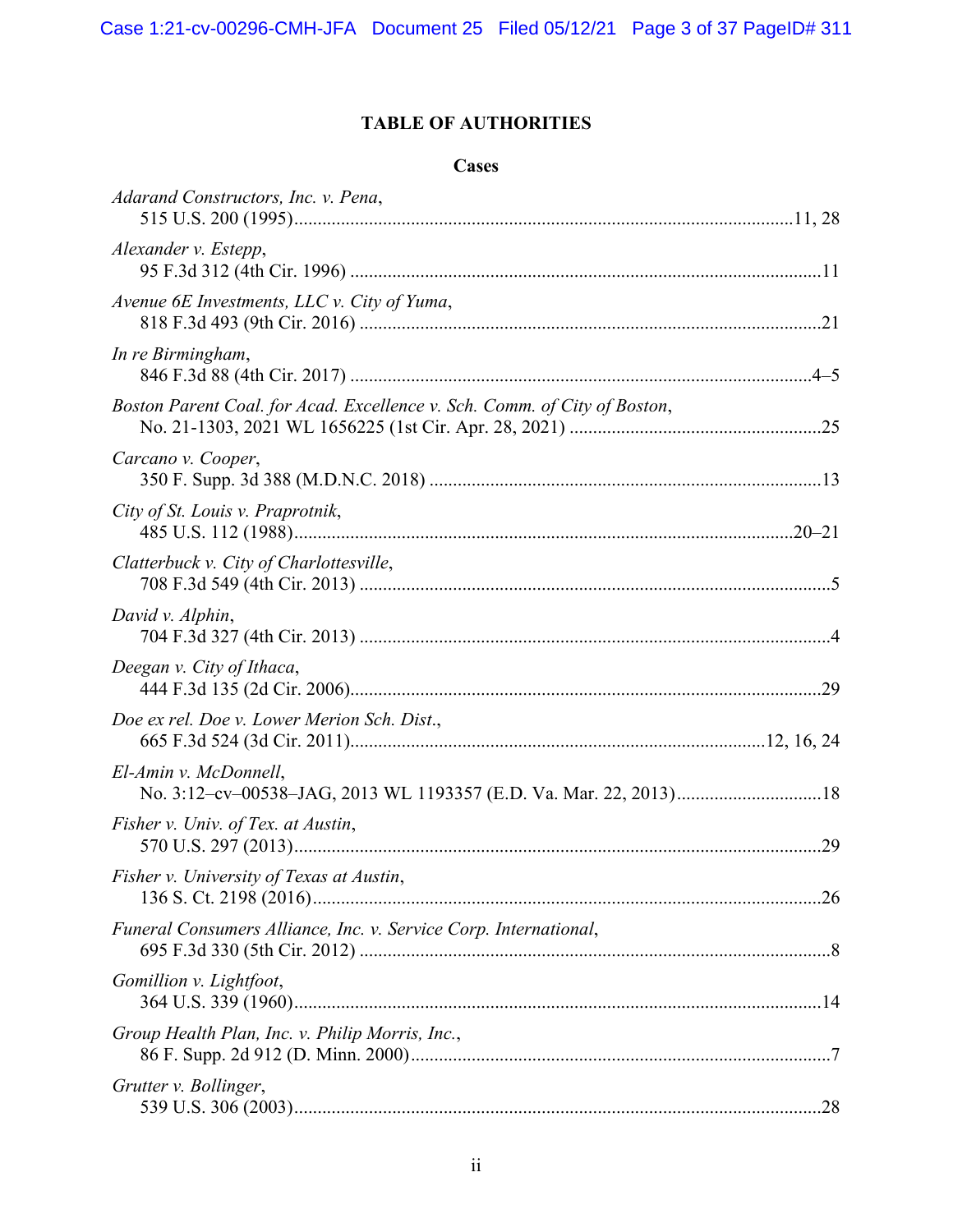| Heap v. Carter,                                                              |  |
|------------------------------------------------------------------------------|--|
| Hunt v. Cromartie,                                                           |  |
| Hunt v. Wash. State Apple Advert. Comm'n,                                    |  |
| Lewis v. Ascension Par. Sch. Bd.,                                            |  |
| Liberty Univ., Inc. v. Lew,                                                  |  |
| Marks v. United States,                                                      |  |
| Md. Highways Contractors Ass'n, Inc. v. Maryland,                            |  |
| Miller v. Johnson,                                                           |  |
| Monell v. Department of Social Services,                                     |  |
| Ne. Fla. Chapter of the Associated Gen. Contractors v. City of Jacksonville, |  |
| North Carolina State Conference of NAACP v. McCrory,                         |  |
| Package Shop, Inc. v. Anheuser-Busch, Inc.,                                  |  |
| Parents Involved in Cmty. Schs. v. Seattle Sch. Dist. No. 1,                 |  |
| Personnel Adm'r of Mass. v. Feeney,                                          |  |
| Presidio Golf Club v. Nat'l Park Serv.,                                      |  |
| Providence Hall Assocs. Ltd. P'ship v. Wells Fargo Bank, N.A.,               |  |
| Ray v. Roane,                                                                |  |
| Regents of Univ. of Cal. v. Bakke,                                           |  |
| Ricci v. DeStefano,                                                          |  |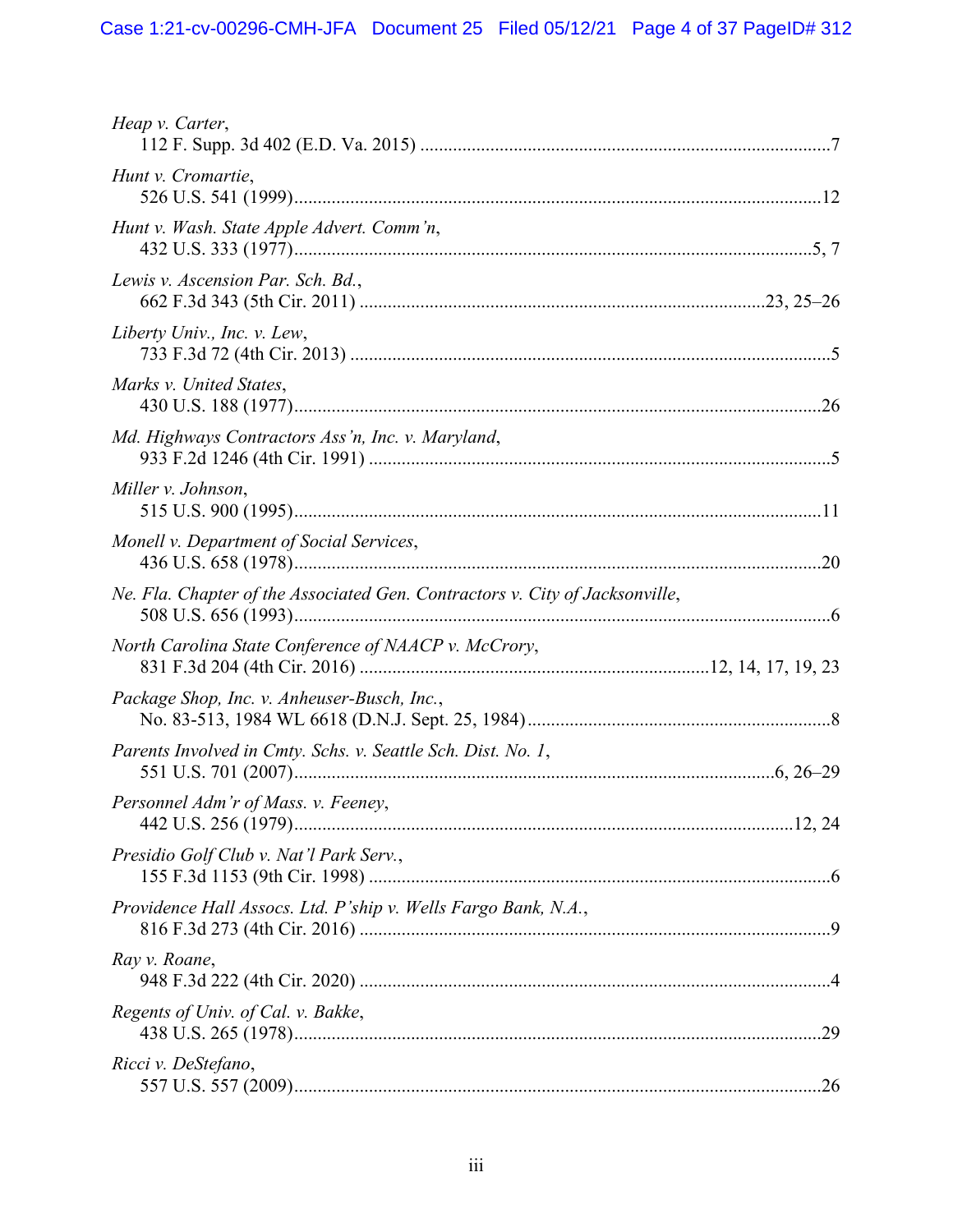| Richmond v. Polk,                                                                    |
|--------------------------------------------------------------------------------------|
| Richmond, Fredericksburg & Potomac R.R. Co. v. United States,                        |
| Riddick v. School Board of Portsmouth,                                               |
| Schuette v. BAMN,                                                                    |
| Small Sponsors Working Group v. Pompeo,                                              |
| Smith v. Town of Clarkton,                                                           |
| Southern Walk at Broandlands Homeowner's Ass'n, Inc. v. OpenBand at Broadlands, LLC, |
| Students for Fair Admissions, Inc. v. President & Fellows of Harvard Coll.,          |
| Students for Fair Admissions, Inc. v. Univ. of N.C.,                                 |
| Summers v. Earth Island Inst.,                                                       |
| Sylvia Dev. Corp. v. Calvert Cty.,                                                   |
| Synovus Bank v. Coleman,                                                             |
| United Food and Com. Workers Union Local 751 v. Brown Grp., Inc.,                    |
| Vill. of Arlington Heights v. Metro. Hous. Dev. Corp.,                               |
| Vitol, S.A. v. Primerose Shipping Co.,                                               |
| Washington Legal Found. v. Leavitt,                                                  |
| Yick Wo v. Hopkins,                                                                  |
| <b>Constitution</b>                                                                  |
|                                                                                      |
| <b>Statute</b>                                                                       |
|                                                                                      |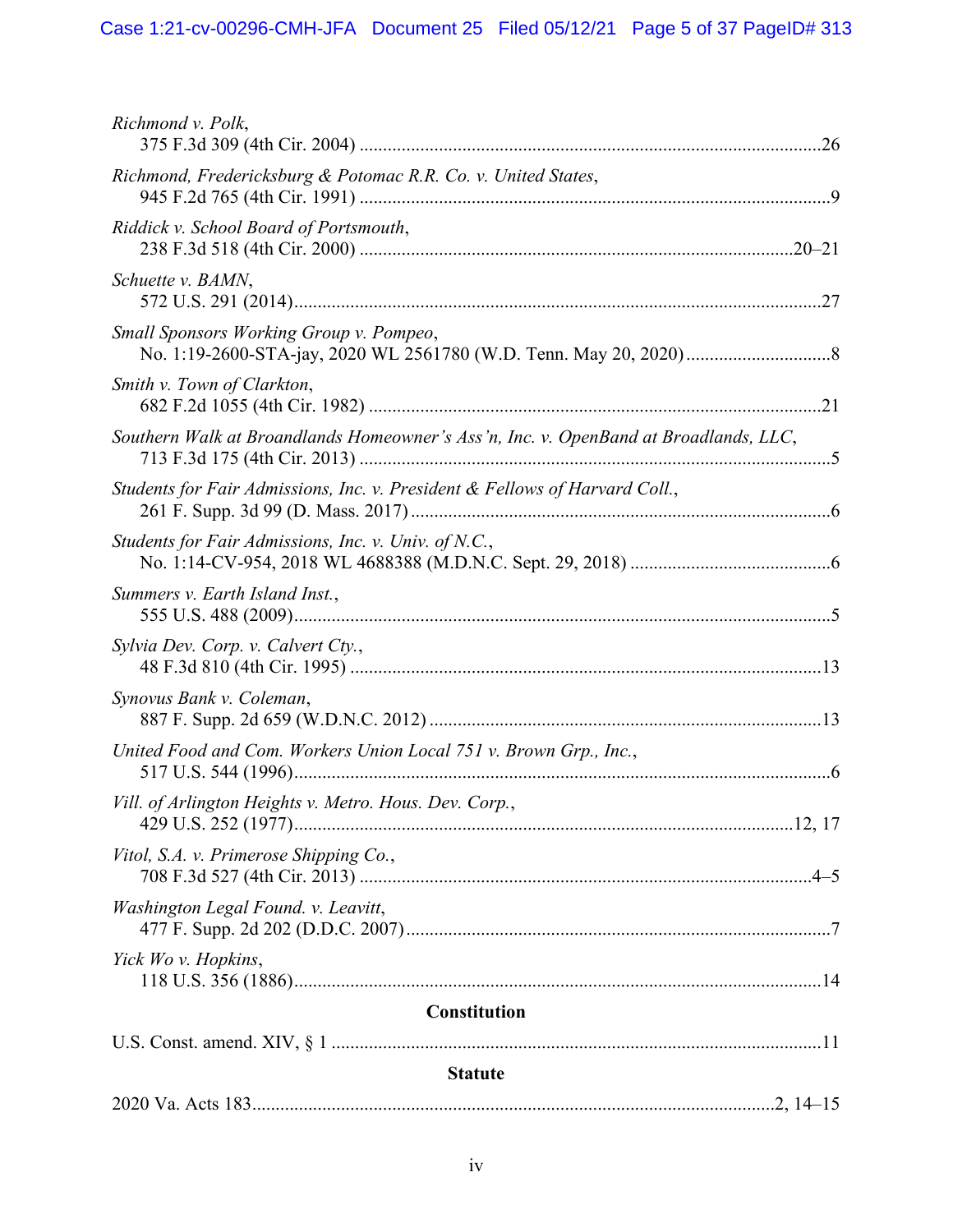| <b>Rules</b>                                                                                                                                                                                                                                                                                                             |
|--------------------------------------------------------------------------------------------------------------------------------------------------------------------------------------------------------------------------------------------------------------------------------------------------------------------------|
|                                                                                                                                                                                                                                                                                                                          |
|                                                                                                                                                                                                                                                                                                                          |
| <b>Other Authorities</b>                                                                                                                                                                                                                                                                                                 |
| Angwin, Julia, Mattu, Surya & Larson, Jeff,<br>Test Prep Is More Expensive—for Asian Students, The Atlantic (Sept. 3,<br>2015), https://www.theatlantic.com/education/archive/2015/09/princeton-<br>.22                                                                                                                  |
| Brief Amicus Curiae of Pacific Legal Foundation et al. in Support of Petitioner,<br>Students for Fair Admissions, Inc. v. President & Fellows of Harvard Coll.<br>(U.S. No. 20-1199), available at<br>https://www.supremecourt.gov/DocketPDF/20/20-<br>1199/173382/20210330164638558_AMICUS%20CURIAE%20BRIEF%20FI<br>.22 |
| FCPS School Board Meeting, 12-17-2020,<br>https://www.youtube.com/watch?v=1EjeA3EUzoY&ab channel=FairfaxCou<br>17                                                                                                                                                                                                        |
| .25                                                                                                                                                                                                                                                                                                                      |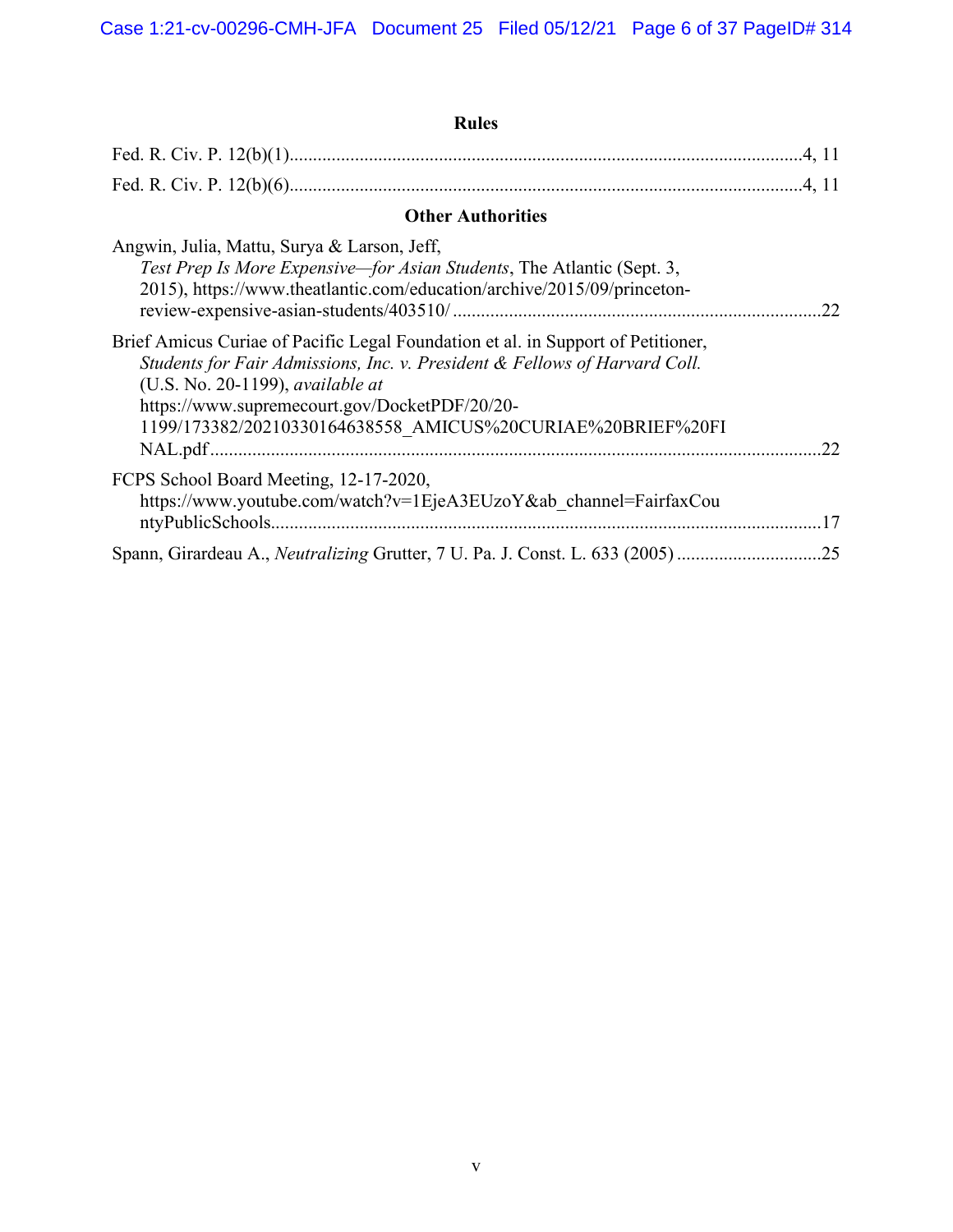#### **INTRODUCTION**

Thomas Jefferson High School for Science and Technology (TJ) is, by many accounts, the nation's best public high school. Its merit-based admissions system and focus on science, technology, engineering, and mathematics (STEM) has made it unique among high schools in Fairfax County and nationally. Yet the Fairfax County School Board and Fairfax County Public Schools (FCPS) Superintendent Dr. Scott Brabrand saw one particular aspect of TJ as problematic—its racial makeup. Specifically, they were concerned that Asian-American students have achieved great success at gaining admission to TJ, such that the percentage of Asian-American students gaining admission to TJ is noticeably higher than the percentage of Asian-Americans in Fairfax County as a whole.

In response, Superintendent Brabrand, TJ principal Ann Bonitatibus, and other highranking FCPS officials urged the Board to scrap the longstanding examination requirement for admissions. In its place, they sought a new system that would ensure that the racial composition of TJ's student body looked more like Fairfax County as a whole. The Board complied. The resulting admissions system will ensure that far fewer Asian-Americans get into TJ, while every other racial group will collectively increase their share of offers to attend TJ because of the changes.

Because Plaintiff Coalition for TJ plausibly alleges that Defendants intended this result in implementing changes to TJ's admissions process, the admissions changes must pass the most demanding level of judicial scrutiny. The Equal Protection Clause requires strict scrutiny of even facially race-neutral efforts to intentionally discriminate against a racial group to obtain racial balance proportional to a greater population. Defendants have no compelling interest in racially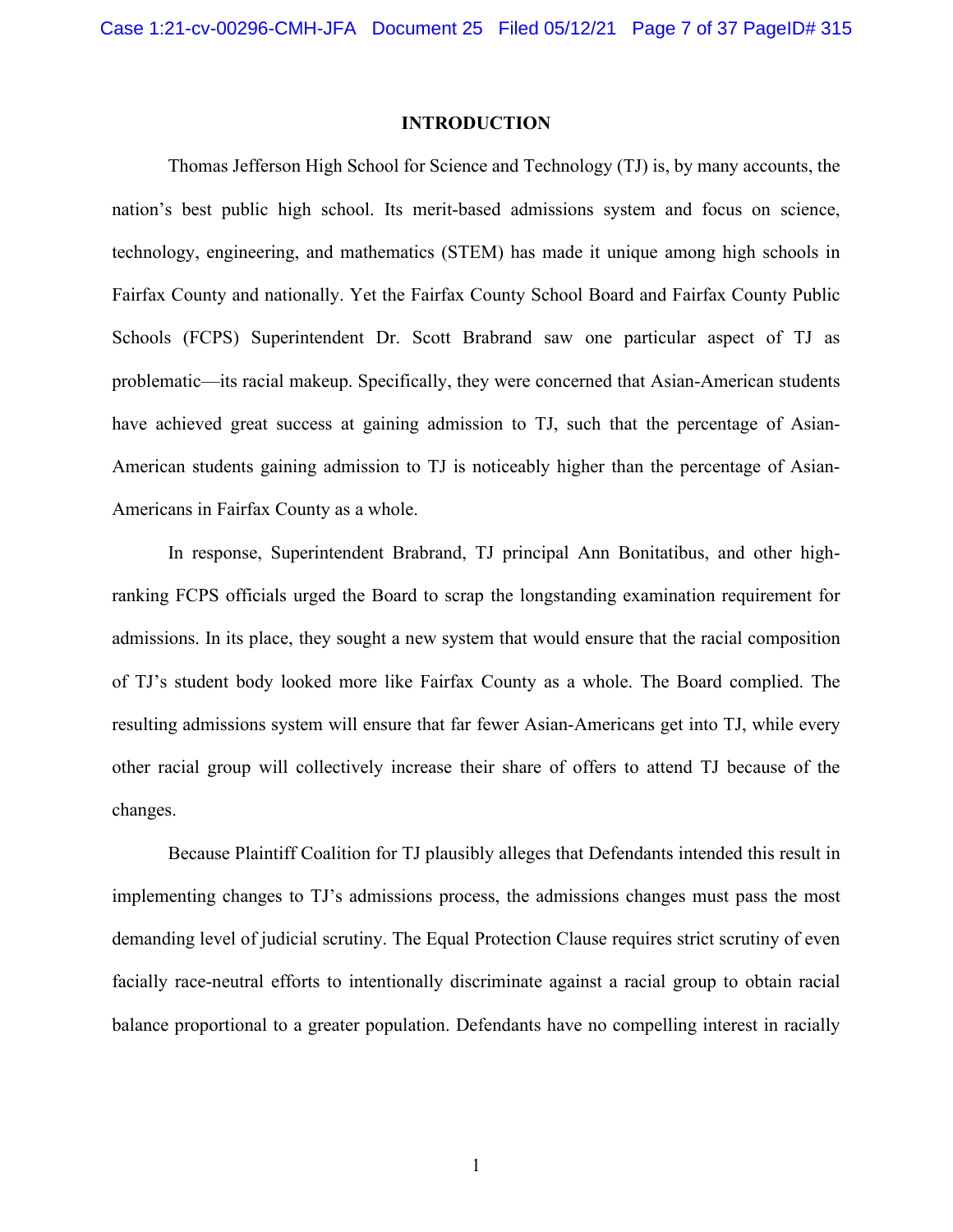balancing TJ and make no argument that the admissions changes are narrowly tailored to any more limited interest in promoting diversity. Their motion to dismiss should be denied.

#### **FACTUAL BACKGROUND**

Founded in 1985, TJ is one of Virginia's 19 Academic Year Governor's Schools. Complaint ¶¶ 24–25. These schools provide education for gifted high school students in various fields, including TJ's STEM focus. *Id.* ¶¶ 22, 24. TJ's traditional admissions process reflected this focus. The famously competitive process was primarily based on a rigorous standardized examination consisting of Quant-Q, ACT Inspire Reading, and ACT Inspire Science components. *Id.*  $\parallel$  27. Applicants also had to complete Algebra I in middle school and maintain a core GPA of at least 3.0. *Id.* ¶ 26. TJ typically offered admission to the top 480 to 500 scorers on the examination. *Id.* ¶ 28.

<span id="page-7-0"></span>Trouble began in 2020 when the Virginia General Assembly enacted a law that required each Academic Year Governor's School to "set diversity goals for its student body and faculty, and develop a plan to meet said goals in collaboration with community partners at public meetings." 2020 Va. Acts 183; Complaint ¶ 29. TJ's student body is incredibly diverse—it is 79 percent non-white and includes students of dozens of different ethnicities. Complaint ¶ 23. But in jumping to change TJ's admissions process, Defendants and other FCPS officials focused on the racial balance at TJ compared to Fairfax County or Northern Virginia as a whole. *Id.* ¶¶ 30, 40, 42–44, 46. That spelled trouble for Asian-American students, since Asian-Americans comprise only 19% of Fairfax County, but 73% of TJ's class of 2024 is Asian-American. *Id.* ¶ 23–25. Every other racial group is "underrepresented" at TJ—in particular, Fairfax County is 61% white, but white students make up less than 20% of the TJ class of 2024. *Id.*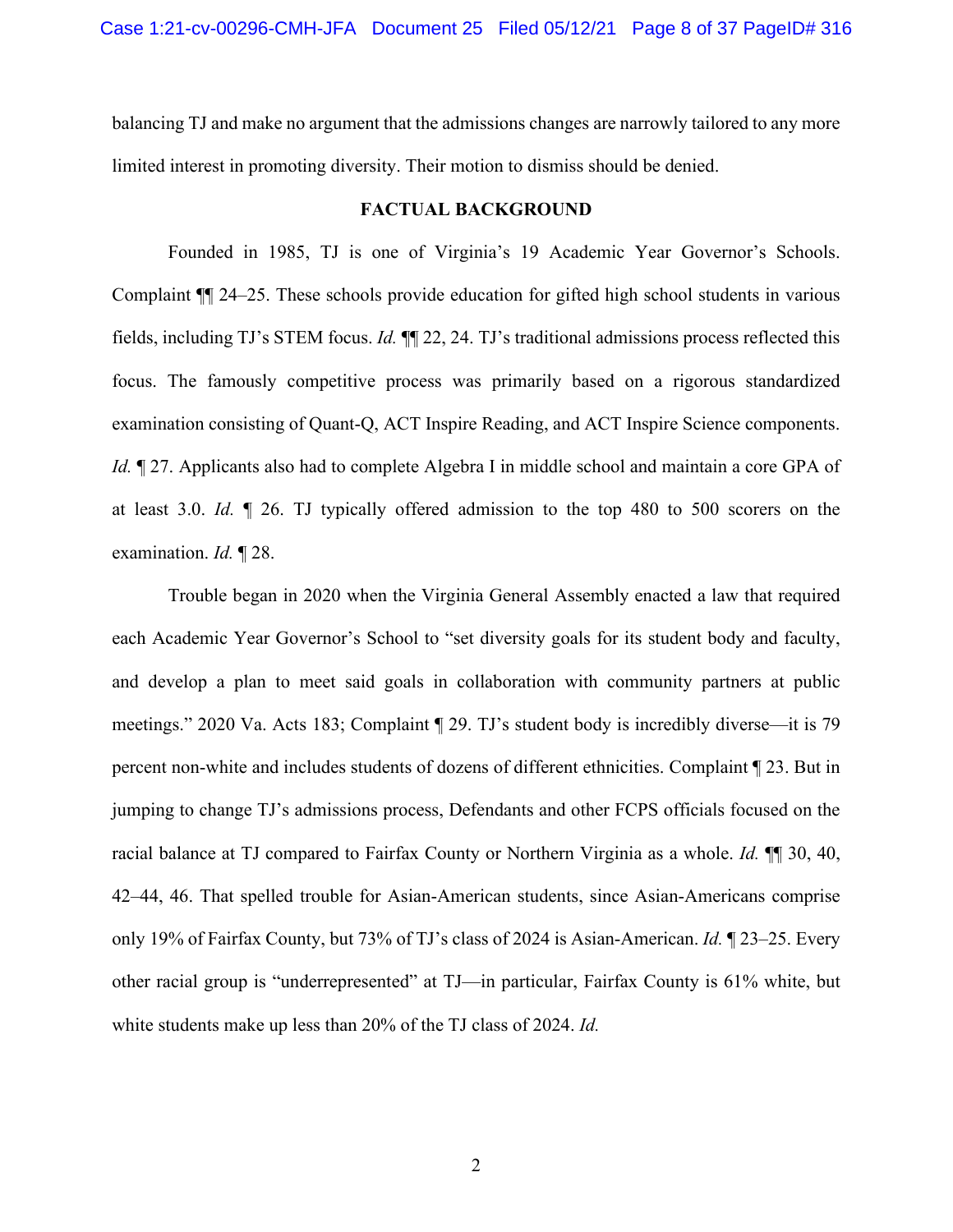On September 15, 2020, Superintendent Brabrand proposed to the Board eliminating the TJ admissions exam and replacing the admissions process with a "regional pathways" system that would cap yearly admission to TJ at 70 students from each of five pathways. *Id.* ¶ 31. Under Brabrand's plan, admissions within these pathways would be determined by lottery among students meeting the minimum qualifications. *Id.* In accordance with the desire to racially balance TJ, FCPS projected that this plan would have decreased Asian-American representation in the class of 2024 by 19 percentage points and increased the representation of every other group, including white students. *Id.*

On October 6, 2020, about a month before the scheduled exam for the prospective class of 2025, the Board voted at a "work session" to eliminate the exam. *Id.* ¶ 33. Because the Board took the vote at a "work session," where such votes are not typically taken, the public had no notice of the impending decision and no opportunity to comment on it. *Id.* ¶¶ 33–34. Two days later, the Board voted at a regular meeting to oppose a resolution that would have required greater public engagement with the TJ admissions changes. *Id.* ¶ 35. The Board took no action on the regional pathways plan, but ultimately voted on December 17, 2020, to adopt a plan limiting eligibility for admission to a maximum of 1.5% of the eighth grade class at each public middle school. *Id.* ¶ 36. The new plan, in effect for the class of 2025 and beyond, replaces the traditional admissions examination with the 1.5% rule, combined with a "holistic" evaluation that considers "experience factors, including students who are economically disadvantaged, English language learners, special education students, or students who are currently attending underrepresented middle schools." *Id.* The effect of elimination of the exam combined with the middle-school limitation and holistic admissions process is projected to fall even more heavily on Asian-American students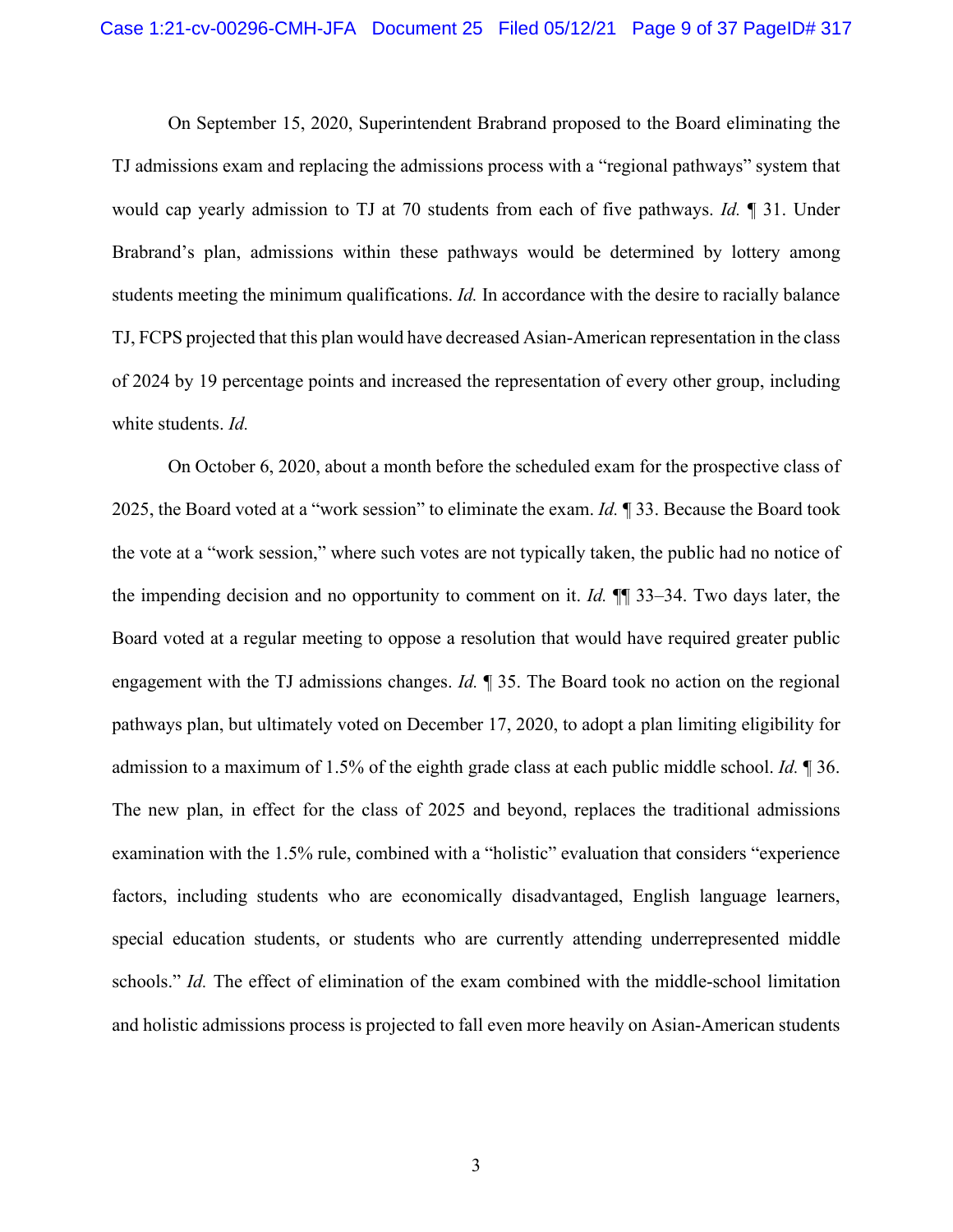than the proposed regional-pathway lottery would have. Projections show that Asian-American enrollment for the class of 2025 is likely to decline by as much as *42 percentage points*. *Id.* ¶ 52.

As detailed more fully below, the circumstances surrounding the decision to change TJ admissions and the public comments of Board members, Superintendent Brabrand, and other highranking FCPS officials show that this substantial disparate impact is by design. *See id.* ¶¶ 37–47. Plaintiff Coalition for TJ, an organization of mostly Asian-American parents in Fairfax County that was formed in response to the possibility of racial balancing at TJ, sued to vindicate the equalprotection rights of its members with children preparing to go through the TJ admissions process. *Id.* ¶¶ 3, 10–14. Many member parents have children who attend middle schools that are heavily Asian-American and particularly targeted by the 1.5% limitation because they historically send many students to TJ. *Id.*  $\P$  15–18. The Coalition seeks declaratory and injunctive relief that would prohibit Defendants from implementing the challenged admissions changes designed to discriminate against Asian-American students. Prayer for Relief ¶¶ 1–3.

#### <span id="page-9-4"></span><span id="page-9-3"></span><span id="page-9-2"></span><span id="page-9-1"></span><span id="page-9-0"></span>**STANDARD OF REVIEW**

Defendants have moved to dismiss the case under Federal Rules of Civil Procedure 12(b)(1) and 12(b)(6). On either a motion to dismiss for lack of standing or for failure to state a claim, the Court must assume the truth of the Coalition's factual allegations and draw any reasonable inferences in favor of the Coalition. *David v. Alphin*, 704 F.3d 327, 333 (4th Cir. 2013) (challenges to standing); *Ray v. Roane*, 948 F.3d 222, 226 (4th Cir. 2020) (motions to dismiss for failure to state a claim). Put simply, to survive a motion to dismiss, a "complaint must contain sufficient factual allegations, taken as true, 'to raise a right to relief above the speculative level' and 'nudge [the] claims across the line from conceivable to plausible.'" *In re Birmingham*, 846 F.3d 88, 92 (4th Cir. 2017) (quoting *Vitol, S.A. v. Primerose Shipping Co.*, 708 F.3d 527, 543 (4th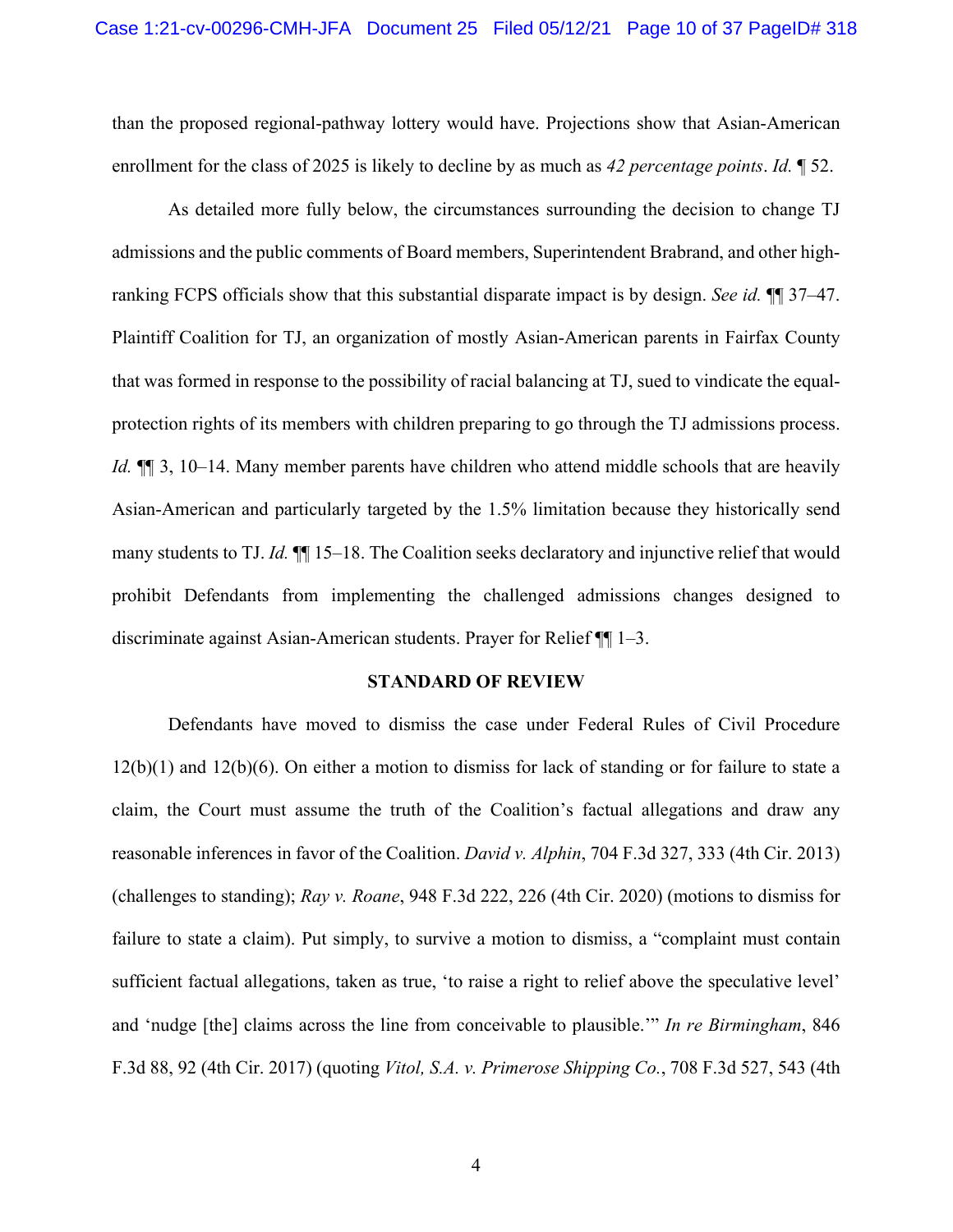<span id="page-10-1"></span>Cir. 2013)). "The facial plausibility standard requires pleading of 'factual content that allows the court to draw the reasonable inference that the defendant is liable for the misconduct alleged.'" *Id.* (quoting *Clatterbuck v. City of Charlottesville*, 708 F.3d 549, 554 (4th Cir. 2013)). The same plausibility standard applies to allegations supporting a plaintiff's standing. *Liberty Univ., Inc. v. Lew*, 733 F.3d 72, 89 (4th Cir. 2013).

#### <span id="page-10-3"></span><span id="page-10-2"></span><span id="page-10-0"></span>**ARGUMENT**

#### **I. The Coalition Has Associational Standing**

#### **A. The complaint plausibly alleges that the Coalition has associational standing**

An association may sue on behalf of its members when "(a) its members would otherwise have standing to sue in their own right; (b) the interests it seeks to protect are germane to the organization's purpose; and (c) neither the claim asserted nor the relief requested requires the participation of individual members in the lawsuit." *Hunt v. Wash. State Apple Advert. Comm'n*, 432 U.S. 333, 343 (1977); *see also Md. Highways Contractors Ass'n, Inc. v. Maryland*, 933 F.2d 1246, 1251 (4th Cir. 1991). The Coalition satisfies these three requirements.

<span id="page-10-6"></span><span id="page-10-5"></span><span id="page-10-4"></span>*First*, "to show that its members would have standing, an organization must 'make specific allegations establishing that at least one identified member had suffered or would suffer harm.'" *Southern Walk at Broandlands Homeowner's Ass'n, Inc. v. OpenBand at Broadlands, LLC*, 713 F.3d 175, 184 (4th Cir. 2013) (quoting *Summers v. Earth Island Inst.*, 555 U.S. 488, 498 (2009)) (emphasis deleted). The Coalition has identified several Asian-American members with children in sixth, seventh, and eighth grade who will suffer imminent injury should the Coalition not prevail in this case. Complaint ¶¶ 13–14. These students attend middle schools that will see their students' opportunity to enroll at TJ plummet under the challenged admissions plan. Complaint  $\P$  15–18. The Coalition alleges that Defendants enacted the revised admissions plan at least in part to make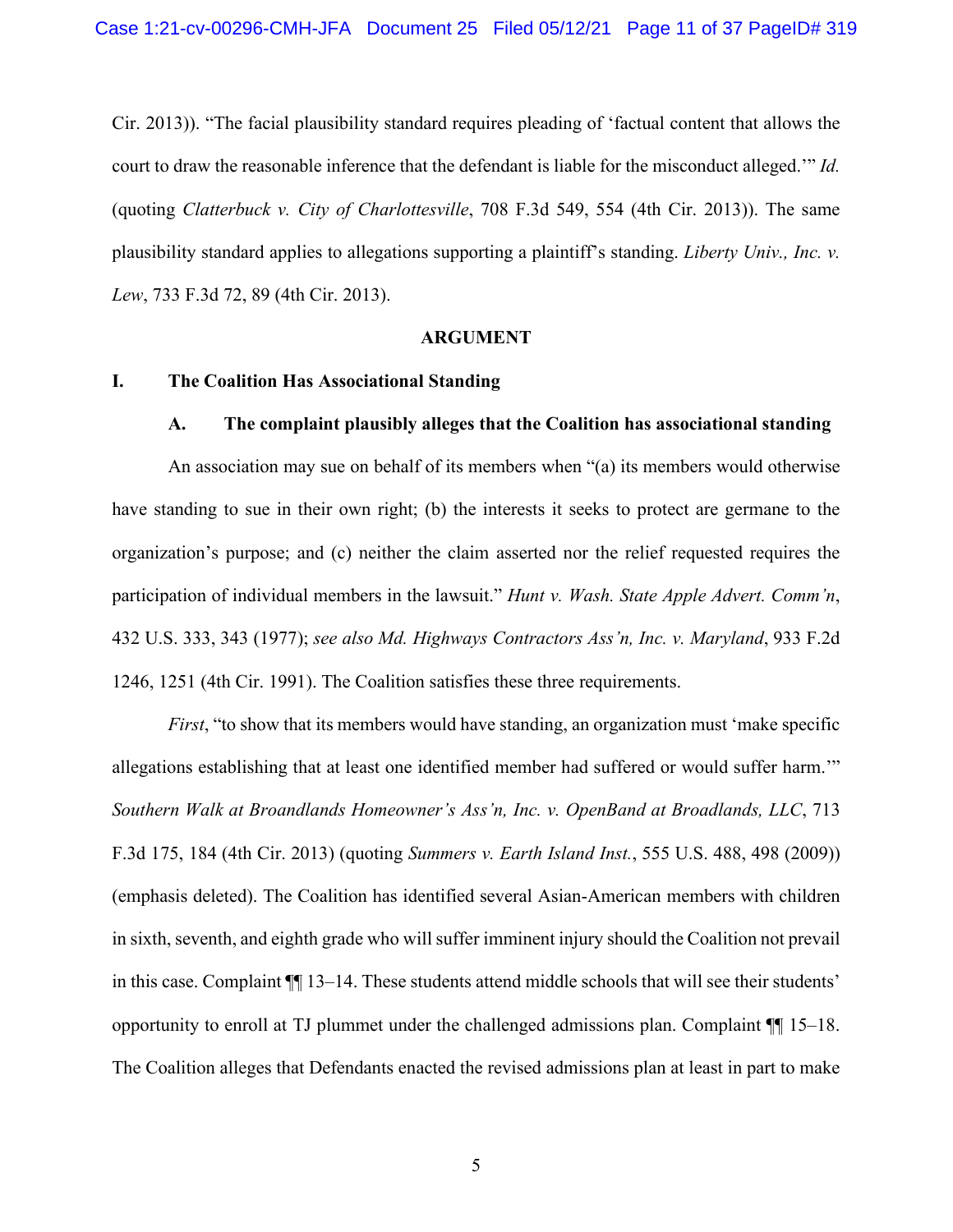it harder for Asian-American children to obtain admission to TJ, and that these children will specifically face longer odds because of the plan. That is sufficient for standing in an Equal Protection case—a plaintiff need only allege that racial discrimination places him on an unequal playing field, not that he would ultimately fail to receive the benefit (here, admission to TJ). *Parents Involved in Cmty. Schs. v. Seattle Sch. Dist. No. 1*, 551 U.S. 701, 719 (2007); *Ne. Fla. Chapter of the Associated Gen. Contractors v. City of Jacksonville*, 508 U.S. 656, 666 (1993).

<span id="page-11-1"></span><span id="page-11-0"></span>*Second*, the Equal Protection interests that the Coalition seeks to protect are germane to its mission. The Coalition alleged that it was "formed in response to FCPS' efforts to racially balance TJ." Complaint ¶ 10. Surely, an organization formed to oppose the very thing it now challenges seeks to protect interests germane to its mission. In any event, "courts have generally found the germaneness test to be undemanding[,]" *Presidio Golf Club v. Nat'l Park Serv.*, 155 F.3d 1153, 1159 (9th Cir. 1998), so it is no surprise that Defendants do not mount a serious argument on this prong.

<span id="page-11-5"></span><span id="page-11-4"></span><span id="page-11-3"></span><span id="page-11-2"></span>*Third*, as the Supreme Court has recognized, "*Hunt* held that 'individual participation' is not normally necessary when an association seeks prospective or injunctive relief for its members." *United Food and Com. Workers Union Local 751 v. Brown Grp., Inc.*, 517 U.S. 544, 546 (1996); *see also Students for Fair Admissions, Inc. v. Univ. of N.C.*, No. 1:14-CV-954, 2018 WL 4688388, at \*5–6 (M.D.N.C. Sept. 29, 2018) ("[B]ecause SFFA does not seek monetary damages but, rather, seeks declaratory and injunctive relief, 'obtaining such relief, based on the claims in this case, would not require individual participation by its members.'" (quoting *Students for Fair Admissions, Inc. v. President & Fellows of Harvard Coll.*, 261 F. Supp. 3d 99, 110 (D. Mass. 2017)). The Coalition seeks prospective relief on behalf of its members, so its members need not individually participate for the Court to grant effective relief.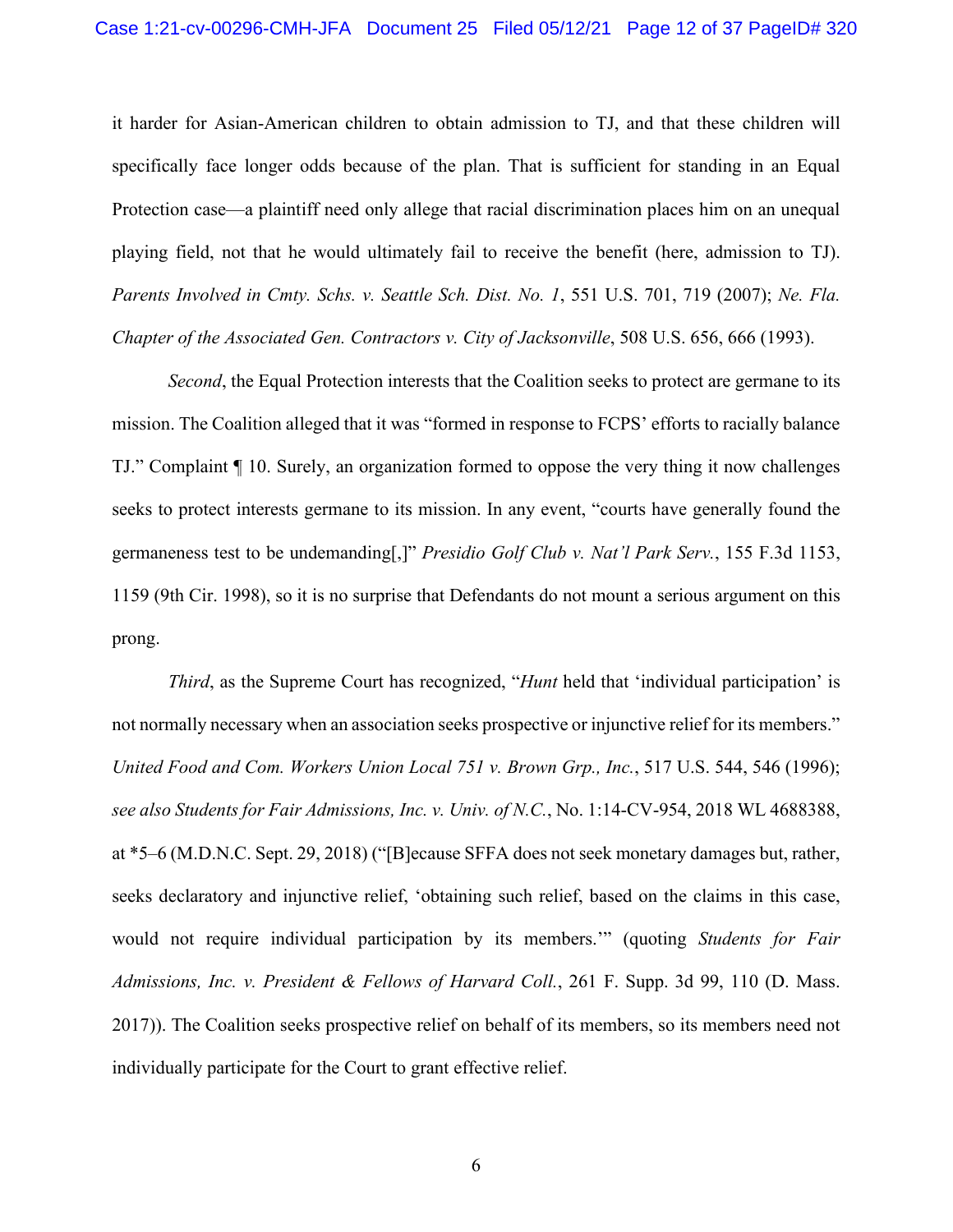<span id="page-12-2"></span><span id="page-12-1"></span>The Coalition therefore meets the traditional *Hunt* test and has standing. Even so, Defendants mount various attacks on the sufficiency of the Coalition as a membership organization. Defendants' primary complaint is that the Coalition has not alleged that it is a membership organization or its functional equivalent. Br. at 10–13. But Defendants misread the authority they cite. They rely heavily on this Court's decision in *Heap v. Carter*, 112 F. Supp. 3d 402 (E.D. Va. 2015), for the proposition that the Coalition is not the "functional equivalent" of a membership organization, but that test is irrelevant because the Coalition has sufficiently alleged that it is an *actual* membership organization. Complaint ¶ 11 (describing the Coalition's membership); *id.* ¶¶ 13–14 (naming actual Coalition members). In *Heap*, this Court concluded that The Humanist Society lacked associational standing because it "provided no details about who the membership is or whether THS truly can be considered a voluntary membership organization or a functional equivalent." *Heap*, 112 F. Supp. 3d at 418. The Coalition not only alleges that it has members, it identifies many of them and their interest in the case with specificity.

<span id="page-12-3"></span><span id="page-12-0"></span>Defendants jump to the "functional equivalent" inquiry, but that inquiry is only necessary where an organization has *no members*. *See id.* ("[A]n organization with *no formal members* can still have associational standing if it is the functional equivalent of a traditional membership organization." (quoting *Washington Legal Found. v. Leavitt*, 477 F. Supp. 2d 202, 208 (D.D.C. 2007)); *see also Hunt*, 432 U.S. at 342 ("[T]he Commission is not a traditional voluntary membership organization such as a trade association, for it has no members at all."). Much of Defendants' other authority suffers from the same defect. For example, the court in *Group Health Plan, Inc. v. Philip Morris, Inc.*, 86 F. Supp. 2d 912, 918 (D. Minn. 2000), applied the functional equivalence inquiry because "the relationship between Plaintiffs and their 'members' is most aptly described as . . . that of a business-consumer relationship, which is readily distinguishable from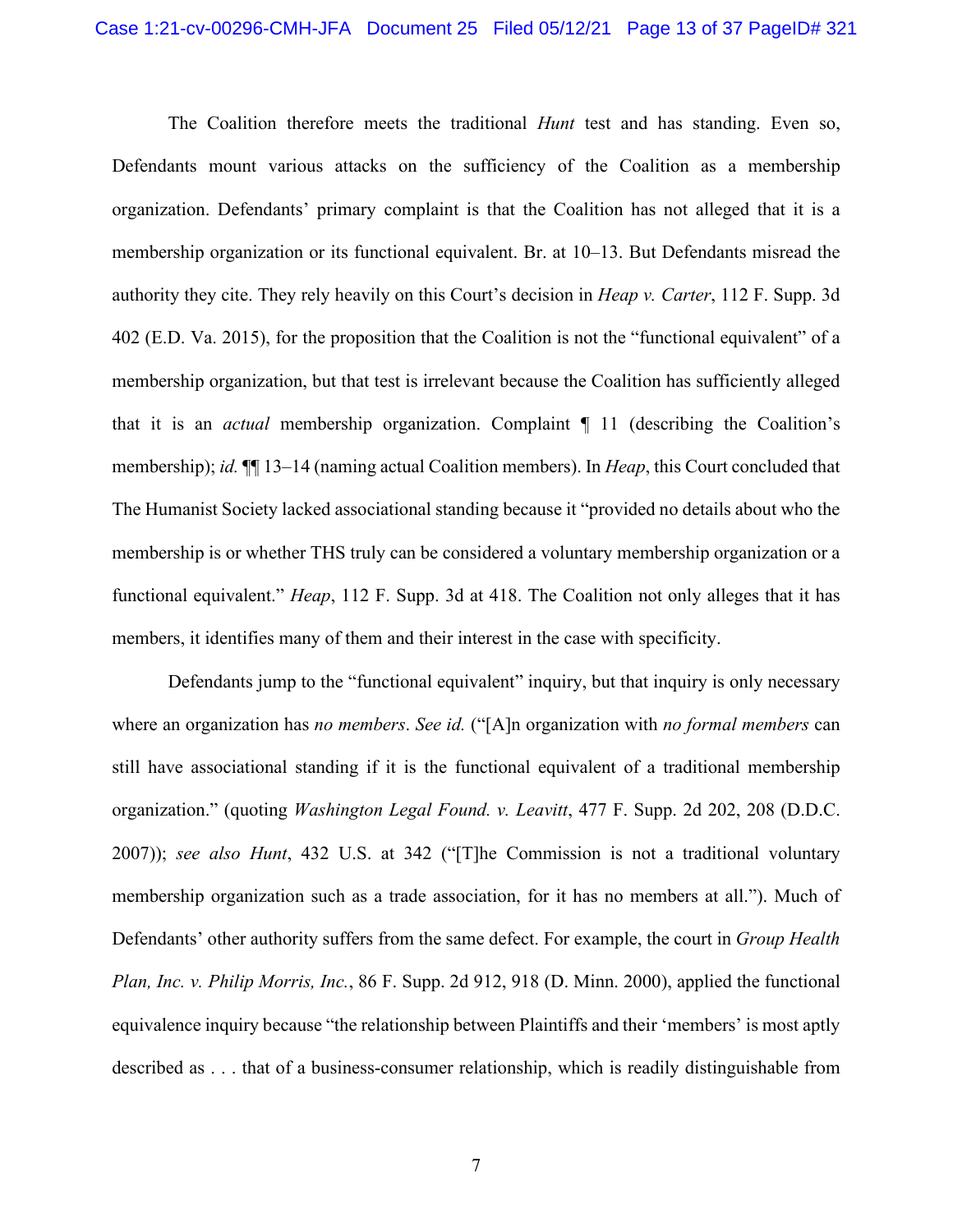<span id="page-13-0"></span>the traditional association-member relationship necessary to support an assertion of associational standing." And the footnote in *Funeral Consumers Alliance, Inc. v. Service Corp. International*, 695 F.3d 330, 344 n.9 (5th Cir. 2012), makes clear that the "indicia of membership" inquiry becomes relevant only when an association "does not have traditional members." The Coalition has traditional members, so it need not satisfy the functional equivalent test to have standing. Especially at the pleading stage, the Coalition's allegations render it plausible that the Coalition is a traditional membership organization entitled to assert associational standing.<sup>[1](#page-13-3)</sup>

Defendants speculate about whether the Coalition's members might have a conflict of interest, but that speculation does not undermine the Coalition's standing. It appears that Defendants perused the Coalition's website and Facebook page and believe that the Coalition's broad membership makes it implausible that every one of its members opposes the challenged admissions plan. Br. at 13–15. But again, the Coalition alleges it was formed in response to the current effort to racially balance TJ. Complaint ¶ 10. It is at least plausible to infer that only those who oppose the challenged admissions plan—"concerned parents," *id.*  $\parallel$  3—would become members of the Coalition. Certainly, Defendants' unfounded speculation that some Coalition members might *support* the admissions plan does not warrant dismissal at the pleading stage.

Finally, Defendants complain that "claim-splitting" problems require the participation of some individual members. But other than a Virginia Supreme Court practice rule requiring

<span id="page-13-3"></span><span id="page-13-2"></span><span id="page-13-1"></span><sup>&</sup>lt;sup>1</sup> Defendants have cited some out-of-circuit district court cases that at least nominally support their position. *See, e.g.*, *Small Sponsors Working Group v. Pompeo*, No. 1:19-2600-STA-jay, 2020 WL 2561780, at \*5–6 (W.D. Tenn. May 20, 2020) (holding that an organization of companies lacked associational standing because it did "not have a board of directors or a written mission statement, and not all members have the same level of interest"); *Package Shop, Inc. v. Anheuser-Busch, Inc.*, No. 83-513, 1984 WL 6618, at \*40–41 (D.N.J. Sept. 25, 1984) (no standing because there was no evidence that the members even voted to approve the lawsuit or had any control over the leadership). But, as discussed below, declarations from Coalition leaders submitted along with this response cure even these concerns.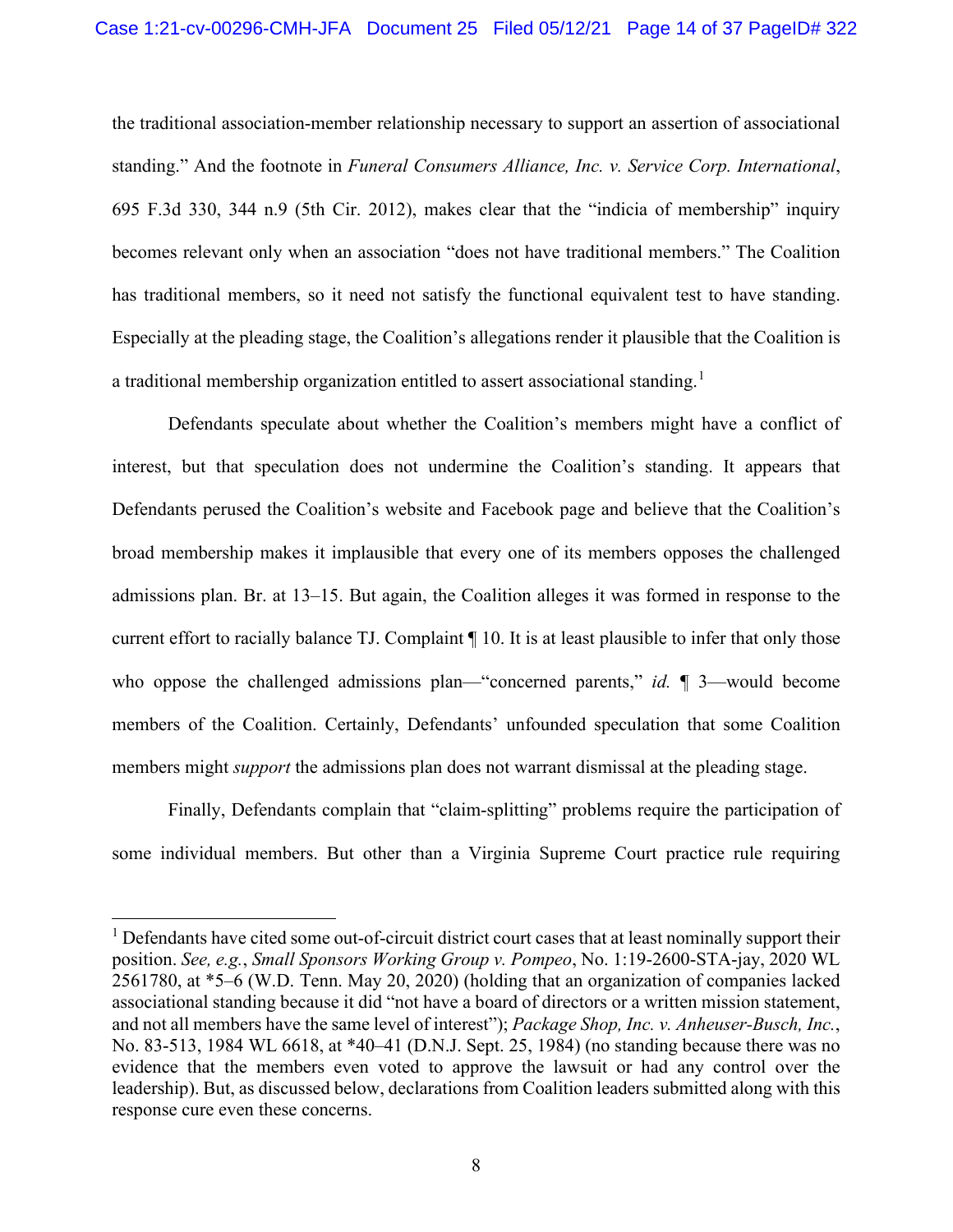<span id="page-14-0"></span>plaintiffs to join all claims arising out of a particular event—which does not apply in federal court—Defendants cite no authority for this claim. Even if some claim preclusion issues might arise if the Coalition and individual members who are plaintiffs in the pending state litigation are found to be in privity, the state litigation has not reached final judgment, so res judicata is not an issue at this point. *See Providence Hall Assocs. Ltd. P'ship v. Wells Fargo Bank, N.A.*, 816 F.3d 273, 276 (4th Cir. 2016). It is not clear how "claim-splitting" might affect the Coalition's standing, and Defendants cite no authority suggesting that speculative concerns about res judicata are sufficient to require individual participation under *Hunt*.

In short, considering the Coalition's allegations at the pleading stage, it has plausibly alleged that it may assert the equal-protection rights of its members. The motion to dismiss for lack of jurisdiction should be denied.

#### **B. The Coalition's declarations cure any potential standing defect**

<span id="page-14-1"></span>Even if the Court were to conclude that the allegations in the Coalition's complaint could not plausibly establish its standing as a membership organization, declarations from two Coalition leaders submitted along with this brief cure any potential issues. As Defendants recognize, the Court may consider evidence outside the complaint to determine whether it has jurisdiction. *See Richmond, Fredericksburg & Potomac R.R. Co. v. United States*, 945 F.2d 765, 768 (4th Cir. 1991) ("In determining whether jurisdiction exists, the district court is to regard the pleadings' allegations as mere evidence on the issue, and may consider evidence outside the pleadings without converting the proceeding to one for summary judgment."). The evidence presented here resolves all potential doubts about the Coalition's standing.

Declarants Asra Nomani and Glenn Miller state that they co-founded the Coalition in August 2020 in response to credible threats to the TJ admissions process that they believed would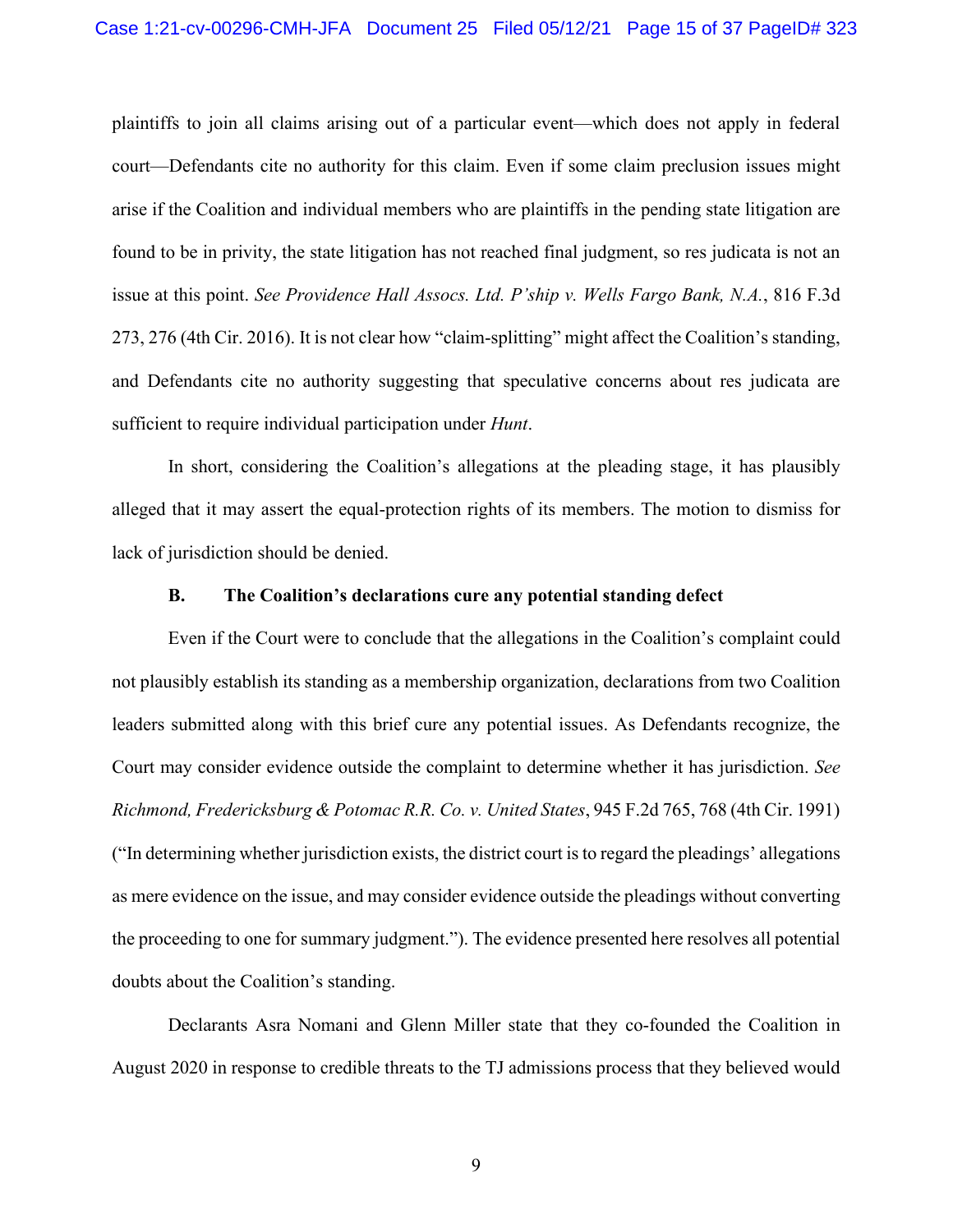discriminate against Asian-American applicants. Nomani Dec. ¶ 5; Miller Dec. ¶ 5. They explain that the Coalition is a membership organization that maintains three tiers of membership: it currently has 298 general members, 27 members of a "core team," and ten members of the "leadership team," including Nomani and Miller. Nomani Dec. ¶¶ 8–10, 12–13; Miller Dec. ¶¶ 8– 10, 12–13. The leadership team was chosen by consensus after self-nominations. Nomani Dec. ¶ 11; Miller Dec. ¶ 11. It meets weekly to discuss strategy and Coalition business. Nomani Dec. ¶ 9; Miller Dec. ¶ 9. As the Complaint indicated, the Coalition also has about 5,000 "supporters." Nomani Dec. ¶ 14; Miller Dec. ¶ 14. But just as the Complaint distinguished between "members" and "supporters," this broad base of support is not coextensive with the Coalition's membership. Instead, to become a member of the Coalition, an individual must fill out a membership form on the Coalition's website and then pass a vetting process in which Coalition leadership ensures that the prospective member shares the Coalition's interest in fighting discriminatory admissions at TJ. Nomani Dec. ¶¶ 17, 19; Miller Dec. ¶¶ 17, 19. This ensures that Coalition members unanimously oppose the challenged admissions changes. *See also* Nomani Dec. ¶¶ 33–36; Miller Dec. ¶¶ 32– 35 (Coalition leaders have no knowledge of any dissent on this issue and note that an opposing group, the "TJ Alumni Action Group," was formed to support the admissions changes). In short, the submitted declarations rebut Defendants' speculation about Coalition members' conflicts of interest, as well as their suggestion that becoming a member of the Coalition is akin to "liking" a page on Facebook.

While the Coalition has no bylaws or membership dues, that is not determinative. The submitted declarations show that the Coalition has the attributes of a traditional membership organization. It has an organizational structure with leadership chosen by members. Nomani Dec. ¶ 11; Miller Dec. ¶ 11. By unanimous consent of the leadership and core teams, the Coalition chose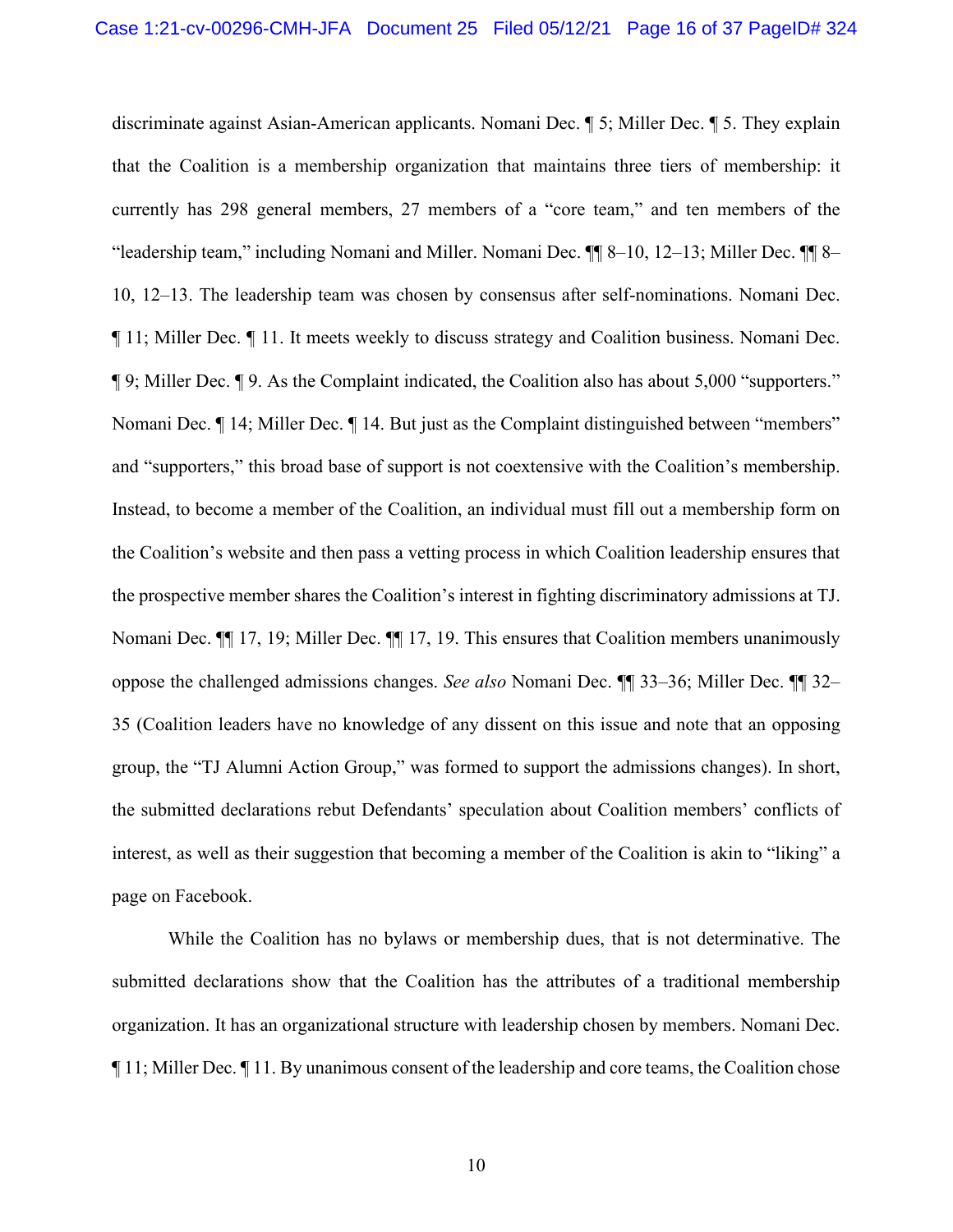to pursue this litigation to further the Coalition's mission of fighting discriminatory admissions policies at TJ. Nomani Dec. ¶¶ 46–47; Miller Dec. ¶¶ 49–50. In short, the declarations make it abundantly clear that Defendants' attacks on the Coalition's sufficiency as a membership organization lack merit. The declarations also remove any doubt that the Coalition is membership organization entitled to assert the interests of its members under *Hunt*. [2](#page-16-6)

<span id="page-16-4"></span><span id="page-16-3"></span>The Court should deny Defendants' motion to dismiss under Rule 12(b)(1).

#### **II. The Coalition Has Alleged a Plausible Equal Protection Claim**

<span id="page-16-2"></span>The Fourteenth Amendment declares that no State shall "deny to any person within its jurisdiction the equal protection of the laws." U.S. Const. amend. XIV,  $\S$  1. State actions are "subject to strict scrutiny under the Equal Protection Clause not just when they contain express racial classifications, but also when, though race neutral on their face, they are motivated by a racial purpose or object." *Miller v. Johnson*, 515 U.S. 900, 913 (1995). Should a plaintiff establish such a purpose, the burden shifts to the defendant to prove that its actions are narrowly tailored to further a compelling government interest. *Adarand Constructors, Inc. v. Pena*, 515 U.S. 200, 227 (1995); *Alexander v. Estepp*, 95 F.3d 312, 315 (4th Cir. 1996). Unless the defendants can make that showing, the state action is unlawful.

<span id="page-16-5"></span><span id="page-16-1"></span><span id="page-16-0"></span>Here, the Coalition has properly alleged a violation of the Equal Protection Clause sufficient to state a claim. The Court should deny Defendants' motion to dismiss under Rule  $12(b)(6)$ .

<span id="page-16-6"></span> $2$  The declarations also explain the Coalition's connection with the Coalition for Truth and Justice, a sister organization formed in part because the Coalition could not remain a Fiscally Sponsored Program of United Charitable if it participated in litigation. Nomani Dec. ¶¶ 28–32; Miller Dec. ¶¶ 27–31. Contrary to Defendants' suggestions, the link on the Coalition's website allowing supporters to donate to the Coalition for Truth and Justice does not undermine the Coalition's standing.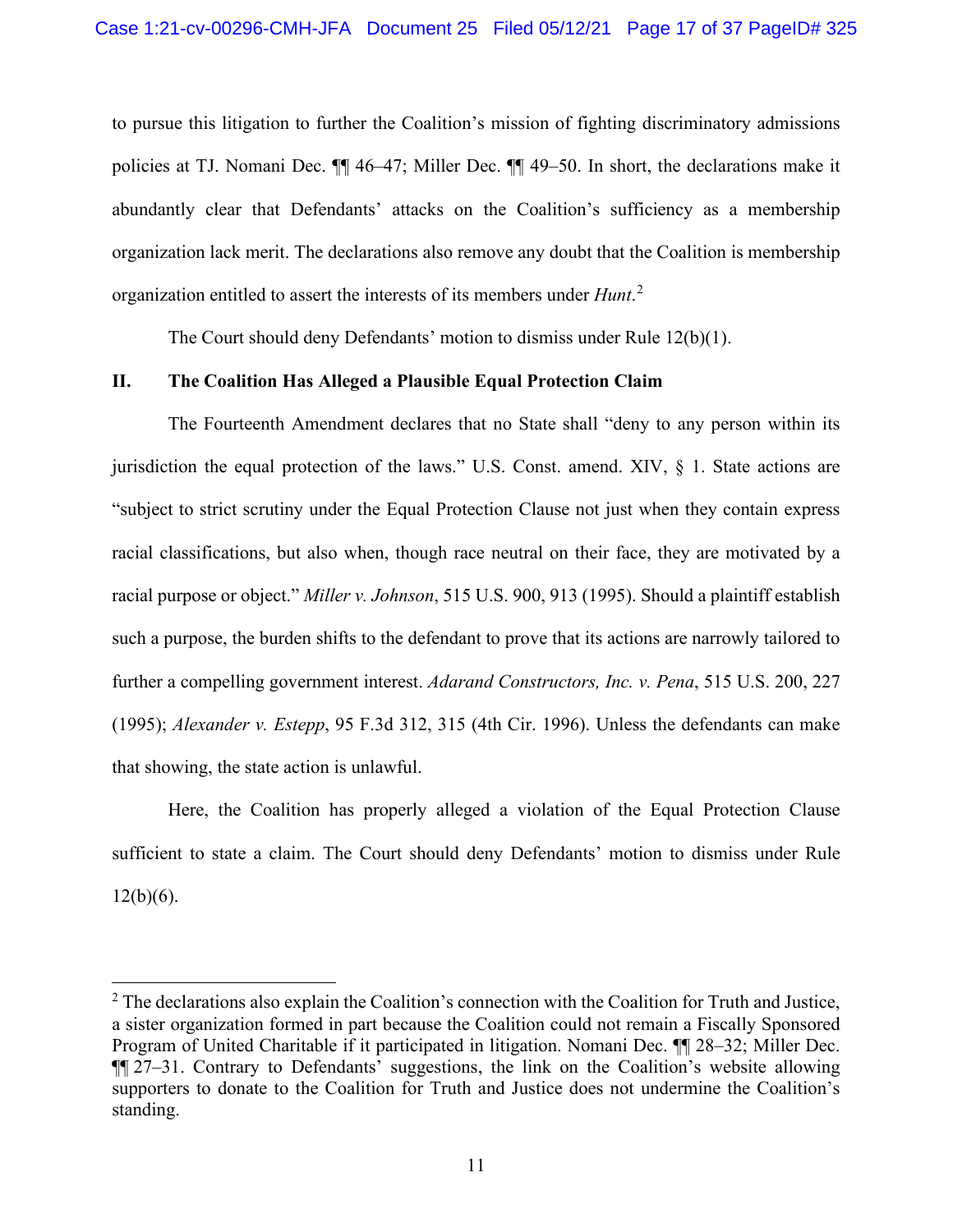### <span id="page-17-3"></span>**A. The Coalition plausibly alleged that Defendants acted with a racially discriminatory purpose, triggering strict scrutiny**

Because the challenged admissions policy is facially race-neutral, the Coalition must allege that Defendants acted with a racially discriminatory purpose to trigger strict scrutiny. In the context of a motion to dismiss, the Complaint must plausibly allege that Defendants implemented the changes to TJ's admissions process "at least in part 'because of,' not merely 'in spite of,' [their] adverse effects upon" Asian-Americans. *Personnel Adm'r of Mass. v. Feeney*, 442 U.S. 256, 279 (1979). The Coalition need not allege that any decisionmaker harbored racial animus toward Asian-Americans. *See North Carolina State Conference of NAACP v. McCrory*, 831 F.3d 204, 233 (4th Cir. 2016). Rather, as the Third Circuit has put it, "[r]acially discriminatory purpose means that the decisionmaker adopted the challenged action at least partially because the action would benefit or burden an identifiable group." *Doe ex rel. Doe v. Lower Merion Sch. Dist*., 665 F.3d 524, 548 (3d Cir. 2011).

<span id="page-17-4"></span><span id="page-17-2"></span><span id="page-17-1"></span><span id="page-17-0"></span>"When considering whether discriminatory intent motivates a facially neutral law, a court must undertake a 'sensitive inquiry into such circumstantial and direct evidence of intent as may be available.'" *McCrory*, 831 F.3d at 220 (quoting *Vill. of Arlington Heights v. Metro. Hous. Dev. Corp.*, 429 U.S. 252, 266 (1977)). As the Supreme Court has explained, "[o]utright admissions of impermissible racial motivation are infrequent and plaintiffs often must rely upon other evidence." *Hunt v. Cromartie*, 526 U.S. 541, 553 (1999). *Arlington Heights* set forth four particular types of relevant evidence: (1) disparate impact of the policy on a particular racial group; (2) the historical background of the challenged decision, particularly if it reveals a series of official actions taken for invidious purposes; (3) irregularities in the passage of legislation; and (4) legislative and administrative history. *Arlington Heights*, 429 U.S. at 266–67. The fourth factor includes evidence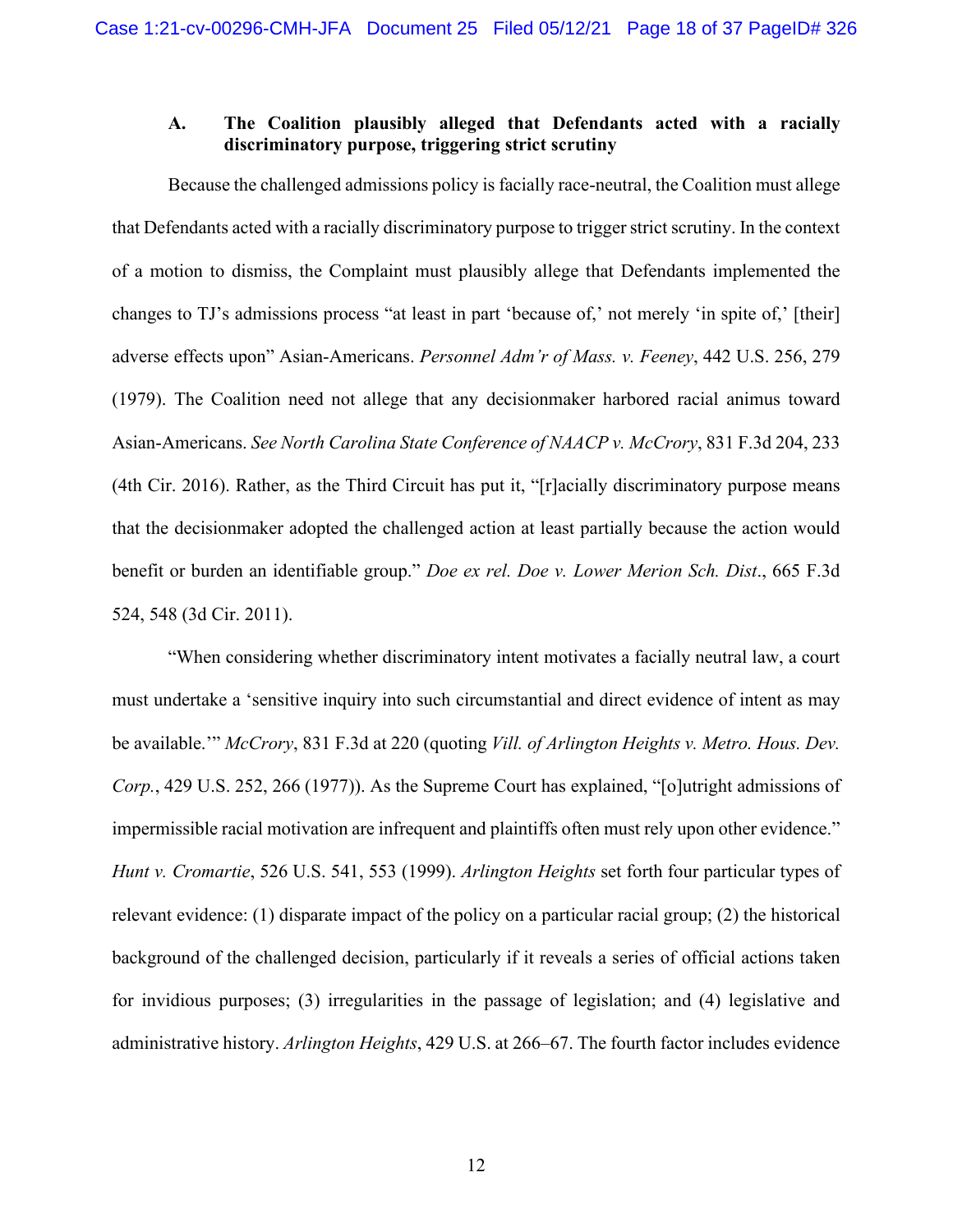<span id="page-18-1"></span>of "contemporary statements by decisionmakers on the record or in minutes of their meetings." *Sylvia Dev. Corp. v. Calvert Cty.*, 48 F.3d 810, 819 (4th Cir. 1995).

<span id="page-18-0"></span>The Coalition is "not required to show all four *Arlington Heights* factors in order to survive a motion to dismiss." *Carcano v. Cooper*, 350 F. Supp. 3d 388, 420 (M.D.N.C. 2018). Rather, stating a claim in this context "remains a relatively low bar." *Synovus Bank v. Coleman*, 887 F. Supp. 2d 659, 668 (W.D.N.C. 2012). Ultimately, the Court need only be convinced that Defendants *plausibly* acted with the requisite intent. The Coalition's allegations easily satisfy this standard.

#### <span id="page-18-2"></span>**1**. **The Coalition plausibly alleged that the challenged admissions policy will have a significant disparate impact on Asian-American students**

The first *Arlington Heights* factor is disparate impact. Defendants do not even contest the Coalition's plausible allegations that the new admissions plan will result in far fewer Asian-American students gaining admission to TJ. The complaint details how the challenged plan caps the number of students from heavily Asian-American middle schools who may be admitted to TJ. Complaint ¶¶ 48–51. Specifically, students at Rachel Carson, Longfellow, Rocky Run, and Kilmer middle schools—all of which have a higher percentage of Asian-American students than FCPS as a whole—will bear the brunt of the new policy. *Id.* ¶ 49. Rachel Carson, where several of the named Coalition members' children attend, is about 46% Asian-American and had 78 students accepted to TJ for the class of 2022. *Id.* ¶ 50. The new top 1.5 percent plan severely limits the seats available for students at Rachel Carson, where the top 1.5 percent amounts to 12 students. [3](#page-18-3) *Id.* A similar effect occurs at the other three middle schools named in the Complaint. *See id.* ¶ 49, 51. Combined with the elimination of the admissions exam, it is no surprise that the Coalition's data

<span id="page-18-3"></span> $3$  Defendants assert that students outside the top 1.5 percent of these middle schools would still be eligible for unallocated seats. Even so, these students would be disadvantaged under the "holistic" admissions process, which counts against them their attendance at a middle school that sends many students to TJ. *Id.* ¶ 36.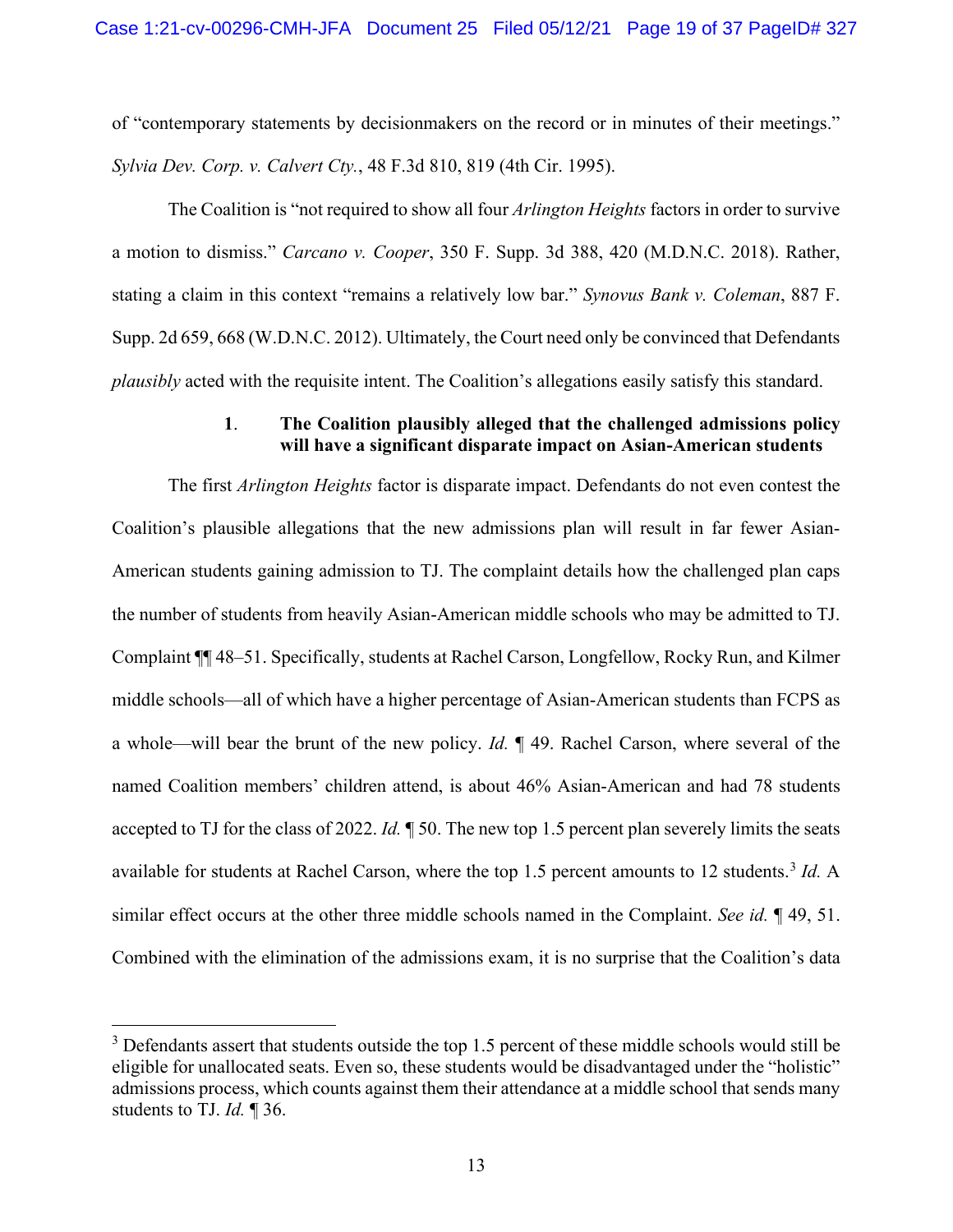analysis projects Asian-American enrollment at TJ for the upcoming entering classes to decline by *more than half* under the challenged plan.<sup>[4](#page-19-3)</sup> *Id.* 152.

<span id="page-19-2"></span><span id="page-19-1"></span><span id="page-19-0"></span>Defendants' only answer is to point out that the projected disparate impact is not dispositive. Br. at 17–18. True enough. But while this case may not be the next *Yick Wo v. Hopkins*, 118 U.S. 356 (1886), or *Gomillion v. Lightfoot*, 364 U.S. 339 (1960), the Coalition's plausible allegation of substantial disparate impact weighs heavily in favor of a finding of discriminatory intent at this stage. Indeed, the Fourth Circuit in *McCrory* criticized the district court for requiring "too much" disparate impact "in the context of an intentional discrimination claim." *McCrory*, 831 F.3d at 231. In that voting rights case, the court said that "findings that African Americans disproportionately used each of the removed [voting] mechanisms, as well as disproportionately lacked the photo ID required by" the new law, were enough to establish disparate impact. *Id.* And "[s]howing disproportionate impact, even if not overwhelming impact, suffices to establish one of the circumstances evidencing discriminatory intent." *Id.* Here, the projected effect of Defendants' revised policy on Asian-Americans *is* overwhelming. The Court should weigh disparate impact in favor of a finding of discriminatory intent.

#### **2. The Coalition plausibly alleged that the historical background of the decision raises an inference of impermissible racial motive**

The second *Arlington Heights* factor is the historical background of the decision. As the Coalition alleges, the backdrop for the rapid changes to TJ's admissions process was the Virginia General Assembly's 2020 requirement that each Academic Year Governor's School "set diversity goals for its student body and faculty, and develop a plan to meet said goals in collaboration with

<span id="page-19-3"></span><sup>&</sup>lt;sup>4</sup> The projected disparate impact of the challenged plan on Asian-Americans is even greater than the predicted effect of the proposed "regional pathways" plan, which FCPS itself projected would have reduced Asian-American representation in the TJ Class of 2024 from 73% to 54%. Complaint ¶ 31.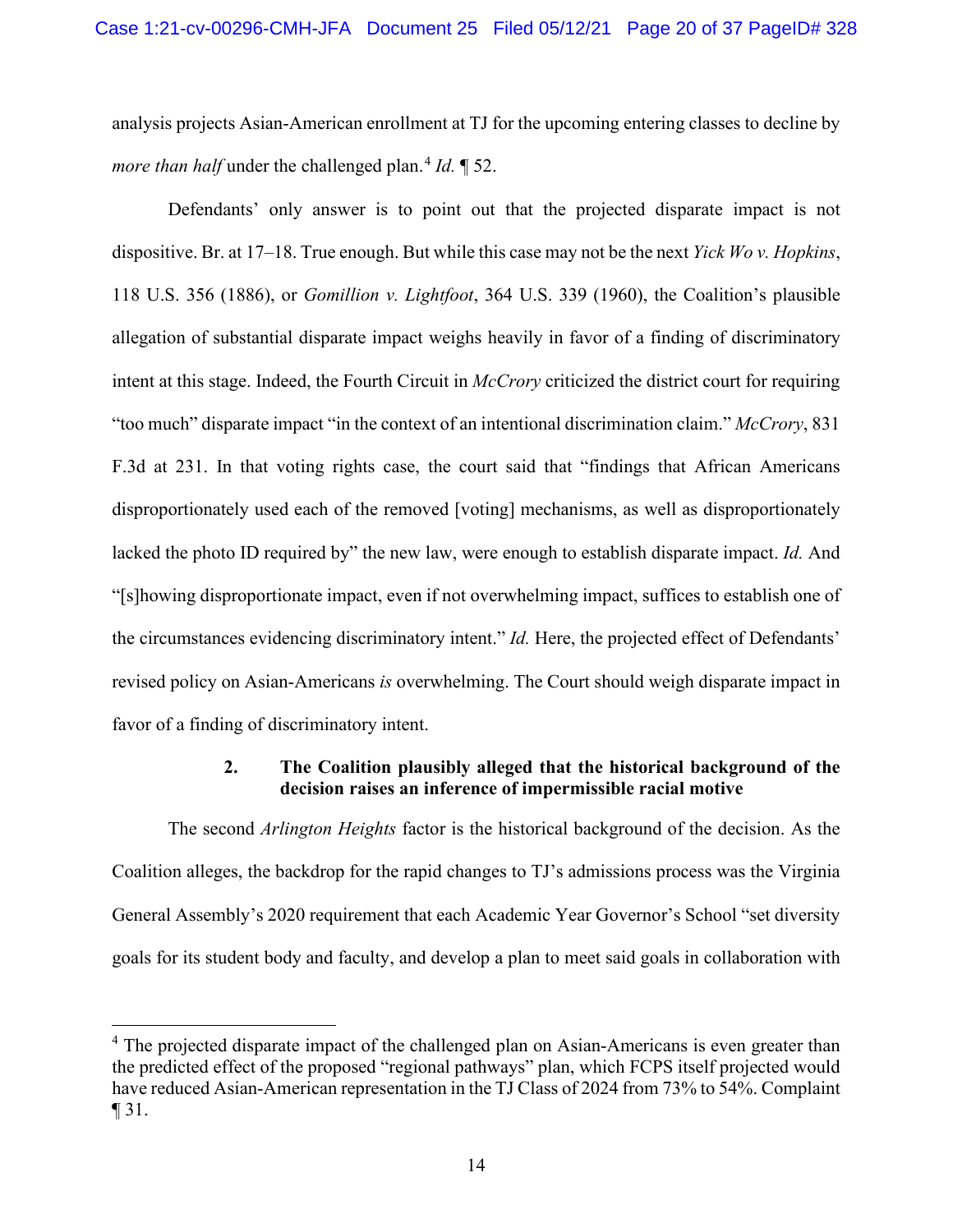<span id="page-20-0"></span>community partners at public meetings." 2020 Va. Acts 183; *see* Complaint ¶ 29. The law required these schools, including TJ, to submit reports to the Governor by October 1, 2020, detailing, among other things, "admission processes in place or under consideration that promote access for historically underserved students." 2020 Va. Acts 183; *see* Complaint ¶ 29. Reporting requirements included "racial/ethnic make-up and socioeconomic diversity of its students, faculty, and applicants." 2020 Va. Acts 183; *see* Complaint ¶ 29.

Although these reporting requirements were minimal, Superintendent Brabrand saw an opportunity to remake the TJ admissions process along racial lines. Complaint ¶ 30. He presented an initial plan to the Board on September 15, 2020, that proposed ditching the admissions exam that had been a bedrock of TJ admissions for decades. *Id.* ¶ 31. Along with eliminating the exam, Superintendent Brabrand proposed a system of "regional pathways" that would set a limit of 70 students that each of five Fairfax County regions could send to TJ. *Id.* ¶ 31. Unsurprisingly, the plan grouped heavily Asian-American middle schools that historically did well in TJ admissions together. *Id.* FCPS projected that Asian-American enrollment at TJ would fall by 19 percentage points under Brabrand's proposed plan, while every other racial group, including white students, was projected to gain representation. *Id.*

Just three weeks later, on October 6, the Board voted to eliminate the TJ admissions exam, although it did not adopt Superintendent Brabrand's "regional pathways" framework. *Id.* ¶ 33. Uncertainty about the admissions process persisted for more than two months. Then, on December 17, 2020, the Board voted to adopt the challenged plan effective immediately. *Id.* ¶ 36. The rush to change the TJ admissions procedures in light of the 2020 General Assembly directive supports a plausible inference that the new plan was adopted under a perceived mandate to change the racial balance of TJ to the detriment of Asian-Americans. Although the General Assembly did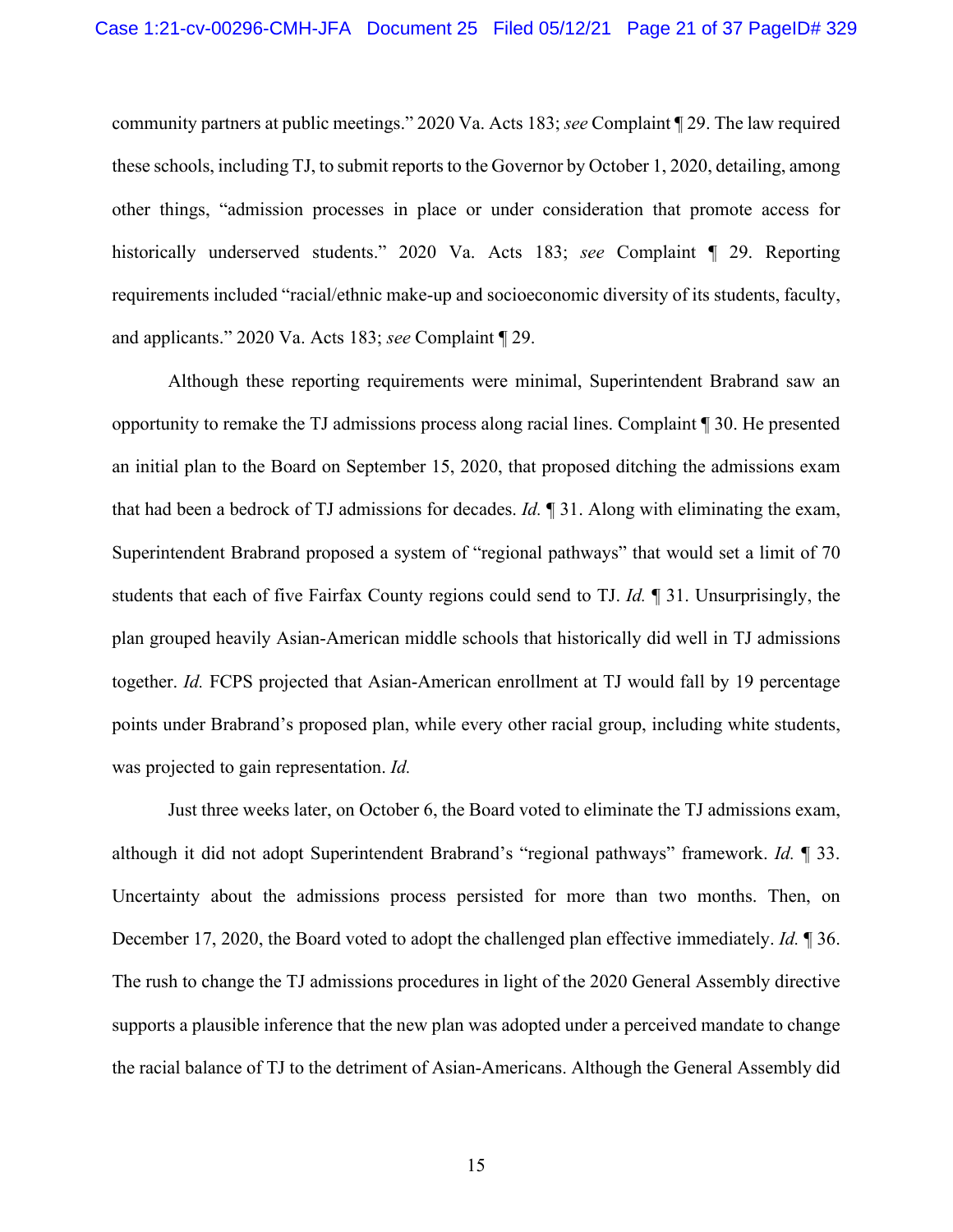not require Governor's Schools to actually *change* anything about their admissions processes, the timing of Brabrand's proposal and the Board's ultimate actions suggests an urgency to change TJ's admissions process to conform to state diversity guidelines. If that is true, then it necessarily follows that Defendants' new admissions procedure was "developed or selected because it would assign benefits or burdens on the basis of race." *Doe*, 665 F.3d at 553. This factor should support a finding of discriminatory intent.

## <span id="page-21-0"></span>**3. The Coalition plausibly alleged that irregularities in the decisionmaking process support a finding of discriminatory intent**

Beyond its background, the Board's decision itself was fraught with procedural irregularities that suggest improper motive. The October 6, 2020 vote to eliminate the longstanding TJ admissions exam was done at a "work session" rather than a regular Board meeting. Complaint ¶ 33. The Board does not usually take votes at work sessions, and the description of that particular session did not suggest that the Board would suddenly eliminate the exam scheduled for the following month. *Id.* ¶¶ 33–34. Holding the vote during a work session also precluded public comment on the issue, despite its extraordinary impact. *Id.* What is more, at the regular Board meeting two days later, the Board not only failed to ratify its work session vote, but—with no affirmative votes, seven votes against, and five abstentions—defeated a measure that would have required Superintendent Brabrand to solicit "public engagement" and "community input and dialogue" on "how best to determine merit, design an admissions process aimed at ensuring the demographics at TJ are more representative of our regional student demographics, and how to communicate the TJ opportunity to our communities" before presenting an updated admissions proposal in December. *Id.* ¶ 35 & n.26.

Similar irregularities taint the Board's adoption the challenged admissions policy on December 17. Indeed, Board member Megan McLaughlin stressed that she was "really upset that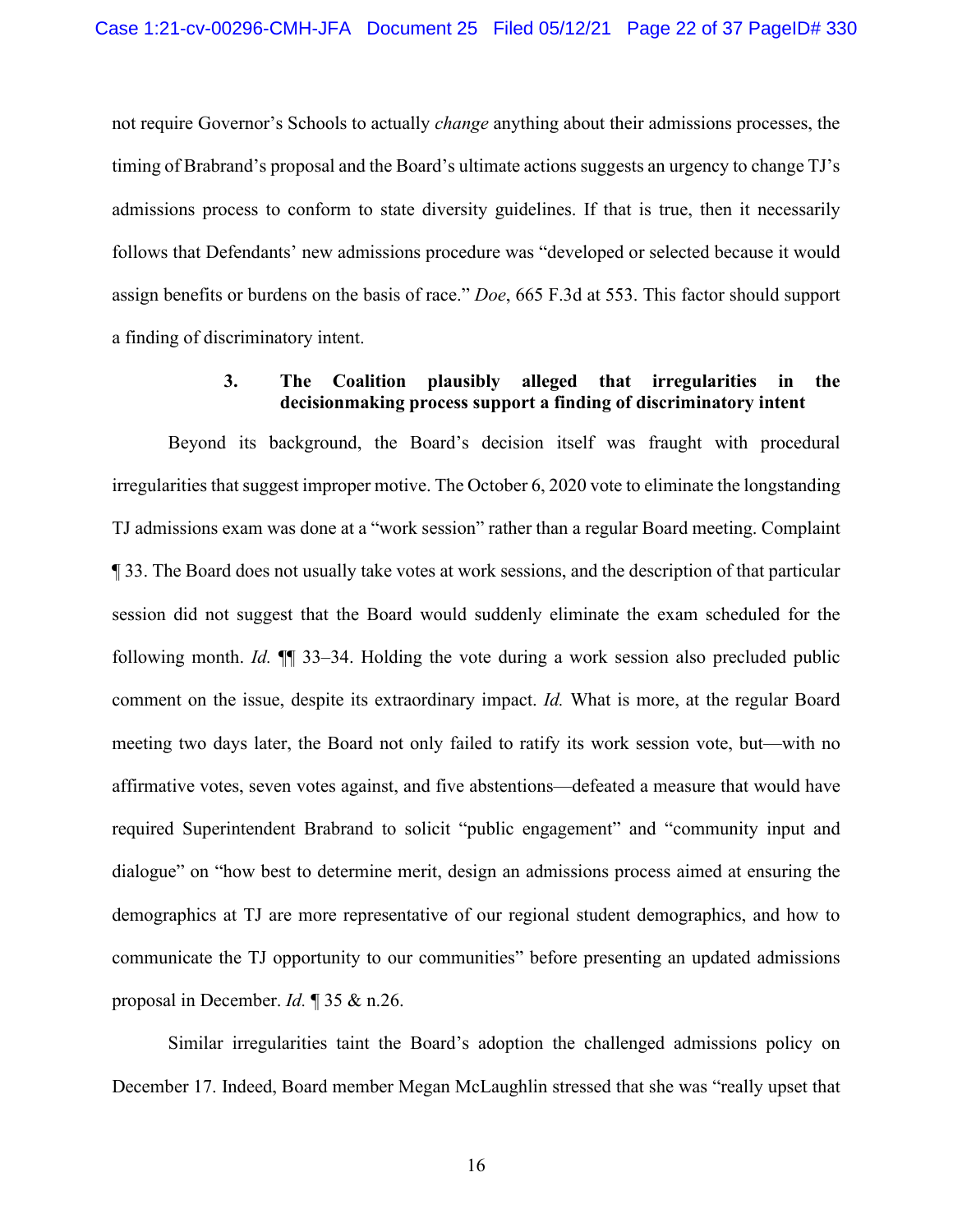<span id="page-22-2"></span>we're doing this so quickly that at 4:30 this afternoon there was nothing posted. No motions, no amendments, no follow-ons. Not for me, not for the public to be able to review and read." FCPS School Board Meeting, 12-17-2020, https://www.youtube.com/watch?v=1EjeA3EUzoY&ab\_channel=FairfaxCountyPublicSchools at 2:17:02. She lamented that "[t]his is not how we do the board work. This is not public transparency." *Id.*

<span id="page-22-1"></span><span id="page-22-0"></span>The Supreme Court and the Fourth Circuit have stressed that "'[d]epartures from the normal procedural sequence,  $\ldots$  may demonstrate 'that improper purposes are playing a role." *McCrory*, 831 F.3d at 227 (quoting *Arlington Heights*, 429 U.S. at 267). The *McCrory* court specifically mentioned a rushed process with a lack of public input as factors supporting an inference of improper motive, even where a legislative body follows its own rules. *See id.* at 228. At the very least, the Board's actions—including to (1) hold the vote to eliminate the exam at a "work session" with no warning or public notice; (2) refuse to subject the proposed admissions plan to further public engagement; and (3) adopt the final plan in such a rushed and haphazard manner that a member of the Board criticized the process—suggests that a discriminatory purpose was afoot. At this stage, the Court should weigh these procedural irregularities in favor of a finding of discriminatory intent.

### **4. Contemporary statements by decisionmakers plausibly support an inference of discriminatory intent**

Perhaps the most important evidence of discriminatory intent here is the series of statements by Superintendent Brabrand, Board members, and other influential individuals made in the course of enacting the challenged changes. And it is here where Defendants offer the most significant pushback, arguing that the Coalition has taken the alleged statements out of context. *See* Br. at 26–27. But at the pleading stage, the Court cannot weigh competing evidentiary claims.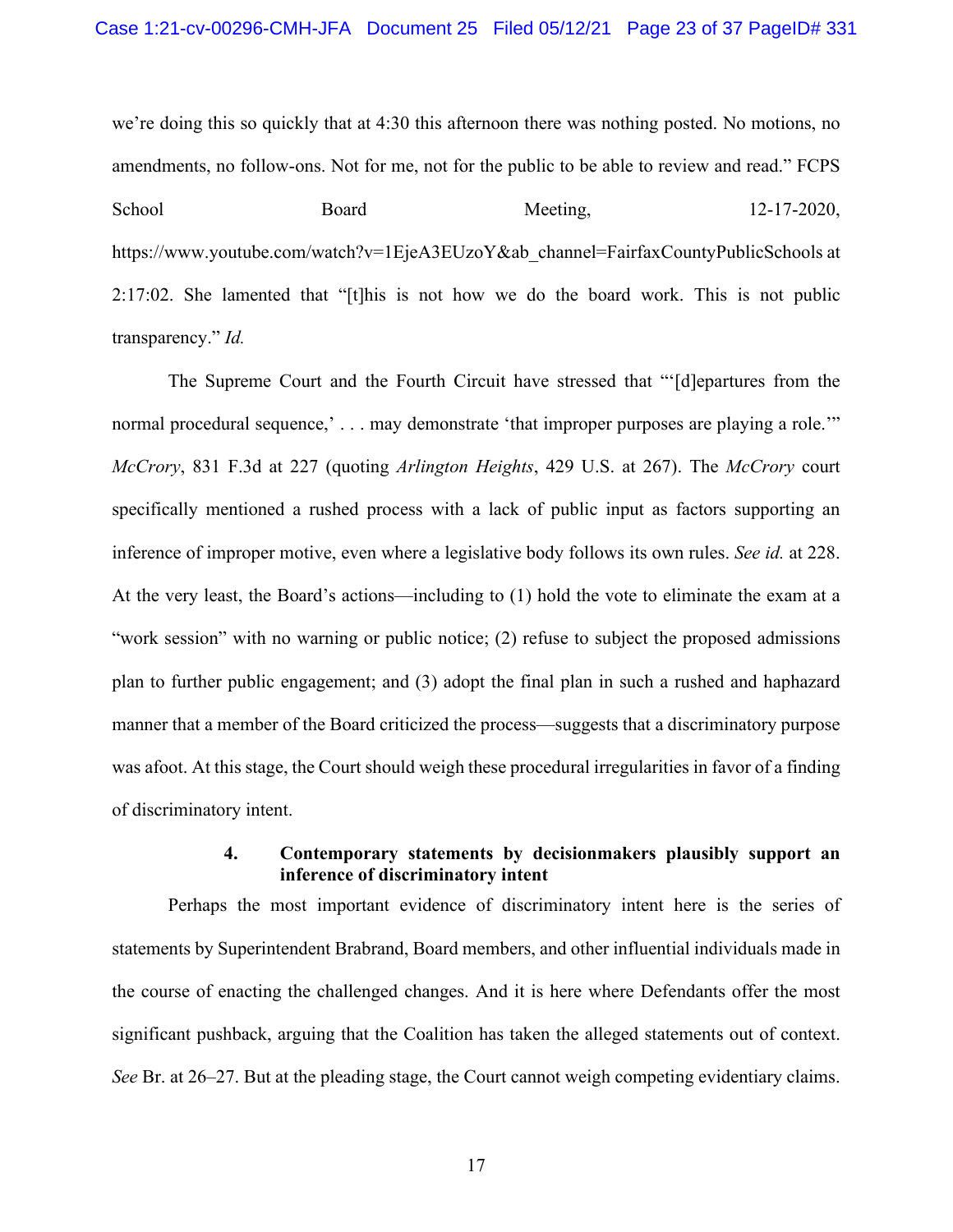<span id="page-23-0"></span>*See El-Amin v. McDonnell*, No. 3:12–cv–00538–JAG, 2013 WL 1193357, at \*4 (E.D. Va. Mar. 22, 2013). While Defendants are of course correct that the Court should examine the full record of judicially-noticeable materials, the additional context does not render the Coalition's allegation of discriminatory intent implausible.

First, the statements. To begin with, the Virginia Secretary of Education convened a statewide working group in the summer of 2020 to address diversity at the Governor's Schools. Complaint ¶ 38. The working group, which included Board member Karen Keys-Gamarra and TJ principal Ann Bonitatibus, produced incendiary statements about Asian-American parents of TJ students—State Delegate Mark Keam even highlighted the supposedly "unethical ways" that Asian-American parents "push their kids into [TJ]" even though they are "not even going to stay in America." *Id.* ¶ 38–39. Around the same time, Bonitatibus emailed the TJ community lamenting that TJ's student population does "not reflect the racial composition in FCPS." *Id.* ¶ 40. No giant leap is needed to draw an inference between the discriminatory statements made at the statewide working group that she attended and Bonitatibus' stated desire for racial balance at TJ.

Superintendent Brabrand continued the pattern. At an August 2020 public forum hosted by the Fairfax County NAACP, he complained that parents spent "thousands upon thousands" of dollars on test prep to obtain admission to TJ. *Id.* ¶ 41. Then, when he presented his initial "regional pathways" plan to the Board the next month, he emphasized the "need to recognize" that "TJ should reflect the diversity of Fairfax County Public Schools, the community, and of Northern Virginia," and lamented that "the talent at Thomas Jefferson currently does not reflect the talent that exists in FCPS." *Id.* ¶ 42. Context matters, and here the context is clear—since Asian-Americans are the only racial group that is "overrepresented" at TJ compared to Fairfax County as a whole, Brabrand's statements warrant a plausible inference of discriminatory intent. *Cf.*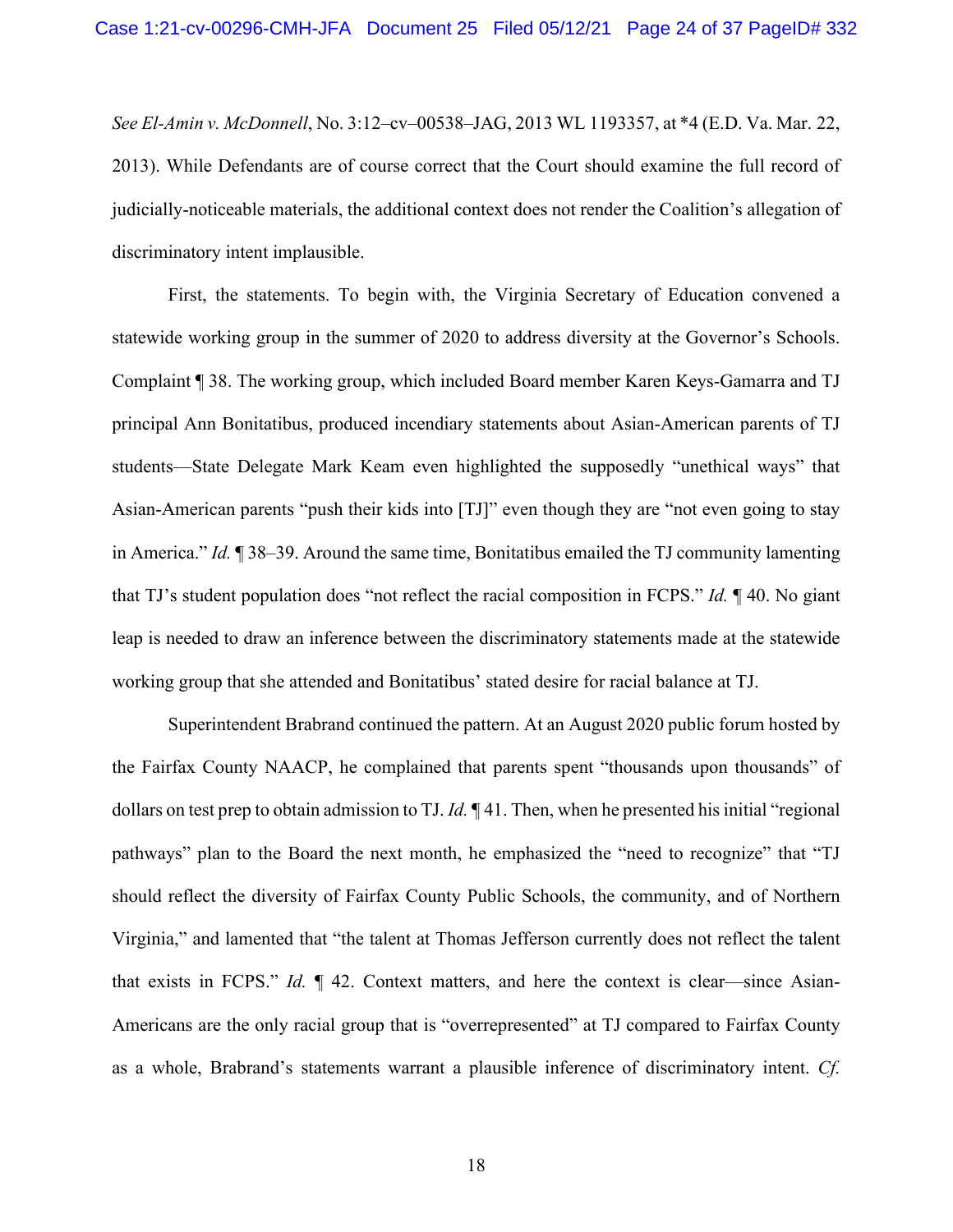<span id="page-24-0"></span>*McCrory*, 831 F.3d at 227 (noting in support of discriminatory intent the finding that "the change in accepted photo IDs is of particular note: the new ID provision retained only those types of photo ID disproportionately held by whites and excluded those disproportionately held by African Americans").

Further, at that initial September working group with the Board, Brabrand showed the members a slide depicting the racial demographics of FCPS in 2019, then handed the presentation over to FCPS Chief Operating Officer Marty Smith. Complaint ¶ 43. Smith echoed Brabrand's complaint about the lack of racial balance at TJ and added that "past boards have been focused on diversity at TJ for quite some time" but "we haven't realized *the outcomes that we were looking for*, which is why we're bringing this proposal to [the School Board] today." *Id.* (emphasis added). Bonitatibus added her assertion that "we are all united" in a desire to take action on the racial composition of TJ, and that she was "fully supportive of FCPS efforts to advance the representative demographics at our school." *Id.* ¶ 44. Given the context, the only reasonable inference is that "outcomes" refers to "racial outcomes" and that the purpose of the plan was to drastically alter the racial composition of TJ to the detriment of Asian-Americans.

At the same meeting, Board member Keys-Gamarra reflected on her participation in the statewide working group: "there was pretty much a unanimous view about the culture of these schools being not as healthy as I know all of us on this board would like to hear from our students." *Id.* ¶ 45. Board members Melanie Meren and Karl Frisch echoed these concerns. *Id.* In the context of a discussion about balancing the racial demographics of a school that is 73% Asian-American, it is a plausible inference that these references to a "toxic" culture, *see id.*, especially when coupled with complaints about students engaging in test prep, are thinly veiled attacks on Asian-American parents and students.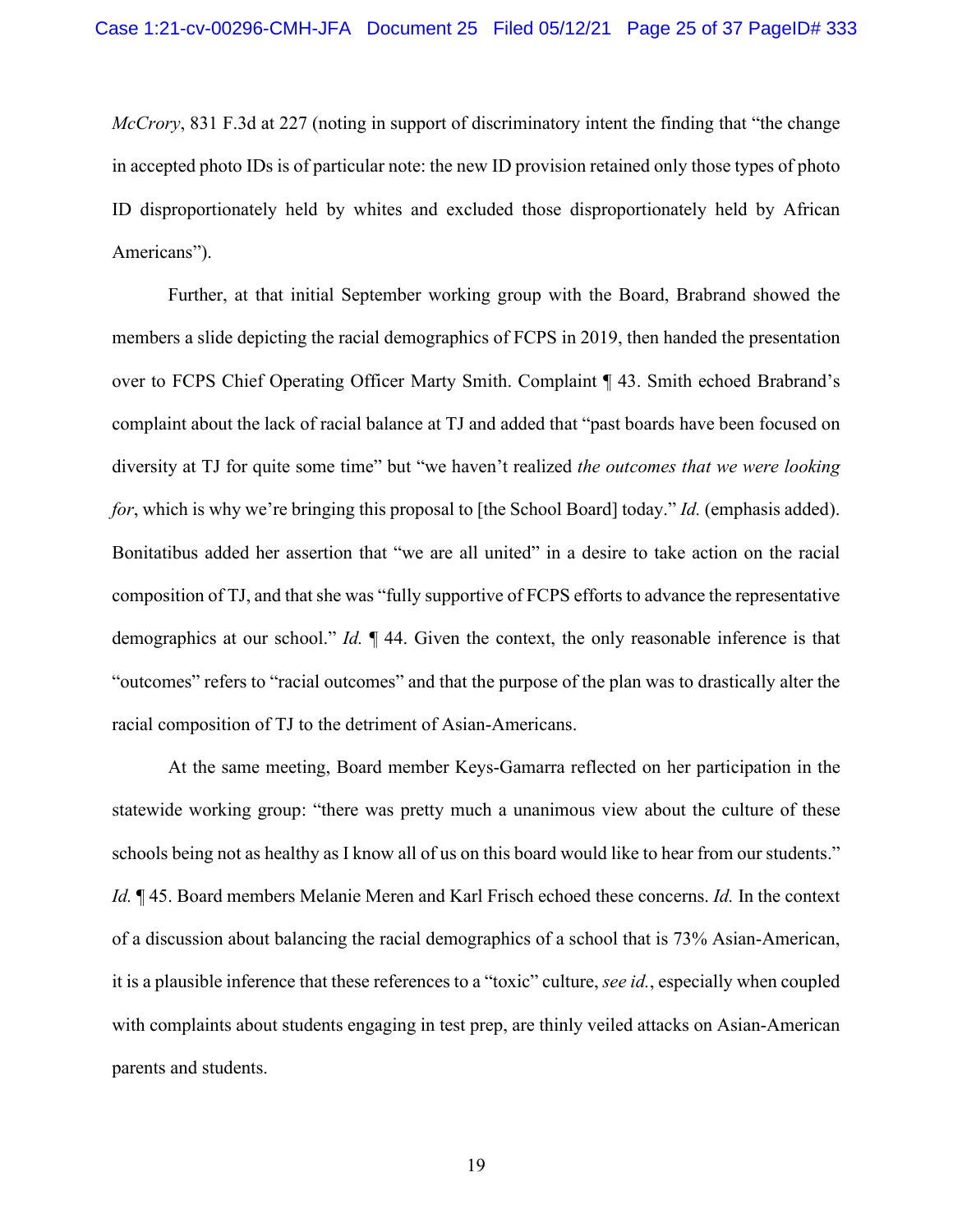A similar tone prevailed at the October 6, 2020, work session where the Board voted to eliminate the examination. Superintendent Brabrand proposed eliminating the exam because it "squeezed out talent and squeezed out diversity in our system," while Bonitatibus again focused on a desire for a "student body that more closely aligns with the representation in FCPS." *Id.* ¶ 46. Board member Abrar Omeish stressed that a key point was to "make sure there's representation" that "should be proportional to the population numbers" of Fairfax County. *Id.* Again, in the context of the discussion that day, it is *at the very least* a plausible inference that these statements referred to *racial* representation at TJ compared to Fairfax County as a whole. What is more, conversation at the work session lamented TJ students "who have been [in] Test Prep since second grade" and trivialized the success of these students as "pay to play." *Id.* ¶ 47. Keys-Gamarra seemingly worried that the discussion was veering into overt racism, as she warned attendees that "we must be very careful and we must be cognizant of how demeaning these types of comments are and that many people consider these comments to be rooted in racism. I'm not saying it's intentional, but we need to be mindful." *Id.*

<span id="page-25-2"></span><span id="page-25-1"></span><span id="page-25-0"></span>Defendants unsuccessfully try to minimize many of these statements. *First*, they say that the statements of Superintendent Brabrand and other FCPS subordinates like Smith and Bonitatibus cannot be imputed to the Board. Br. at 26. But their cited authorities miss the mark. Both *City of St. Louis v. Praprotnik*, 485 U.S. 112 (1988), and *Riddick v. School Board of Portsmouth*, 238 F.3d 518 (4th Cir. 2000), involved *decisions* pursued by subordinates that the municipality or board did not ratify. The plurality opinion in *Praprotnik* that Defendants cite was simply an application of the principle from *Monell v. Department of Social Services*, 436 U.S. 658 (1978), that municipalities are liable under Section 1983 only for their policies, not for their employees' actions under a respondeat superior theory. *See Praprotnik*, 485 U.S. at 128 (plurality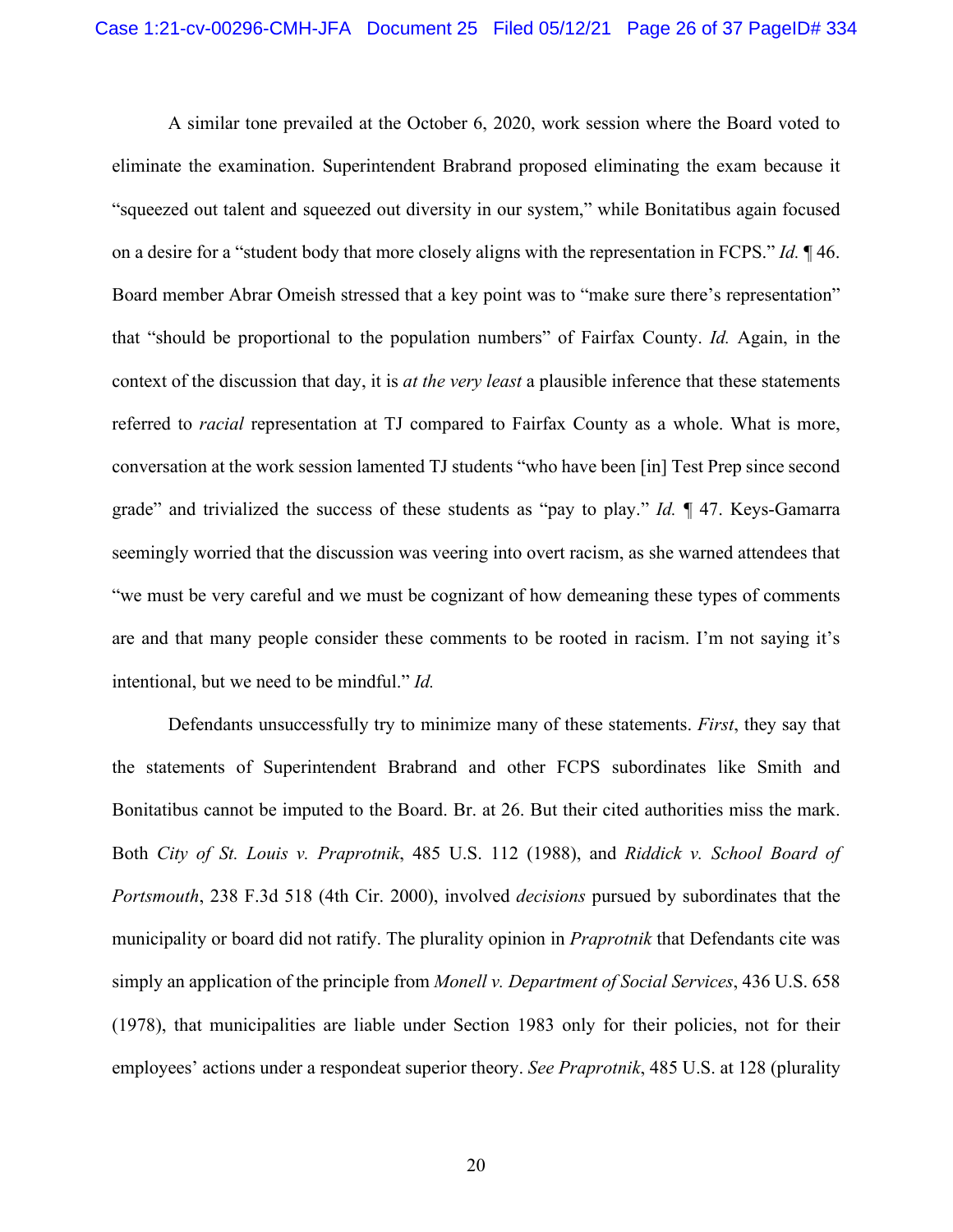<span id="page-26-1"></span>opinion) ("The city cannot be held liable under § 1983 unless respondent proved the existence of an unconstitutional municipal policy. Respondent does not contend that anyone in city government ever promulgated, or even articulated, such a policy."). And *Riddick* concerned independent decisions of a superintendent and a principal that were not ratified by the school board. *Riddick*, 238 F.3d at 523–24. Here, by contrast, there is no dispute that the Board has promulgated a policy. The question is whether that policy is tainted by discriminatory intent. And on that question, the statements of subordinates might be relevant if they influenced the decisionmakers—as Brabrand, Bonitatibus, and Smith obviously intended to do. Indeed, there are cases holding that the "presence of community animus can support a finding of discriminatory motives by government officials, even if the officials do not personally hold such views." *Avenue 6E Investments, LLC v. City of Yuma*, 818 F.3d 493, 504 (9th Cir. 2016); *see also Smith v. Town of Clarkton*, 682 F.2d 1055, 1066 (4th Cir. 1982) ("There can be no doubt that the defendants knew that a significant portion of the public opposition was racially inspired, and their public acts were a direct response to that opposition."). Particularly at this stage, the Court should not discount the statements of high-level employees who participated in presentations to the Board that directly preceded and led to the enactment of the challenged admissions policy.

<span id="page-26-2"></span><span id="page-26-0"></span>*Second*, Defendants protest that the Coalition has taken the statements made by Board members Keys-Gamarra, Meren, Frisch, Omeish, and Anderson<sup>[5](#page-26-3)</sup> out of context. Defendants have submitted evidence in an attempt to correct the record. While the Coalition does not object to the consideration of that evidence, it does dispute Defendants' assertion that the additional context changes the picture. Reasonable observers could plausibly see the totality of these statements as

<span id="page-26-3"></span> $<sup>5</sup>$  Though it is not noted in the Complaint, Defendants' brief says that the comments about test</sup> preparation in Paragraph 47 were made by Board chair Ricardy Anderson.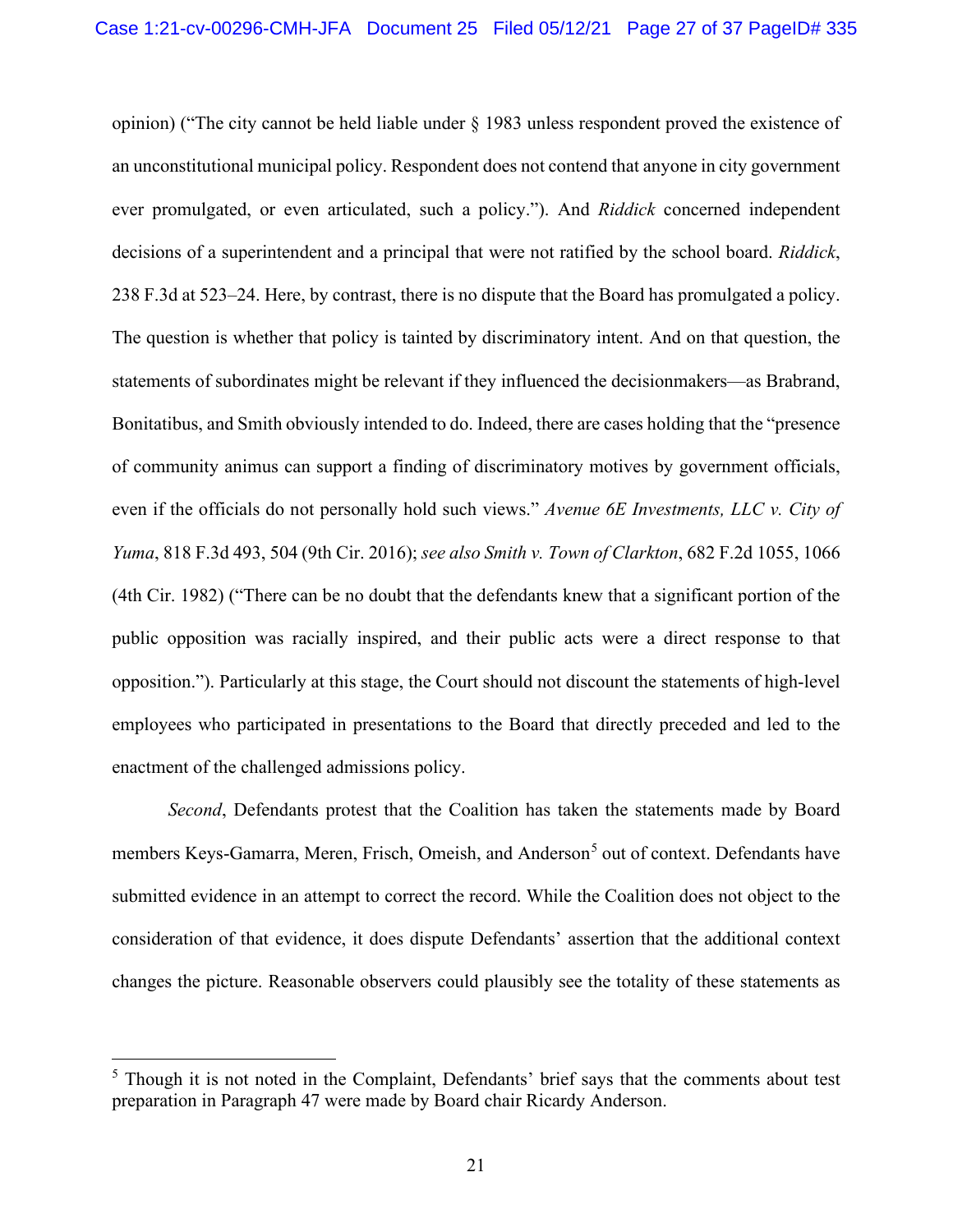evidence of discriminatory intent on the part of these Board members.<sup>[6](#page-27-2)</sup> Defendants say it is "not apparent" that the Omeish statement referred to racial proportionality, Br. at 27, but given the context, there is no other kind of proportionality she reasonably might have had in mind. Defendants also complain that the Meren and Frisch "culture" statements were taken out of context, *id.*, but the ten references to TJ's culture during a discussion about TJ's lack of diversity would plausibly lead a reasonable person to infer that in the Board's view, the problem with TJ's "culture" is that there are too many Asian-American students. And while Defendants proffer that Anderson did not attribute her test-prep comments to Asian-American students, that is a wellknown stereotype—so much so that a 2015 study found that Princeton Review's algorithm charged people in heavily Asian-American zip codes more for test prep classes.[7](#page-27-3)

*Third*, Defendants imply that even if the statements from the five cited Board members were evidence of their discriminatory intent, the Coalition had to allege statements from a majority of the twelve Board members to survive a motion to dismiss. Defendants cite no authority for this questionable proposition. The Fourth Circuit has explained that evidence of contemporary

<span id="page-27-2"></span><sup>&</sup>lt;sup>6</sup> The Keys-Gamarra statement does not reflect on her discriminatory intent, but appears to give her sense of the comments by other Board members that might have crossed a line. Defendants present another interpretation of her comments, but that is not a dispute the Court may resolve at this stage.

<span id="page-27-3"></span><span id="page-27-1"></span><span id="page-27-0"></span><sup>7</sup> *See* Julia Angwin, Surya Mattu & Jeff Larson, *Test Prep Is More Expensive—for Asian Students*, The Atlantic (Sept. 3, 2015), https://www.theatlantic.com/education/archive/2015/09/princetonreview-expensive-asian-students/403510/. *See also* Brief Amicus Curiae of Pacific Legal Foundation et al. in Support of Petitioner at 12–14, *Students for Fair Admissions, Inc. v. President & Fellows of Harvard Coll.* (U.S. No. 20-1199), *available at* https://www.supremecourt.gov/DocketPDF/20/20-

<sup>1199/173382/20210330164638558</sup>\_AMICUS%20CURIAE%20BRIEF%20FINAL.pdf (citing evidence that Asian American students applying to highly selective colleges are often negatively stereotyped as narrowly focused on maximizing their standardized test scores at the cost of personal development and extracurricular achievement; including a Princeton Review guidebook that encourages Asian American students applying to selective colleges "to avoid being an Asian Joe Bloggs" and to "distance [themselves] from stereotypes about Asians").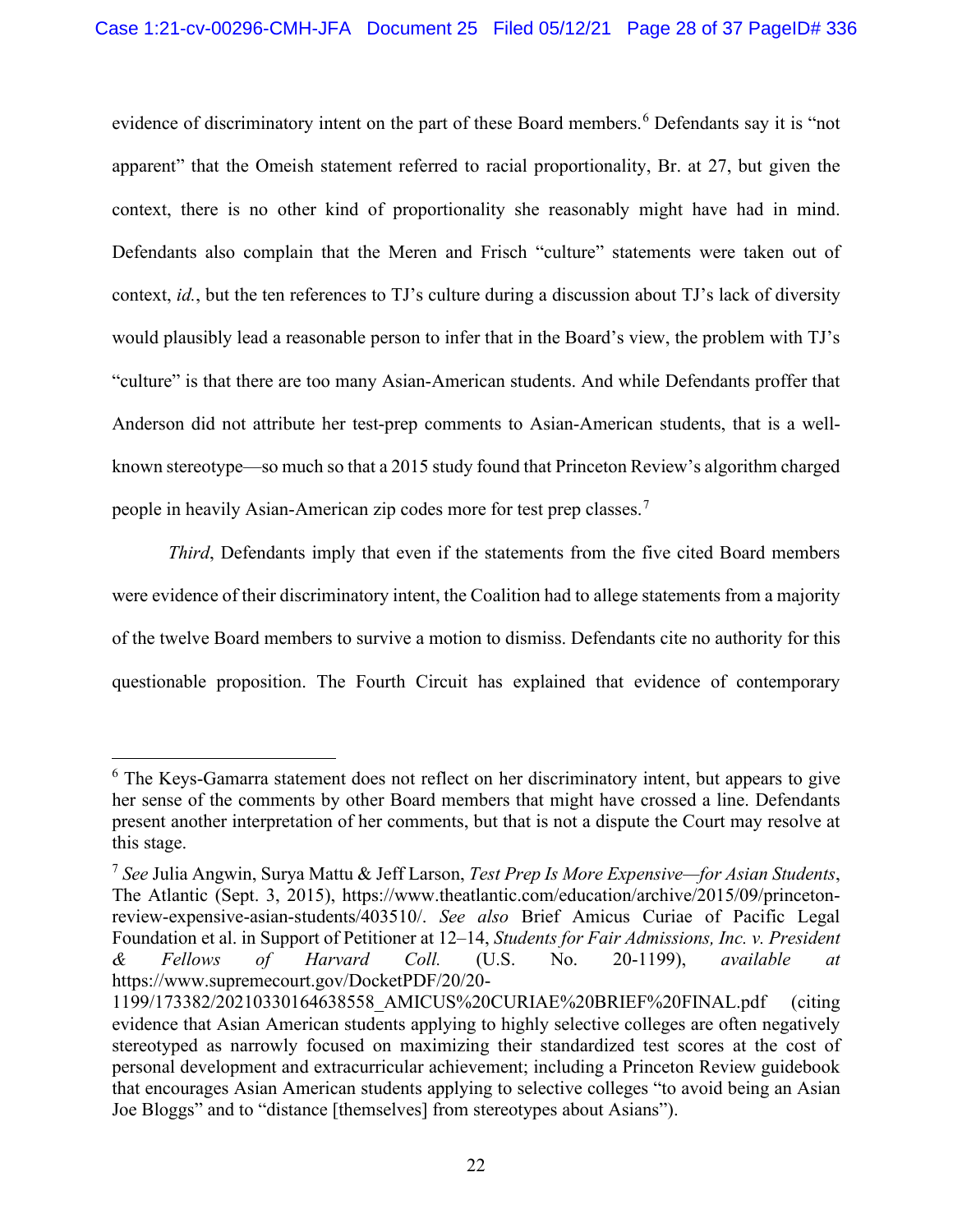<span id="page-28-1"></span>statements may be entirely unavailable in some cases, and it has found discriminatory intent without relying on discriminatory statements. *See McCrory*, 831 F.3d at 229. In the same case, it weighed the legislative body's "requests for and use of race data in connection with" the challenged law in favor of finding discriminatory intent. *Id.* at 230. Here, the pervasive discussions of race, including the presentation of a racial-effect model at the September Board meeting, similarly weigh in favor of intent. *See also Lewis v. Ascension Par. Sch. Bd.*, 662 F.3d 343, 350 (5th Cir. 2011) (reversing grant of summary judgment in favor of a school board in part based on evidence that "Superintendent Songy compiled, and the School Board considered, documentation detailing the percentage of black students that would be enrolled at each East Bank school under Option 2f"). In any event, it is doubtful that the Coalition would have to produce *any*  discriminatory statements to survive a motion to dismiss here, especially given the allegations on the remaining *Arlington Heights* factors.

<span id="page-28-0"></span>**\* \* \***

Because the Coalition has adequately pleaded a claim that Defendants acted with discriminatory intent in eliminating the TJ admissions exam and replacing it with the challenged admissions plan, the Court should subject the plan to strict scrutiny.

### **B. Defendants' remaining arguments against heightened scrutiny are unpersuasive**

Defendants' primary argument against the application of strict scrutiny is that the Coalition misses the mark entirely—in their view, this is not a case of bigotry against Asian-Americans, but imposition of a race-neutral policy simply intended to increase the diversity at TJ. *See* Br. at 18– 24. Such a policy, they say, is never subject to strict scrutiny. Even assuming Defendants are correct that the Coalition cannot demonstrate any animus on the part of Board members, there is little doubt that the Board changed TJ's admissions procedures to change the racial composition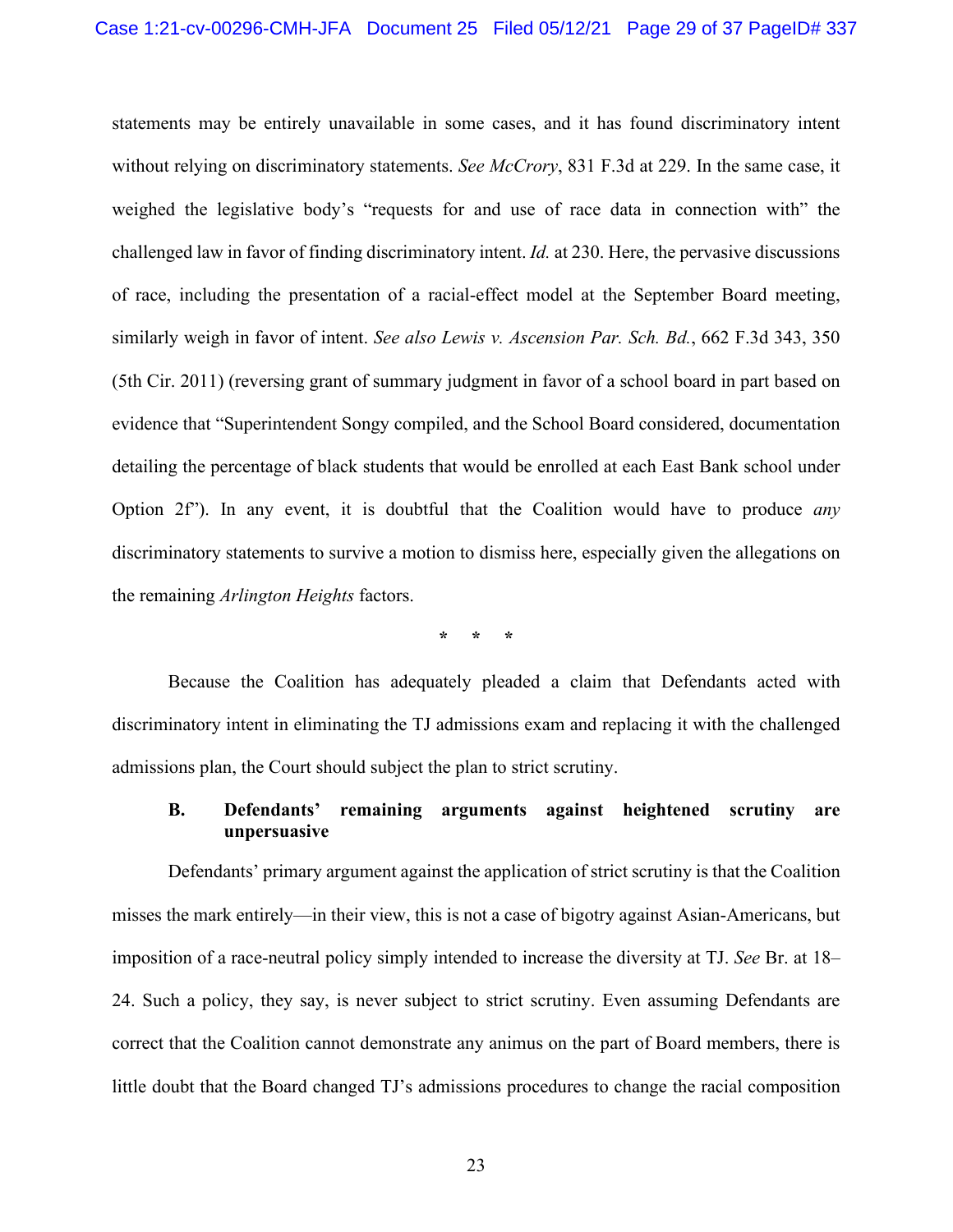of the school. Admissions to TJ are a zero-sum game, so if the Board changes the rules of the game to increase representation of racial groups considered "underrepresented"—here, Black, Hispanic, and white students—it necessarily makes admissions harder for the group that was "overrepresented"—here, Asian-Americans. The Coalition need not prove that the Board members or Superintendent Brabrand are racist or harbor ill intent toward Asian-Americans. They need only plausibly allege that Defendants did what they did "at least in part 'because of,' not merely 'in spite of,' its adverse effects upon" Asian-Americans. *Feeney*, 442 U.S. at 279.<sup>[8](#page-29-2)</sup> Here, the Complaint plausibly alleges that the racial effects were the predominant reason for the change.<sup>[9](#page-29-3)</sup>

<span id="page-29-1"></span>Defendants' argument that the use of facially race-neutral means to achieve race-conscious goals need not satisfy strict scrutiny proves far too much. Such a rule would effectively swallow *Arlington Heights*. Suppose that a school district found and implemented a perfect racial proxy that guaranteed almost exact racial balance in admissions to a competitive high school like TJ each year, disfavoring dozens of high-achieving Asian-American students who would have been invited had each student been subject to the same criteria. Defendants' argument would allow use of that proxy to evade strict scrutiny, while an explicitly race-based plan with the same results and intent would almost certainly be invalidated. As one commentator supportive of race-based admissions

<span id="page-29-2"></span><sup>8</sup> Defendants suggest that the facts of *Feeney* help them, but the opposite is true. *Feeney* involved a claim that a legislature discriminated against women when it extended a benefit to veterans knowing that veterans are disproportionately male. The Court explained that was not problematic because the legislature extended the benefit to veterans *in spite of* its disparate impact based on sex, not *because of* it. *Id.* Here, on the other hand, the Coalition alleges that Defendants changed the admissions process at TJ precisely *because* it would disproportionately affect Asian-Americans and thus "improve" the racial balance at TJ.

<span id="page-29-3"></span><span id="page-29-0"></span><sup>9</sup> That distinguishes this case from cases like *Doe* that involve drawing attendance zones. A mapdrawer may be race-conscious without intending to benefit or burden any particular racial group. *See Doe*, 665 F.3d at 554 (finding no discriminatory intent because "[a]voiding discriminatory impact seemed to be one of the District's goals in developing and adopting a plan"). But since admissions to a competitive school like TJ are a zero-sum game, changing the rules because of race will always have a disparate impact on the targeted "overrepresented" group.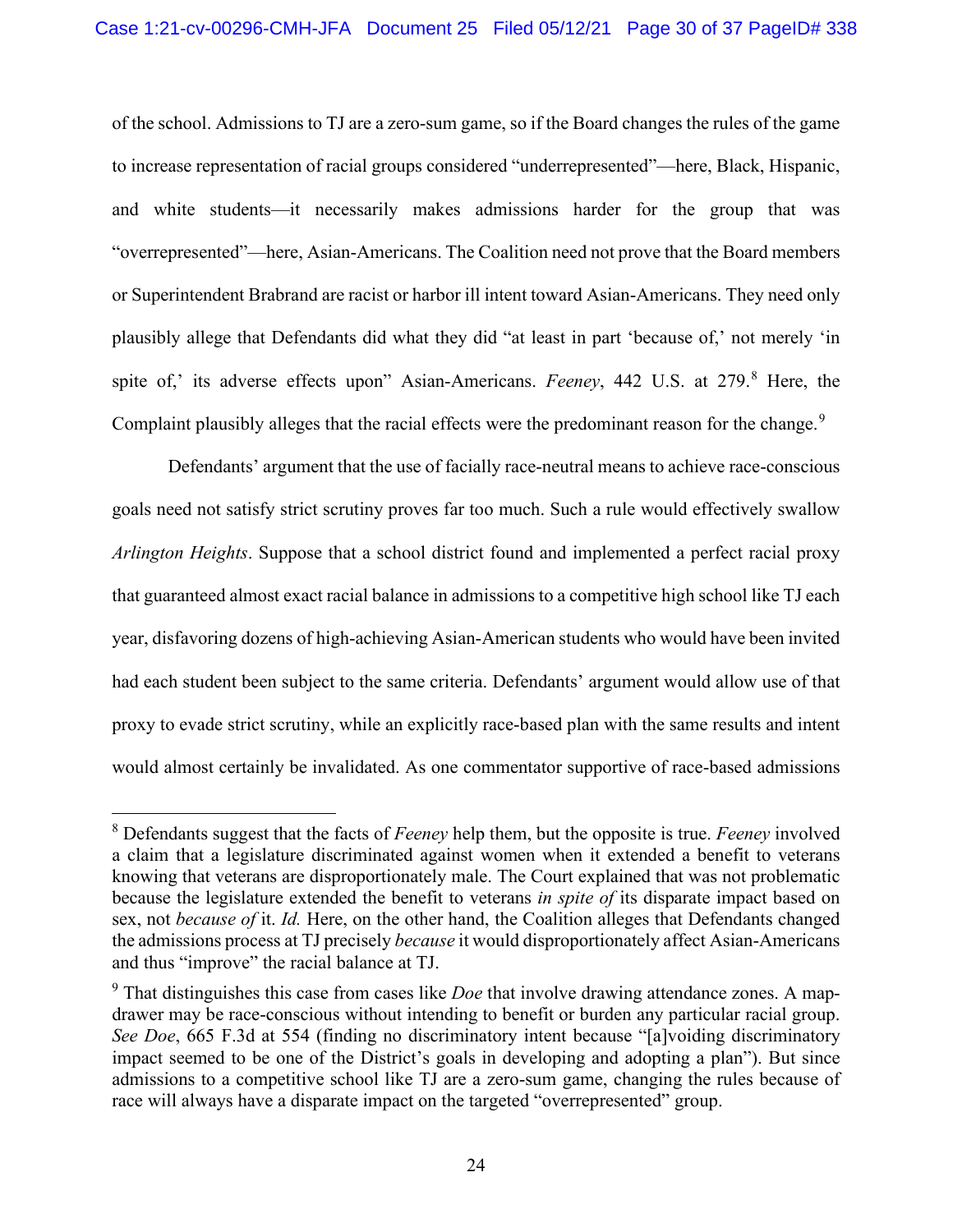<span id="page-30-2"></span>noted, "the intent to promote racial balance through the use of a racial proxy would initially seem to be identical to—and just as unconstitutional as—the intent to pursue racial balance explicitly." Girardeau A. Spann, *Neutralizing* Grutter, 7 U. Pa. J. Const. L. 633, 650 (2005). And while Spann hypothesized that the Supreme Court would not actually go down that road, he admitted that "the more effective a racial proxy is in promoting meaningful racial balance, the more likely the Supreme Court is to invalidate it as a veiled attempt to sidestep the Court's own racial policy preferences." *Id.* at 652. Here, the Coalition has alleged that Defendants' plan does a very good job at promoting the Board's preferred racial balance, and the Court should treat it the same way it would treat an explicitly race-based plan geared toward the same ends. Simply put, "[t]o allow a school district to use geography as a virtually admitted proxy for race, and then claim that strict scrutiny is inapplicable because" it is facially race-neutral "is inconsistent with the Supreme Court's holdings." *Lewis*, 662 F.3d at 354 (Jones, J., concurring).<sup>[10](#page-30-3)</sup>

<span id="page-30-1"></span><span id="page-30-0"></span>That does not mean, as Defendants suggest, that "anyone involved in designing [a raceneutral admissions plan] happened to think that its effect in reducing the underrepresentation of a group was a good effect." Br. at 24 (quoting *Boston Parent Coal. for Acad. Excellence v. Sch. Comm. of City of Boston*, No. 21-1303, 2021 WL 1656225, at \*8 (1st Cir. Apr. 28, 2021)). Mere motive to increase the representation of a particular racial group does not render an action racially discriminatory for purposes of an *Arlington Heights* analysis. There are plenty of actions Defendants might take to increase racial diversity at TJ that would not discriminate against anyone—such as increasing the size of TJ, dedicating resources to target underserved students to

<span id="page-30-3"></span> $10$  The Coalition of course acknowledges that several recent cases considering similar admissions changes have rejected this argument, but the Coalition would submit that the allegations of discriminatory intent under the *Arlington Heights* factors are stronger here. And in any event, the Coalition would urge the Court not to follow those cases, none of which are binding authority here.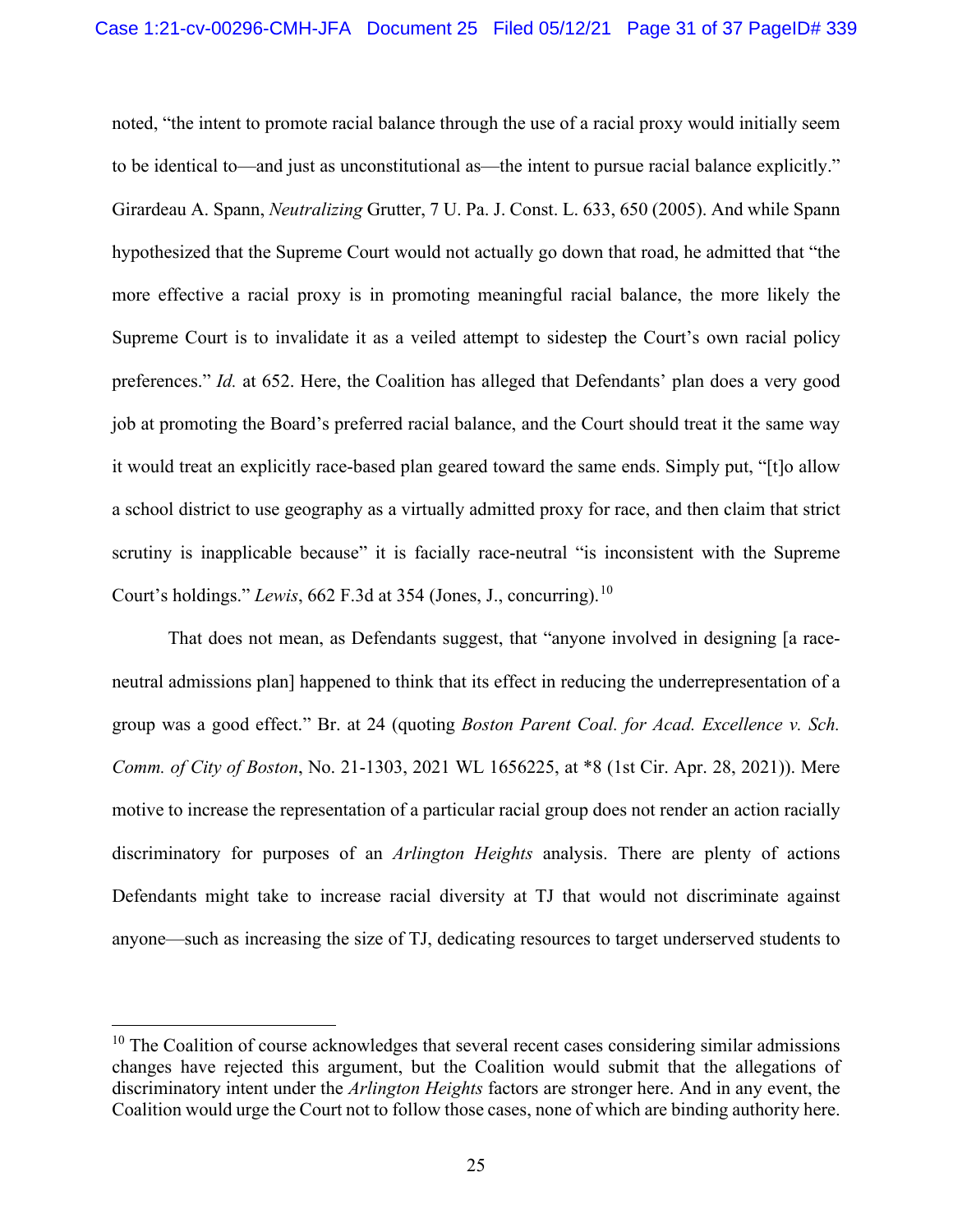<span id="page-31-4"></span>improve their chances at admission, or other "affirmative efforts to ensure that all groups have a fair opportunity" to compete in the admissions process. *Cf. Ricci v. DeStefano*, 557 U.S. 557, 585 (2009). Instead, Defendants changed the rules of the process so that similarly situated applicants to TJ will not have a similar chance to get in—and they did so, at least plausibly, because they did not like the racial makeup of TJ and wanted to change it. The Equal Protection Clause prohibits that approach. $11$ 

<span id="page-31-5"></span><span id="page-31-3"></span><span id="page-31-2"></span>Defendants alternatively point to Justice Kennedy's concurring opinion in *Parents Involved*, incorrectly suggesting that it is the controlling opinion. Br. at 21. It is not. The Fourth Circuit has explained that a separate opinion is controlling under *Marks v. United States*, 430 U.S. 188 (1977), only if it represents "the narrowest grounds upon which the majority [of the Justices] agreed." *Richmond v. Polk*, 375 F.3d 309, 331 (4th Cir. 2004). In *Parents Involved*, a majority of the justices agreed to invalidate the challenged race-based assignment programs on narrowtailoring grounds. *See Parents Involved*, 551 U.S. at 733–35. Thus, neither the discussion of compelling interests in the plurality opinion, *see id.* at 725–32 (plurality opinion), nor Justice Kennedy's concurrence are controlling authority.

<span id="page-31-1"></span>Of course, Justice Kennedy's opinion may still be persuasive authority. Even so, it does not help Defendants. His opinion merely "approves the possibility of a school board's adopting generic measures to increase racial diversity in primary and secondary schools." *Lewis*, 662 F.3d at 355 (Jones, J., concurring). Such generic measures might include, as he wrote, "strategic site selection of new schools; drawing attendance zones with general recognition of the demographics

<span id="page-31-6"></span><span id="page-31-0"></span> $11$  Defendants suggest that the Supreme Court tacitly approved a geographic-based quota systems in *Fisher v. University of Texas at Austin*, 136 S. Ct. 2198 (2016), but the plaintiff in *Fisher* did not challenge the "top 10 percent" plan, and the case cannot be controlling authority on a question not raised. The *Arlington Heights* discriminatory intent inquiry does not provide Defendants a safe harbor because they employed a geography-based system.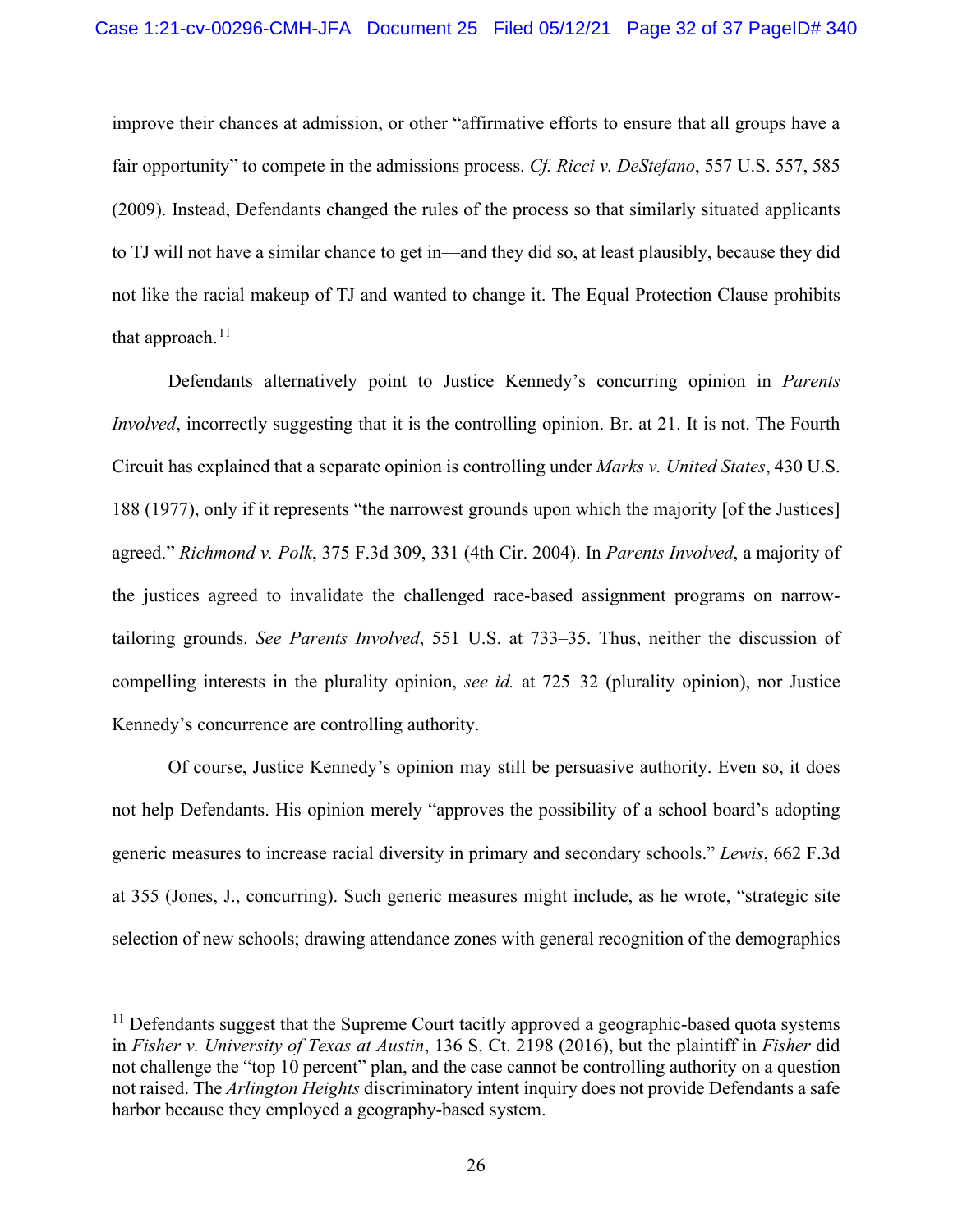of neighborhoods; allocating resources for special programs; recruiting students and faculty in a targeted fashion; and tracking enrollments, performance, and other statistics by race." *Parents Involved*, 551 U.S. at 789 (Kennedy, J., concurring in part and concurring in the judgment). None of these come close to approving differential treatment of students applying to a competitive high school on account of the school board's mission to racially balance the student body. Indeed, it is true that "a constitutional violation does not occur whenever a decisionmaker considers the impact a given approach might have on students of different races." *Id.* But one very well might occur when that decisionmaker adopts a particular plan *because* it would have a disparate impact on members of a particular race.

<span id="page-32-0"></span>Finally, Defendants suggest that their actions should be immune from strict scrutiny because the Board expressly prohibited consideration of race and voted against adopting racial targets. Br. at 24–25. This argument has no basis in law. *Arlington Heights* exists precisely because some actions that are facially race-neutral are also discriminatory. The School Board can't immunize itself from an Equal Protection claim simply by declaring that its plan is facially raceneutral. And the fact that FCPS does not see an individual's name or race during the application process is similarly irrelevant—the 1.5 percent system is designed to work *without* having to individually scrutinize every applicant. Defendants mistakenly rely on Justice Scalia's concurrence in *Schuette v. BAMN*, 572 U.S. 291, 318 (2014), but *Schuette* was a facial challenge to the constitutionality of a state constitutional amendment banning racial discrimination. Justice Scalia's point was simply that the action of banning racial discrimination can't itself violate the Equal Protection Clause. But the Coalition doesn't challenge the Board's decision not to adopt explicit race-based targets or to conduct a race and name-blind admissions process. Rather, it alleges that despite these actions, the Board eliminated the exam and enacted the challenged admissions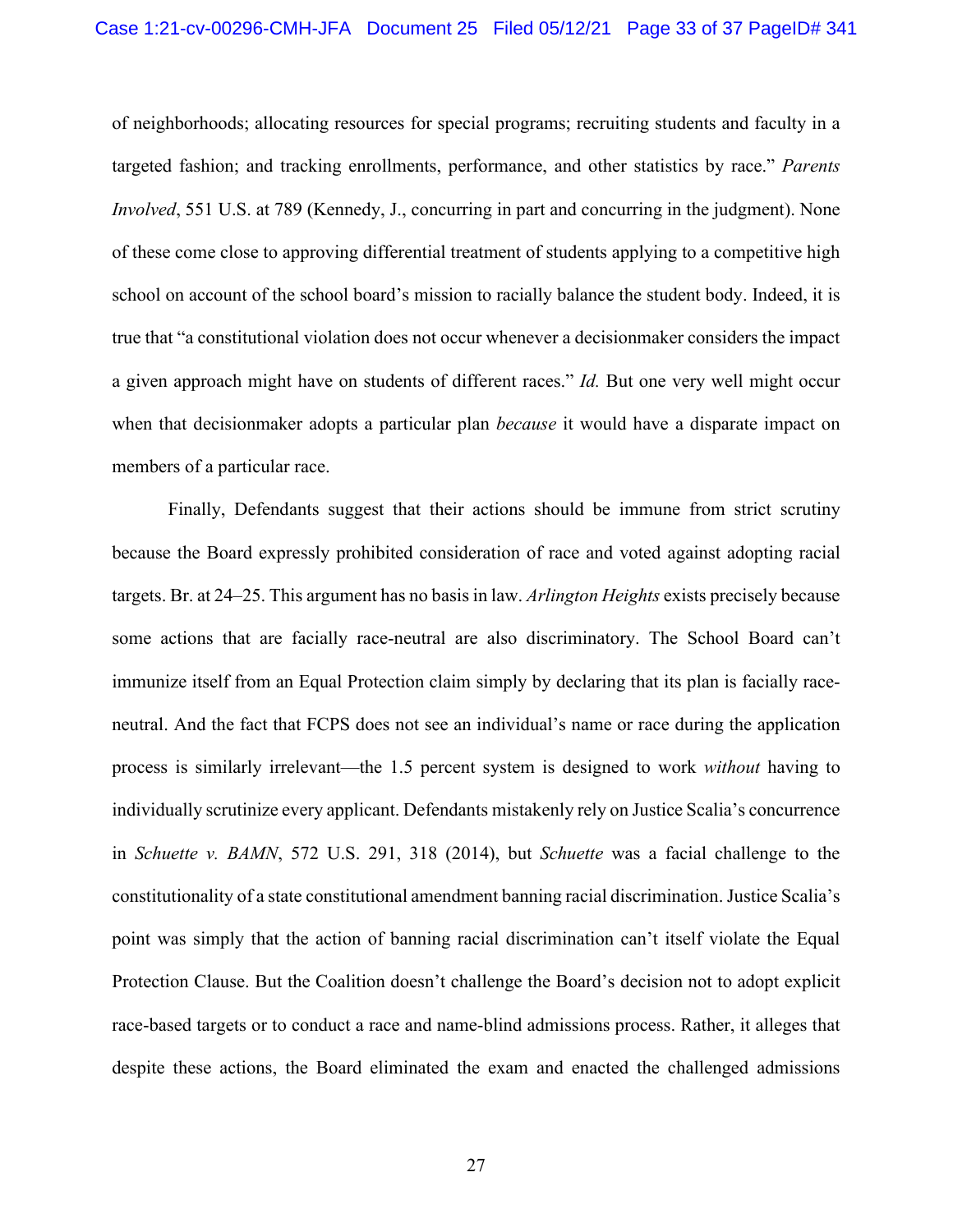process with intent to discriminate against Asian-Americans by reducing their share of offers to attend TJ. Given those allegations, the Board's actions merit strict scrutiny.

## <span id="page-33-0"></span>**C. The Coalition plausibly alleged that the challenged admissions process fails strict scrutiny**

<span id="page-33-1"></span>Because strict scrutiny applies, Defendants must show that the challenged process is narrowly tailored to further a compelling government interest. *Adarand*, 515 U.S. at 227. Defendants make only a passing reference to their supposedly compelling interest in promoting diversity at TJ, but the Supreme Court has never recognized promoting diversity in K-12 schools as a compelling interest. On the contrary, a majority of the Court in *Parents Involved* explicitly refused to extend the holding of *Grutter v. Bollinger*, 539 U.S. 306 (2003)—that race may be used as a factor in admission to obtain the educational benefits of diversity in higher education—to K-12 schools. *Parents Involved*, 551 U.S. at 724–25 (majority opinion). The majority criticized lower-court decisions applying *Grutter* to K-12 schools, saying those courts "largely disregarded" key limitations on *Grutter*'s holding. *Id.* The most important such limit was that *Grutter* "relied upon considerations unique to institutions of higher education." *Id.* That *Grutter* could not justify racially discriminatory admissions in K-12 schools was the *only* holding in *Parents Involved* on the subject of compelling interest.

Once again, Justice Kennedy's solo concurrence in *Parents Involved* is neither binding on this Court nor particularly helpful to Defendants. Justice Kennedy declined to commit to any particular definition of diversity. *See id.* at 783 (Kennedy, J., concurring in part and concurring in the judgment) ("Diversity, *depending on its meaning and definition*, is a compelling educational goal a school district may pursue." (emphasis added)). And even assuming that his concurrence stands for the proposition that promotion of diversity may be a compelling interest in K-12 education, the opinion contains nothing that would justify applying what amount to differential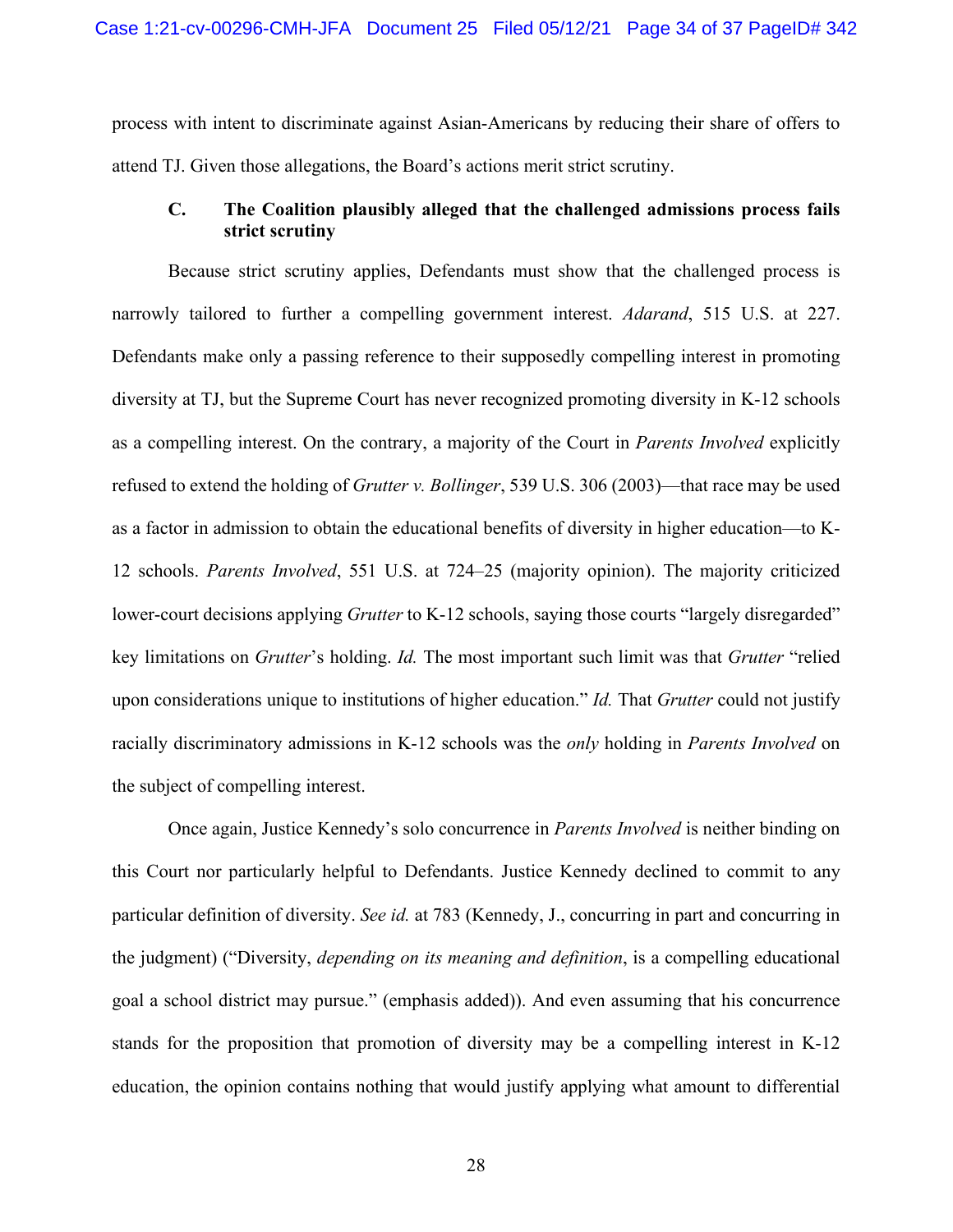admissions standards to a competitive high school to achieve greater racial diversity at the expense of one particularly "overrepresented" racial group.

<span id="page-34-3"></span><span id="page-34-2"></span><span id="page-34-1"></span>Particularly problematic for Defendants' diversity rationale, however, is the welldocumented and persistent focus on balancing TJ in accordance with the demographics of Fairfax County or Northern Virginia as a whole. While Defendants characterize their efforts as attempts to promote diversity, "[r]acial balancing is not transformed from patently unconstitutional to a compelling state interest simply by relabeling it racial diversity." *Fisher v. Univ. of Tex. at Austin*, 570 U.S. 297, 311 (2013) (quoting *Parents Involved*, 551 U.S. at 732 (plurality opinion)) (internal quotation marks omitted). "Preferring members of any one group for no reason other than race or ethnic origin is discrimination for its own sake. This the Constitution forbids." *Regents of Univ. of Cal. v. Bakke*, 438 U.S. 265, 307 (1978) (controlling opinion of Powell, J.). And even under *Grutter*, Defendants would not be permitted to seek "diversity for its own sake" through racial discrimination. *See Fisher*, 570 U.S. at 319 (Scalia, J., concurring). Defendants have not pointed to any particular educational benefits they hoped to obtain by shifting the racial demographics of TJ, and even if they had, the Court could not resolve such a dispute at the pleading stage. It suffices to say that the Coalition has pleaded sufficient facts to allow the Court at this stage to hold that Defendants lacked a compelling interest to pursue the alleged racial discrimination.

<span id="page-34-0"></span>Defendants do not even attempt a narrow tailoring argument. Since it is Defendants' burden to show that a complaint should be dismissed—and particularly their burden to show narrow tailoring in a strict scrutiny inquiry—the Court cannot conclude that the challenged changes to TJ's admissions are narrowly tailored to any particular interest. And in any event, narrow tailoring is a "fact specific and situation specific inquiry." *Deegan v. City of Ithaca*, 444 F.3d 135, 142 (2d Cir. 2006). That makes it particularly poorly suited for disposition at the pleading stage. Therefore,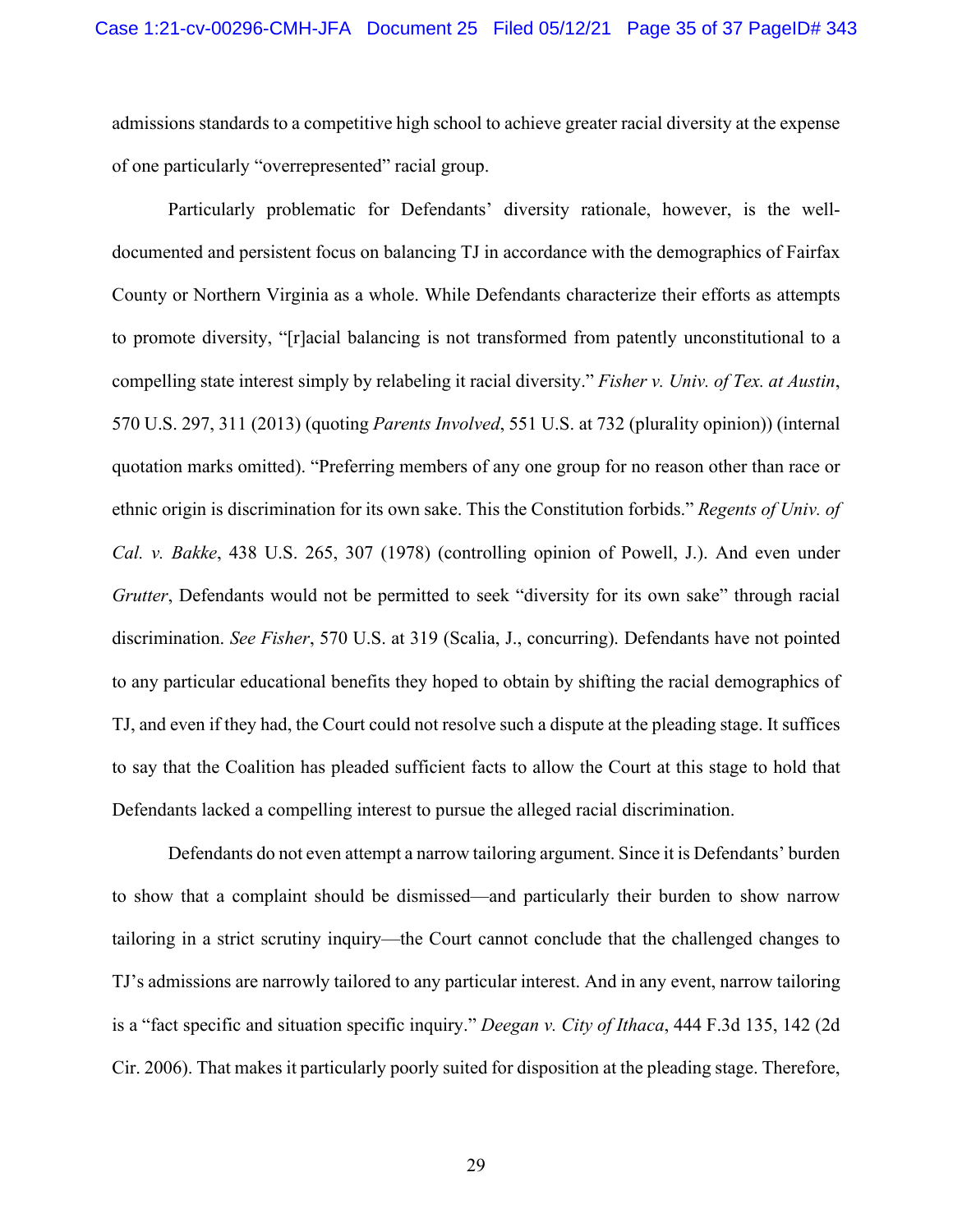even if the Court finds that Defendants were pursuing a compelling interest, the motion to dismiss

should be denied. $12$ 

#### **CONCLUSION**

Defendants' motion to dismiss should be denied.

Dated: May 12, 2021. Respectfully submitted,

ERIN E. WILCOX\*, N.C. Bar No. 40078 CHRISTOPHER M. KIESER\*, Cal. Bar No. 298486 Pacific Legal Foundation 930 G Street Sacramento, California 95814 Telephone: (916) 419-7111 Facsimile: (916) 419-7747 EWilcox@pacificlegal.org CKieser@pacificlegal.org

\**Pro Hac Vice*

s/ Alison E. Somin ALISON E. SOMIN, Va. Bar No. 79027 Pacific Legal Foundation 3100 Clarendon Blvd., Suite 610 Arlington, Virginia 22201 Telephone: (202) 557-0202 Facsimile: (916) 419-7747 ASomin@pacificlegal.org

GLENN E. ROPER\*, Colo. Bar No. 38723 Pacific Legal Foundation 1745 Shea Center Dr., Suite 400 Highlands Ranch, Colorado 80129 Telephone: (916) 503-9045 Facsimile: (916) 419-7747 GERoper@pacificlegal.org

*Counsel for Plaintiff*

<span id="page-35-0"></span> $12$  Defendants cite precedent holding that an official capacity action against a school superintendent is duplicative of an action against the school board. Even assuming that the claims here are duplicative, dismissal of the claim against Superintendent Brabrand would not materially affect the case.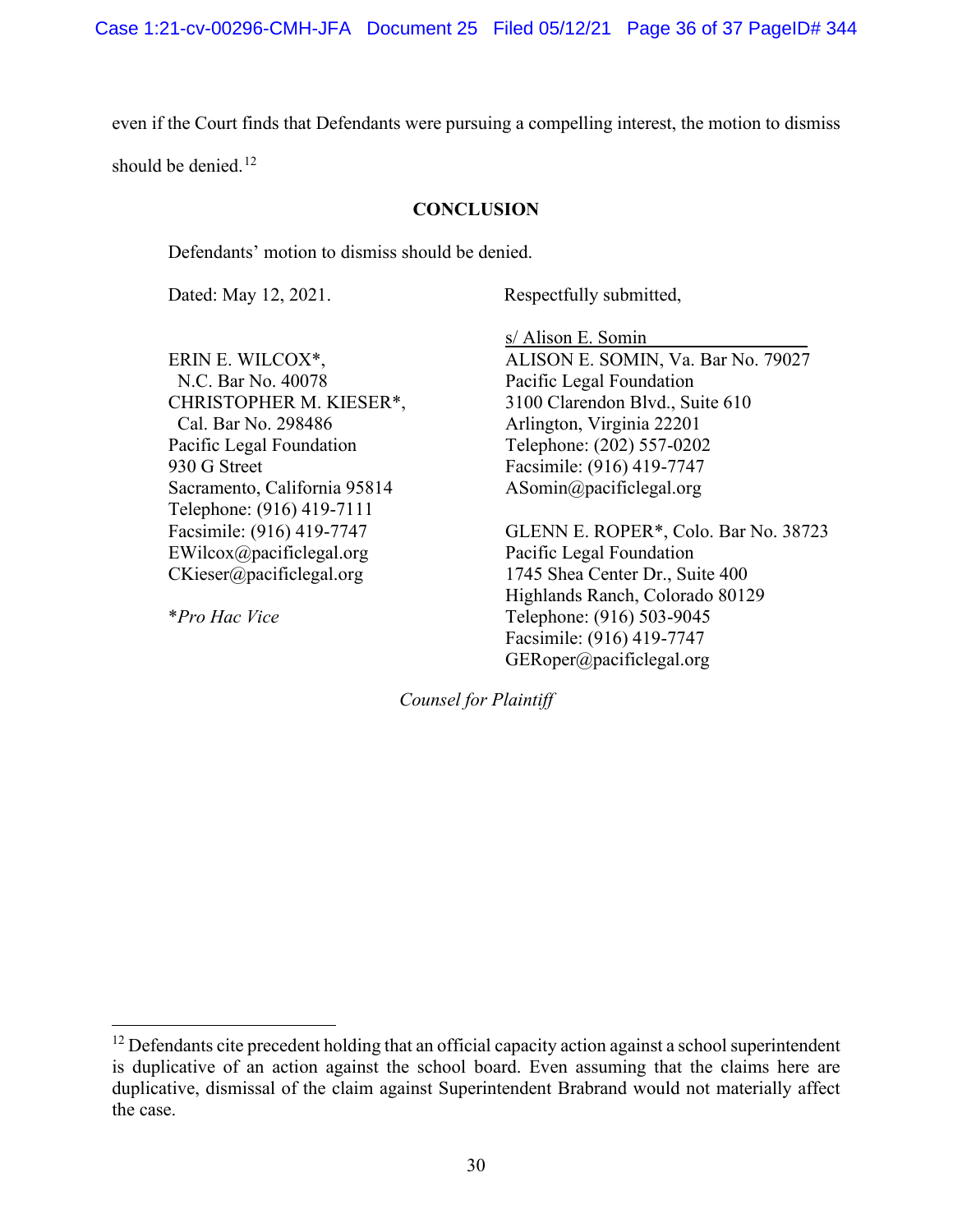# **CERTIFICATE OF SERVICE**

I hereby certify that on the day of May 12, 2021, I will electronically file the foregoing with the Clerk of Court using the CM/ECF system. Counsel for Defendants are registered with the Court's CM/ECF system and will receive a notification of such filing via the Court's electronic filing system.

> s/ Alison E. Somin ALISON E. SOMIN, Va. Bar No. 79027 Pacific Legal Foundation 3100 Clarendon Blvd., Suite 610 Arlington, Virginia 22201 Telephone: (202) 557-0202 Facsimile: (916) 419-7747 ASomin@pacificlegal.org *Counsel for Plaintiff*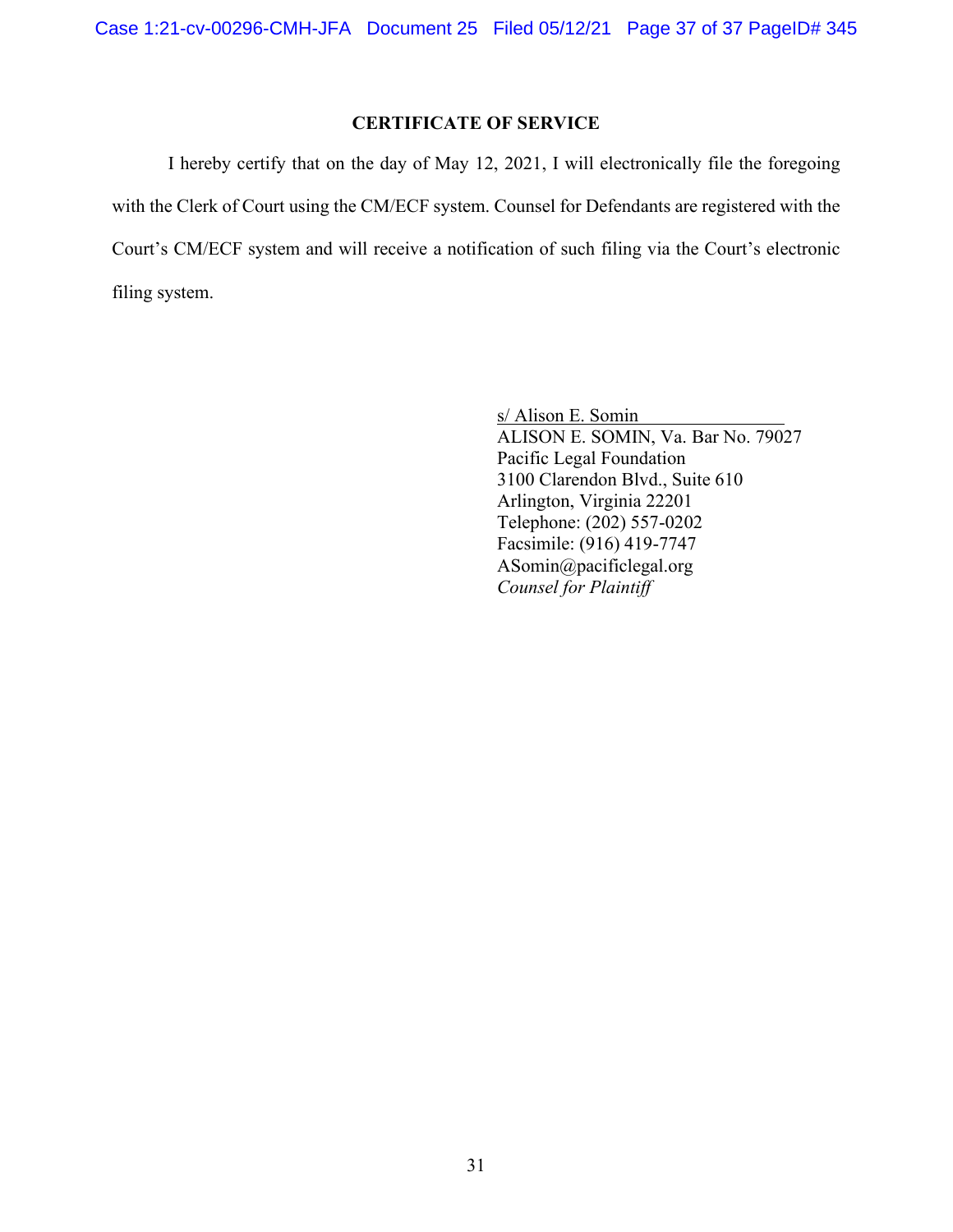### **IN THE UNITED STATES DISTRICT COURT EASTERN DISTRICT OF VIRGINIA ALEXANDRIA DIVISION**

#### COALITION FOR TJ,

No. 1:21-cv-00296-CMH-JFA

Plaintiffs,

v.

FAIRFAX COUNTY SCHOOL BOARD; and DR. SCOTT BRABRAND, in his official capacity as Superintendent of the Fairfax County School Board,

Defendants.

#### **DECLARATION OF GLENN S. MILLER**

I, Glenn S. Miller, declare as follows:

1. The facts set forth in this declaration are based on my knowledge and, if called as

a witness, I can competently testify to their truth under oath. As to those matters that reflect a matter of opinion, they reflect my personal opinion and judgment upon the matter.

2. I am a resident of Fairfax County, Virginia.

3. I am the parent of a student at Thomas Jefferson High School for Science and

Technology (TJ) in Alexandria, Virginia.

4. I am a partner at a law firm in Washington, D.C.

5. In August 2020, I co-founded the Coalition for TJ with Asra Nomani in response to statements from the Fairfax County School Board and Virginia Secretary of Education Atif Qarni indicating that changes would be made to the TJ admissions process in an effort to racially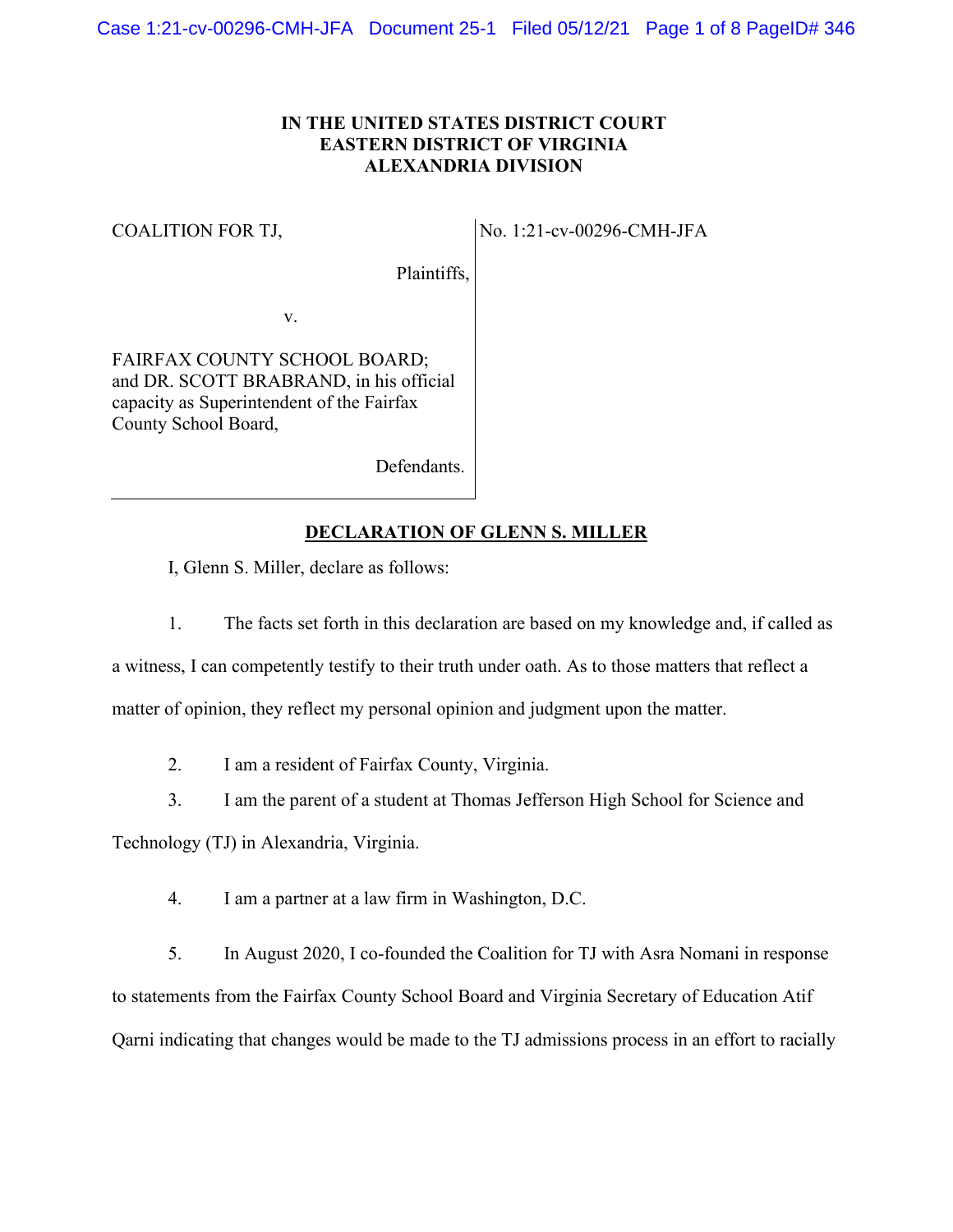balance the demographic make-up of the school that I believed would discriminate against Asian-American applicants and which ran contrary to my civil libertarian beliefs.

6. The Coalition for TJ is a membership organization.

7. The Coalition supports increasing diversity through merit-based admissions to TJ.

8. The Coalition has three tiers of membership: a leadership team, a core team, and general members.

9. The leadership team is comprised of 10 members at the current time and meets weekly to discuss strategy and Coalition business.

10. I am a member of the leadership team.

11. The leadership team was chosen through self-nominations, and nominees were then chosen by consensus, based upon demonstrated interest in the cause and commitment to perform agreed-upon tasks and meet on a regular basis.

12. The core team is comprised of 27 members who participate through a Telegram Chat Group and who participate in weekly meetings by invitation of the leadership team. The core team will volunteer ideas, share articles they find in the press, and will often be available to do media interviews and occasional volunteer work.

13. The general membership tier currently has 298 members, many of which will offer advice and encouragement and make financial contributions, but are generally unavailable to volunteer their time.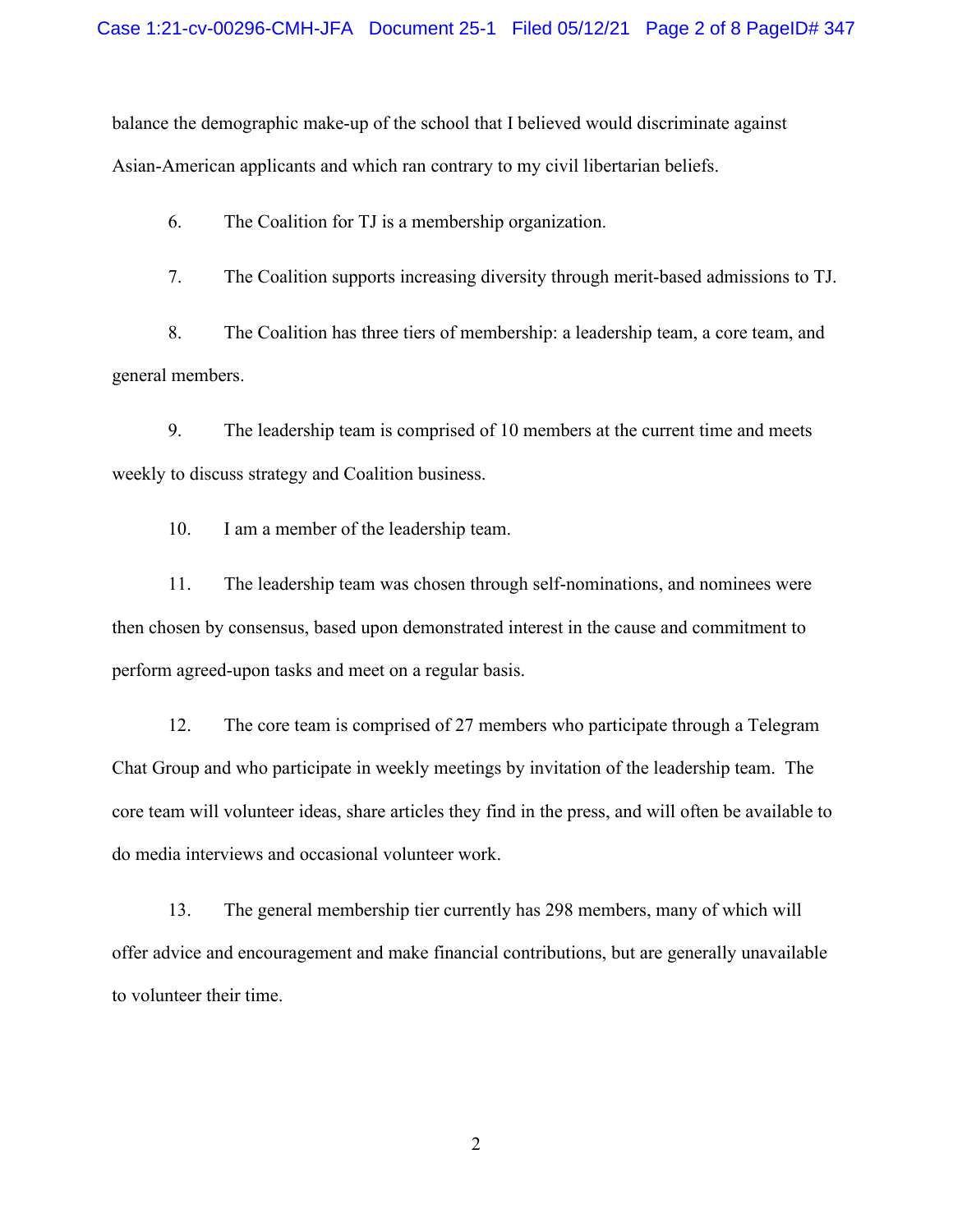14. The Coalition also has approximately 5,000 supporters, who are not traditional members but who sign petitions, attend virtual or in-person rallies, or otherwise contribute to the Coalition's mission.

15. The Coalition has 8 committees, which are led by parent leaders.

16. The committees are: Fundraising, Accounting/Finances, Membership, Media and Communications, Advocacy, Legal, Operational Management, and Data.

17. To become a member, interested individuals must fill out a membership application form on the "Contact Us" tab of the Coalition for TJ website at

#### [www.coalitionfortj.net.](http://www.coalitionfortj.net/)

18. The website form asks for the individual's name, email address, and where they heard about the Coalition for TJ. It also asks the individual to share his or her personal story about "why the issue of advocating for diversity and excellence is important to you" and what programs he or she is interested in working with.

19. Application forms are then vetted by the Coalition to ensure the applicant shares the same interest in fighting the discriminatory TJ admissions policy changes.

20. Coalition members communicate through Telegram, which is a mobile social networking application that enables group messaging and communications.

21. The Coalition maintains a Telegram group open to all members, where members, committees, the core team, and the leadership team communicate with each other.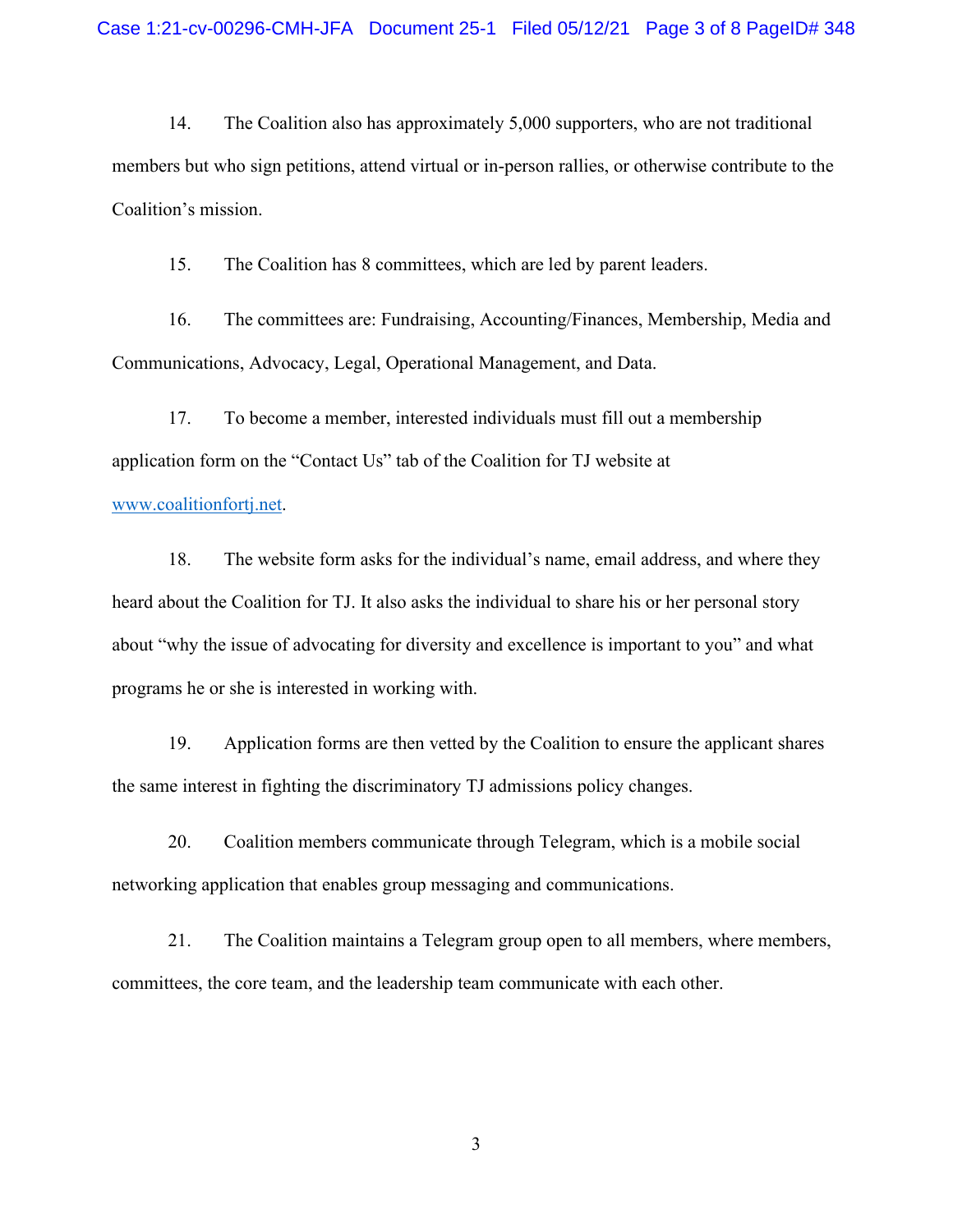22. The Coalition maintains a separate Telegram group for only core team members. Strategically sensitive material appears only on this chat group. Correspondence among the leadership is usually in the form of emails that include Asra Nomani.

23. Coalition members can, and frequently do, raise concerns and ideas with leadership via the various Telegram groups.

24. A few Coalition members have resigned their membership when they felt their views no longer aligned with the mission of the Coalition. Once these members resigned, they were removed from the Telegram chat groups.

25. The Coalition does not have bylaws.

26. Coalition members do not pay dues, and the Coalition is not a fundraising organization. Coalition members are strongly encouraged to donate, however.

27. On or about November 30, 2020, the Coalition became a Fiscally Sponsored Program (FSP) of United Charitable, a nonprofit organization that assists other nonprofit organizations with administration and compliance requirements.

28. United Charitable's policies do not permit FSPs to engage directly in litigation.

29. To comply with United Charitable's policies, the Coalition separated itself from United Charitable, creating the Coalition for Truth and Justice to participate as a FSP of United Charitable.

30. The Coalition for Truth and Justice is a parallel organization to the Coalition for TJ, but has a broader scope encompassing more than just TJ. Specifically, the mission of the Coalition for Truth and Justice is "to conduct original research, journalism, and advocacy about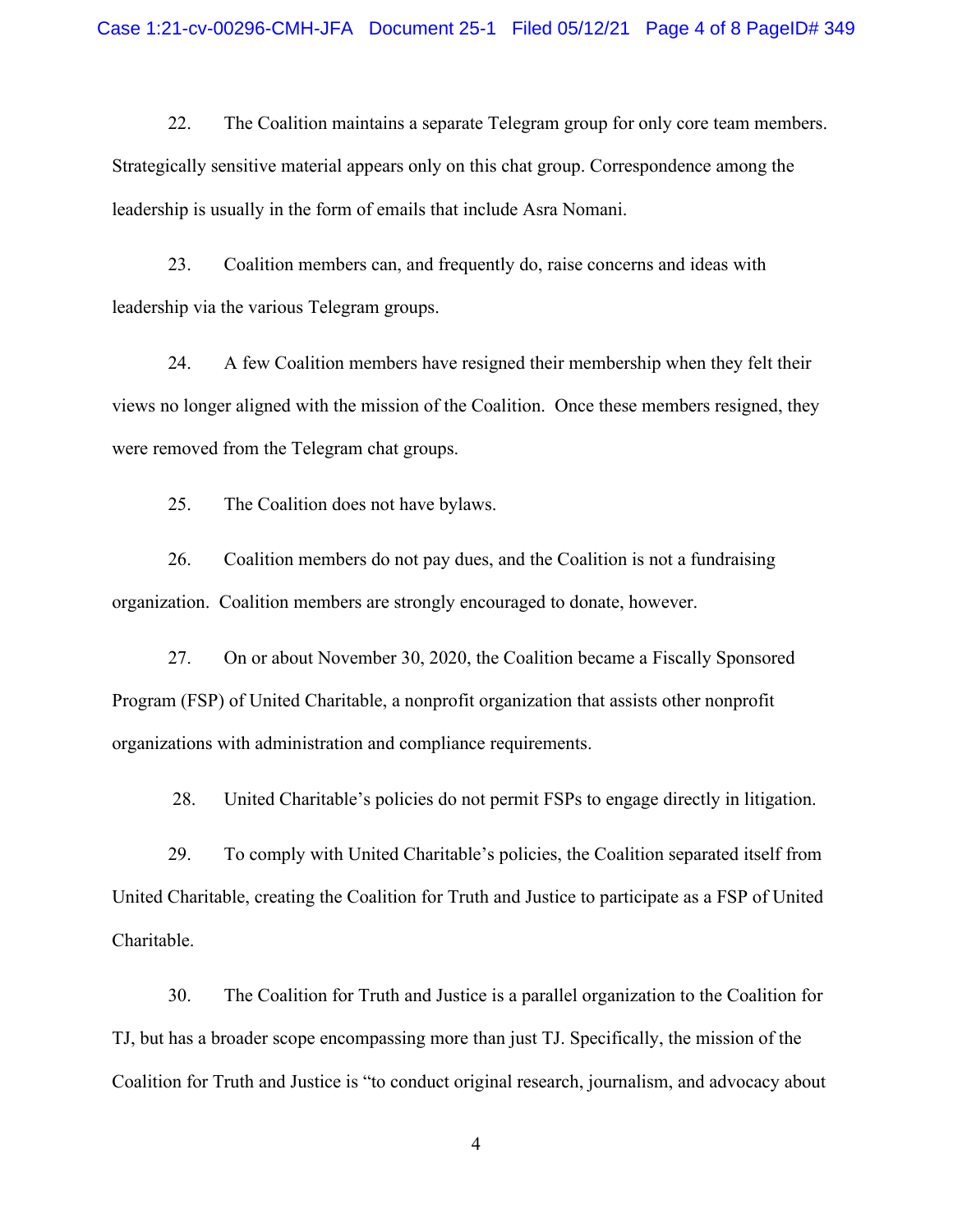significant public issues relegated to education, contribute to sound public policy decisions and protect gifted and STEM education and the legal defense of the rights of students."

31. Those wishing to financially contribute are encouraged by the Coalition's website to make a tax-deductible donation to the Coalition for Truth and Justice, which it describes as a 501(c)(3) and program of United Charitable.

32. The Coalition was formed in opposition to a specific problem: the discriminatory changes to the admissions process at TJ.

33. I am not aware of any Coalition member who supports the discriminatory changes to the admissions process at TJ.

34. I do not believe anyone would join the Coalition for TJ unless they opposed the admissions changes.

35. A different group—the TJ Alumni Action Group—exists to support the changes to the TJ admissions process.

36. The TJ Alumni Action Group has opposed the Coalition's work at every turn.

37. On August 14, 2020, the President and CEO of the TJ Alumni Action Group purchased the URLs CoalitionforTJ.org, CoalitionforTJ.com, Coalition4TJ.com, and Coalition4TJ.org and redirected users to the TJ Alumni Action Group's own website, which included a donate button that misled some intended Coalition for TJ donors into contributing funds to the TJ Alumni Action Group instead of the Coalition for TJ.

38. The Coalition for TJ obtained Internet records confirming that the President and CEO of the TJ Alumni Action Group herself purchased the domain name referenced above.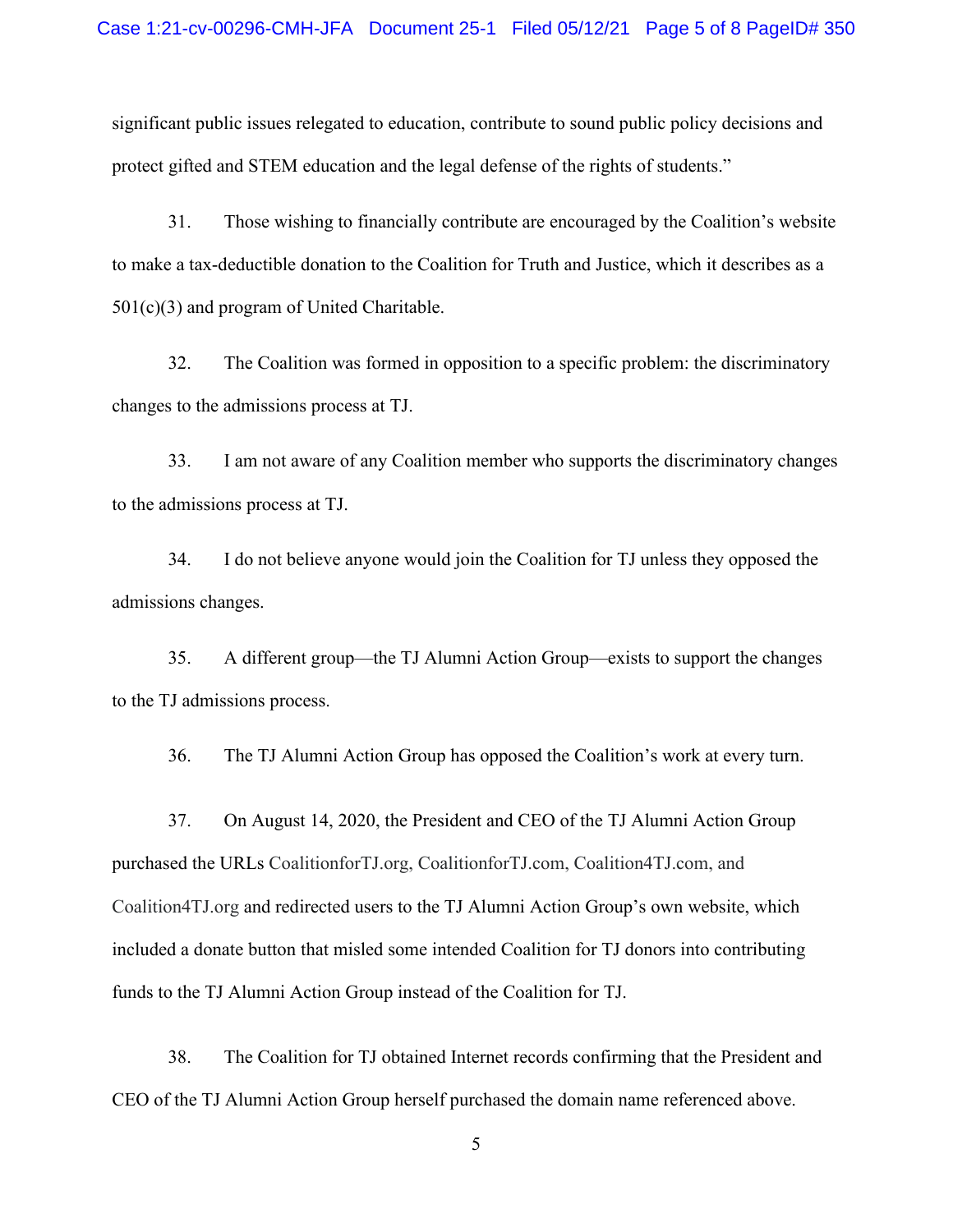39. The TJ Alumni Action Group has received public support from Board Members, and the Fairfax County School Board and its administrators have participated in their official capacity in TJ Alumni Action Group sponsored events.

40. Two Fairfax County School Board members attended a protest rally sponsored by the TJ Alumni Action Group.

41. Supporters of the TJ Alumni Action Group have participated in Coalition for TJ events, filed and taken screen shots of participants, and posted those photos and transcripts of their statements on social media.

42. Supporters of the TJ Alumni Action Group have made racially derogatory statements about Asian Americans (calling them "resource hoarders" and "toxic") and have doxxed a Coalition for TJ member by posting their home address on Twitter.

43. Members of the TJ Alumni Action Group have published op-eds and other media pieces supporting the TJ admissions changes.

44. I do not believe it is likely that an individual who supports the TJ admissions policy changes would mistakenly join the Coalition for TJ instead of the TJ Alumni Action Group. In fact, on information and belief, an overwhelming number of the members of the Coalition for TJ are Asian American, many of them immigrants, whereas the TJ Alumni Action Group (other than certain core leaders) is heavily Caucasian. In fact, local media has described the Coalition for TJ and the TJ Alumni Action Group as being on "warring" sides of the TJ admissions dispute.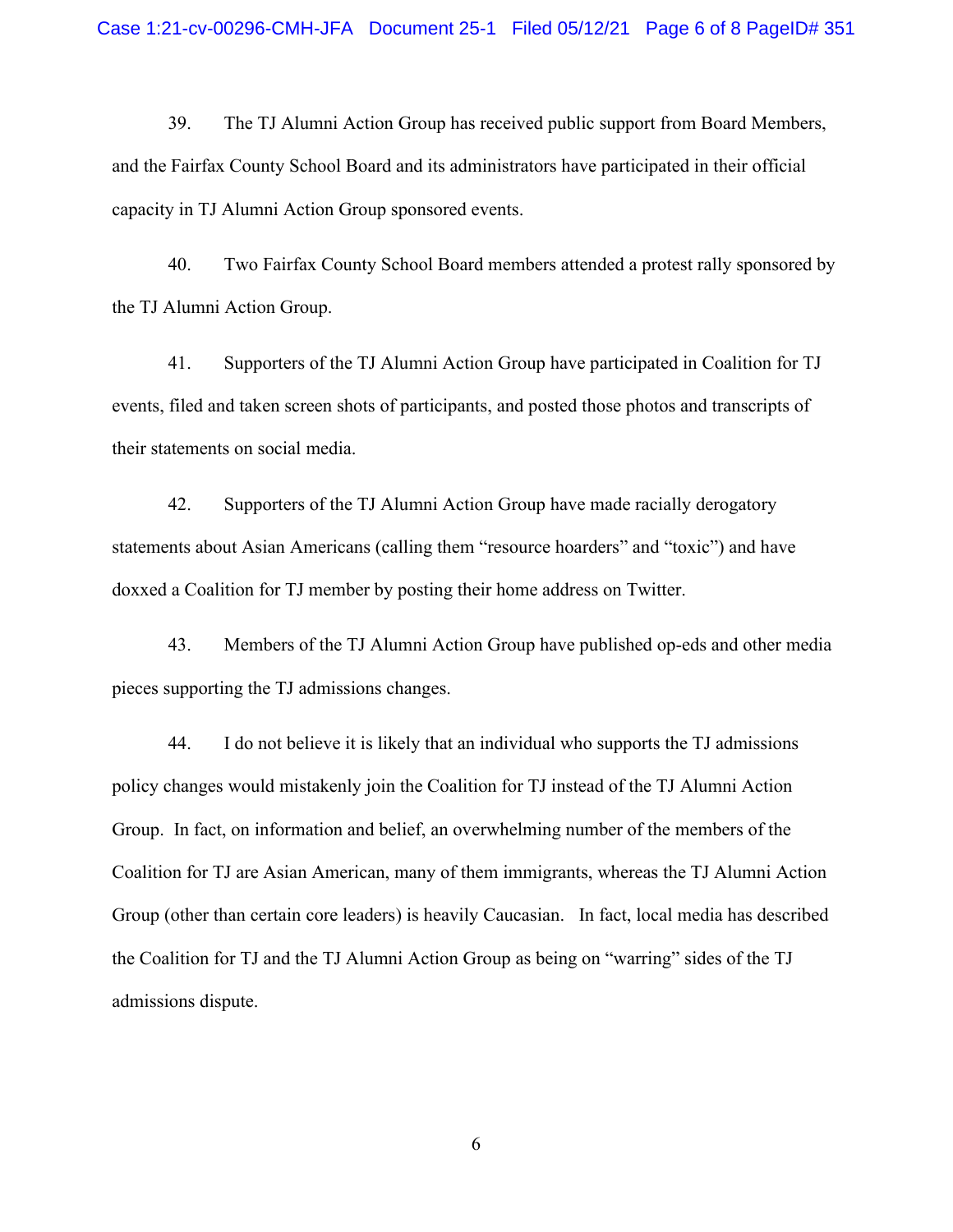45. Coalition members, including myself, express their views through attending virtual and in-person rallies, providing public comments at school board meetings, work sessions, and town hall meetings, writing op-eds, and engaging on social media.

46. The Coalition was formed in the midst of the COVID-19 pandemic and was obligated to hold many of its activities and member engagement virtually for reasons of safety and compliance with local regulations.

47. Virtual Coalition events included: 1) educational events on critical race theory (attended by approximately 150 people), 2) political debates for the Governor and Lieutenant Governor's races in Virginia (attended live by approximately 100 people and screened by many more); and 3) organizational events for leaders of parent organizations in other jurisdictions facing similar discrimination against Asian-Americans, including parents in Boston, New York, Loudoun County, VA, and California.

48. In-person Coalition events included: multiple socially distanced protests at TJ, at the Fairfax County Board of Education, and at the Fairfax County Courthouse and attended by hundreds of people.

49. The Coalition chose to bring this lawsuit because its members believed that the changes to the TJ admissions process violated the Equal Protection rights of Asian-American students.

50. The decision to file the lawsuit was made by the unanimous consent of the Coalition for TJ leadership and core teams at one of the weekly calls following a meeting with the Pacific Legal Foundation.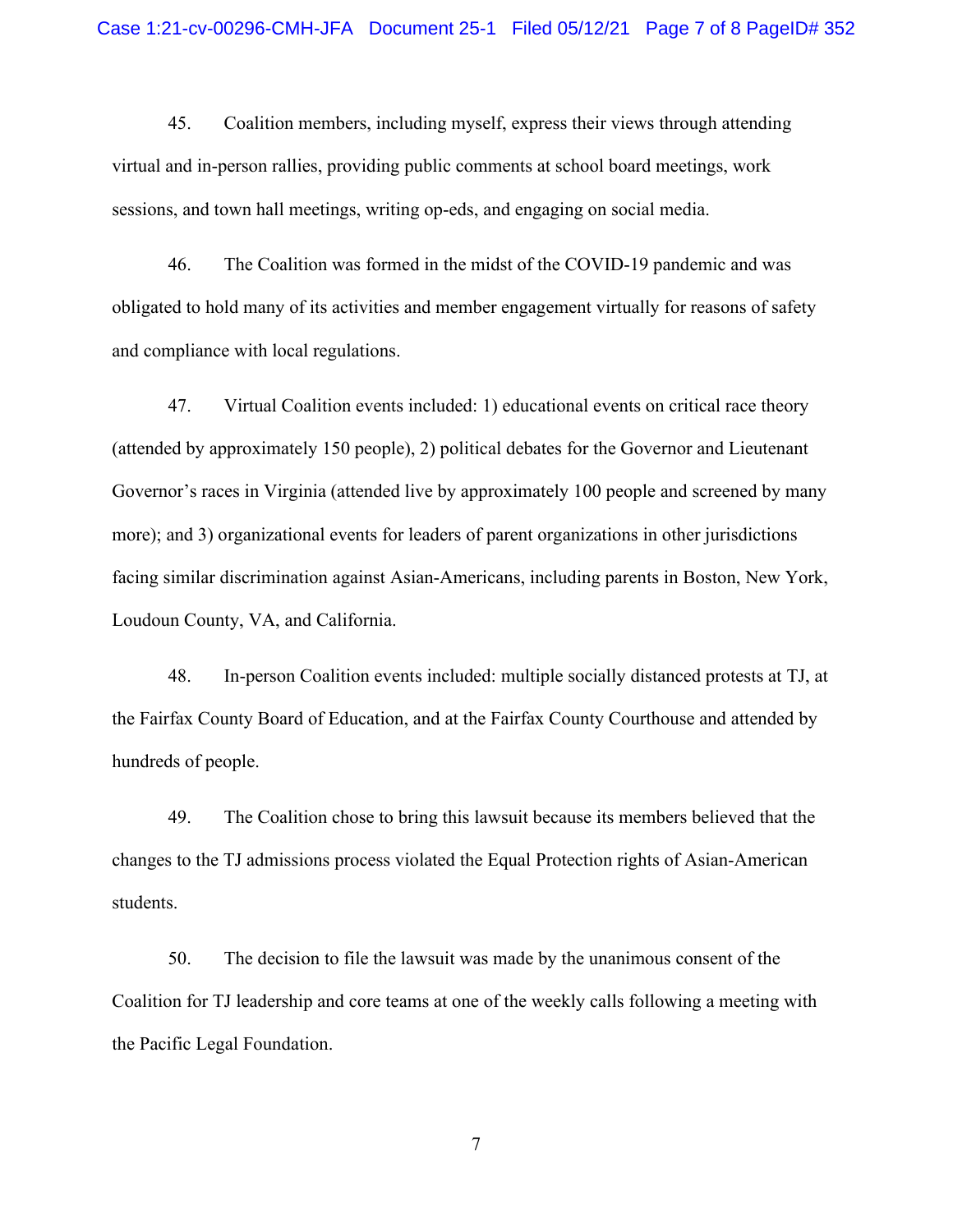Case 1:21-cv-00296-CMH-JFA Document 25-1 Filed 05/12/21 Page 8 of 8 PageID# 353

\* \* \*

I declare under penalty of perjury that the foregoing is true and correct. Executed on this 12th day of May, 2021, at McLean, Virginia.

 $\frac{\rho\mu\mu\ell\ell}$ 

Glenn S. Miller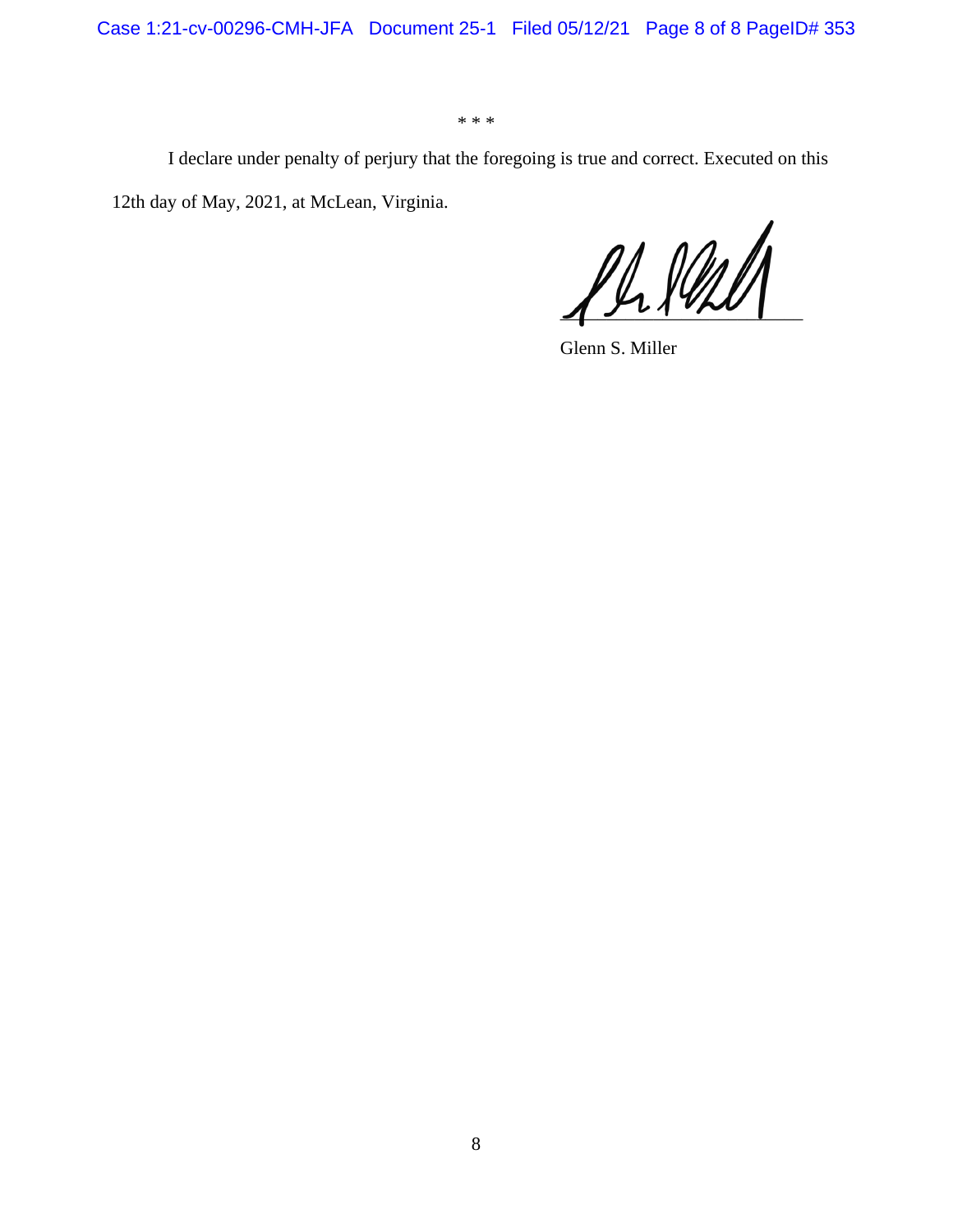## **IN THE UNITED STATES DISTRICT COURT EASTERN DISTRICT OF VIRGINIA ALEXANDRIA DIVISION**

#### COALITION FOR TJ,

No. 1:21-cv-00296-CMH-JFA

Plaintiff,

v.

FAIRFAX COUNTY SCHOOL BOARD; and DR. SCOTT BRABRAND, in his official capacity as Superintendent of the Fairfax County School Board,

Defendants.

### **DECLARATION OF ASRA Q. NOMANI**

I, Asra Q. Nomani, declare as follows:

1. The facts set forth in this declaration are based on my knowledge and, if called as a witness, I can competently testify to their truth under oath. As to those matters that reflect a matter of opinion, they reflect my personal opinion and judgment upon the matter.

2. I am an Asian-American resident of Fairfax County, Virginia.

3. I am the parent of a student at Thomas Jefferson High School for Science and

Technology (TJ) in Alexandria, Virginia.

4. I am an investigative journalist, former Wall Street Journal reporter, and current Vice-President for Strategy and Investigations at Parents Defending Education.

5. In August 2020, I co-founded the Coalition for TJ with Glenn Miller in response to threats from the Fairfax County School Board and Virginia Secretary of Education Atif Qarni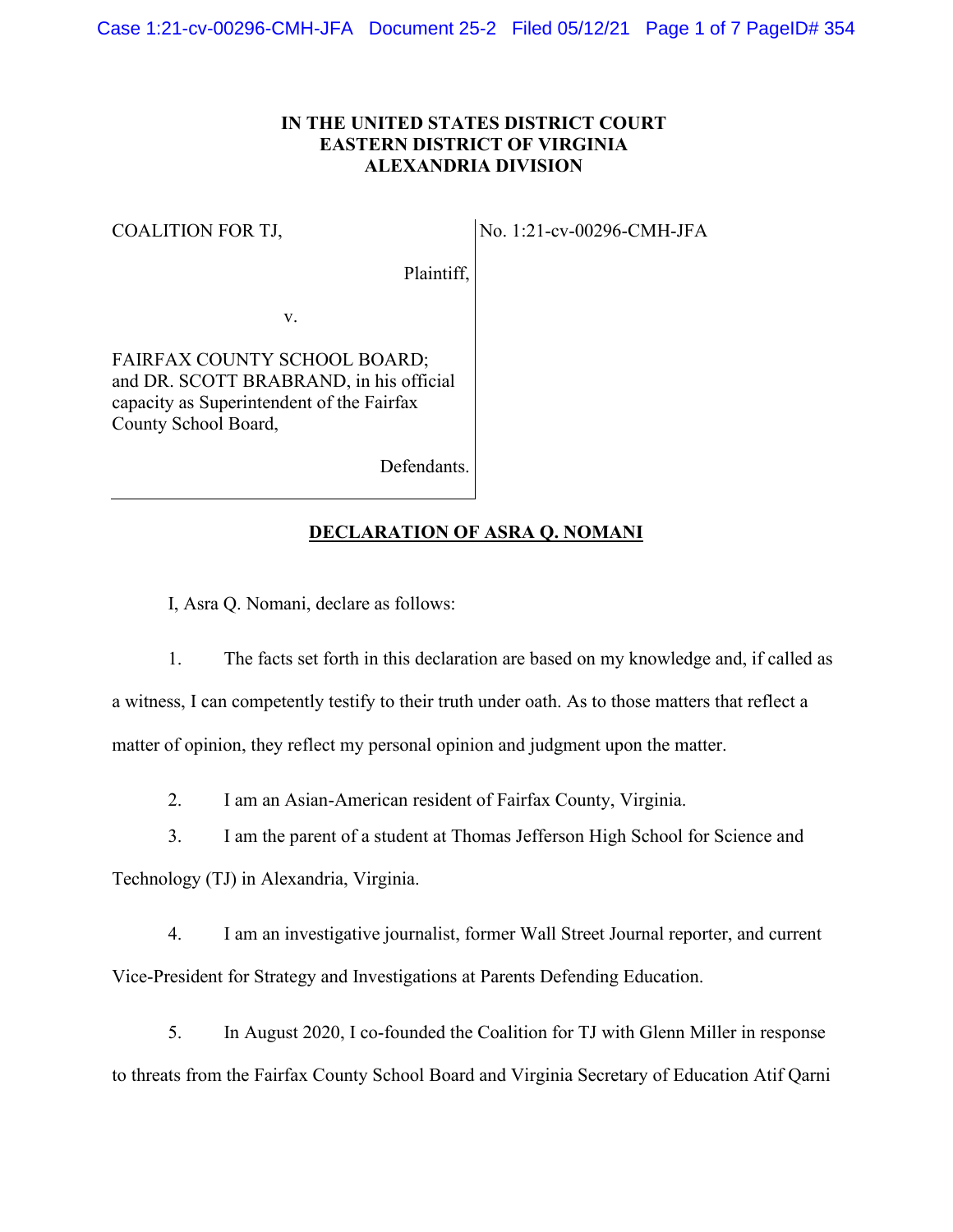that changes would be made to the TJ admissions process that I believed would discriminate against Asian-American applicants.

6. The Coalition for TJ is a membership organization.

7. The Coalition supports increasing diversity through merit-based admissions to TJ.

8. The Coalition has three tiers of membership: a leadership team, a core team, and general members.

9. The leadership team is comprised of 10 members and meets weekly to discuss strategy and Coalition business.

10. I am a member of the leadership team.

11. The leadership team was chosen through self-nominations, and nominees were then chosen by consensus.

12. The core team is comprised of 27 members who join the weekly leadership meeting and contribute to the operational activities of the organization.

13. The general membership tier currently has 298 members.

14. The Coalition also has approximately 5,000 supporters, who are not traditional members but who sign petitions, attend virtual or in-person rallies, or otherwise contribute to the Coalition's mission.

15. The Coalition has eight committees, which are led by parent leaders.

16. The committees are: Fundraising, Accounting/Finances, Membership, Media and Communications, Advocacy, Legal, Operational Management, and Data.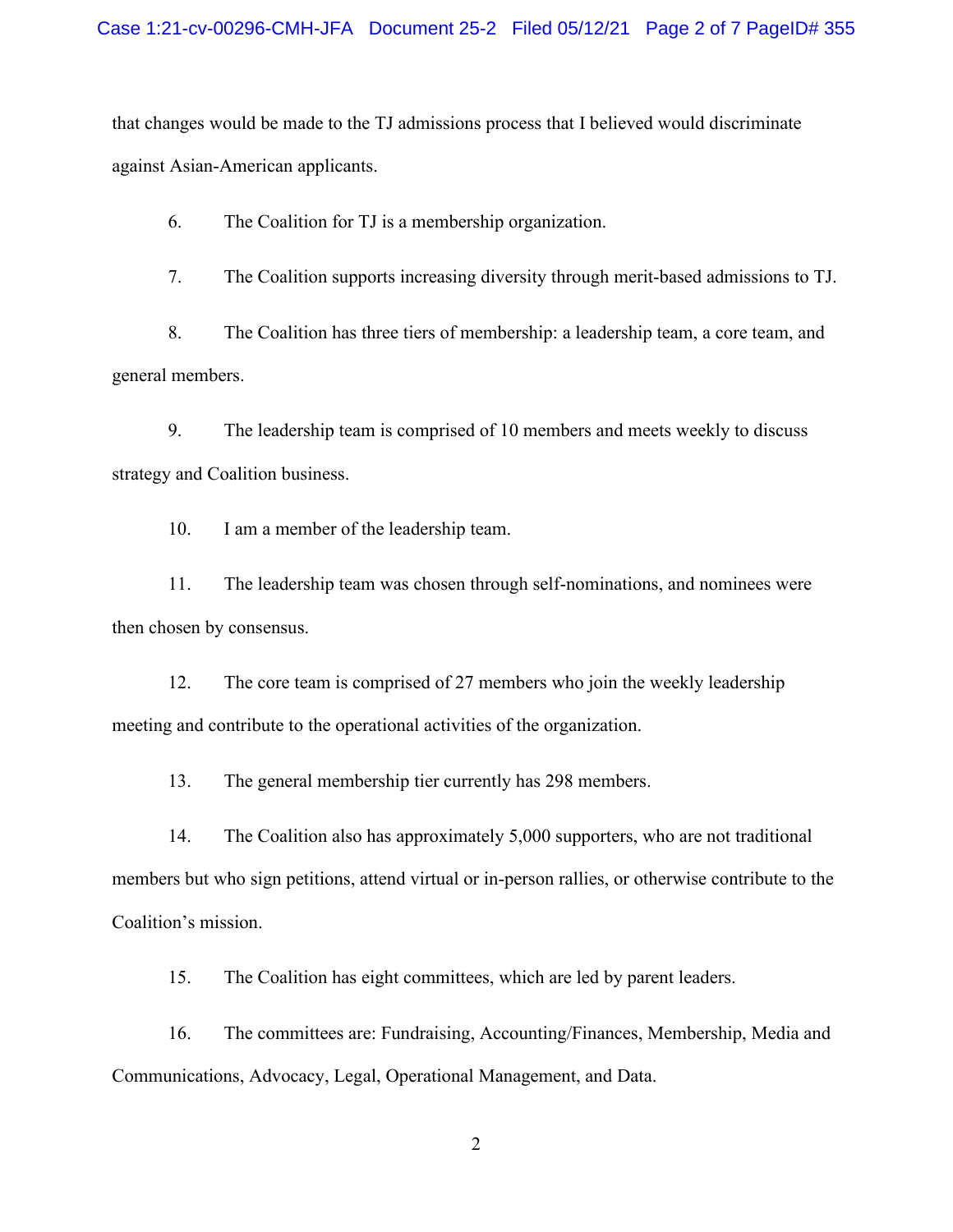17. To become a member, interested individuals must fill out a membership application form on the "Contact Us" tab of the Coalition for TJ website at [www.coalitionfortj.net.](http://www.coalitionfortj.net/)

18. The website form asks for the individual's name, email address, and where they heard about the Coalition for TJ. It also asks the individual to share his or her personal story about "why the issue of advocating for diversity and excellence is important to you" and what programs he or she is interested in working with.

19. Application forms are then vetted by the Coalition to ensure the applicant shares the same interest in fighting the discriminatory TJ admissions policy changes.

20. Coalition members communicate through Telegram, which is a mobile social networking application that enables group messaging and communications.

21. The Coalition maintains a Telegram group open to all members, where members, committees, the core team, and the leadership team communicate with each other.

22. The Coalition maintains a Telegram group for core team members.

23. The Coalition maintains Telegram groups only for committee members.

24. Coalition members can, and frequently do, raise concerns and ideas with leadership via the Telegram group.

25. A few Coalition members have resigned their membership when they felt their views no longer aligned with the mission of the Coalition.

26. The Coalition does not have bylaws.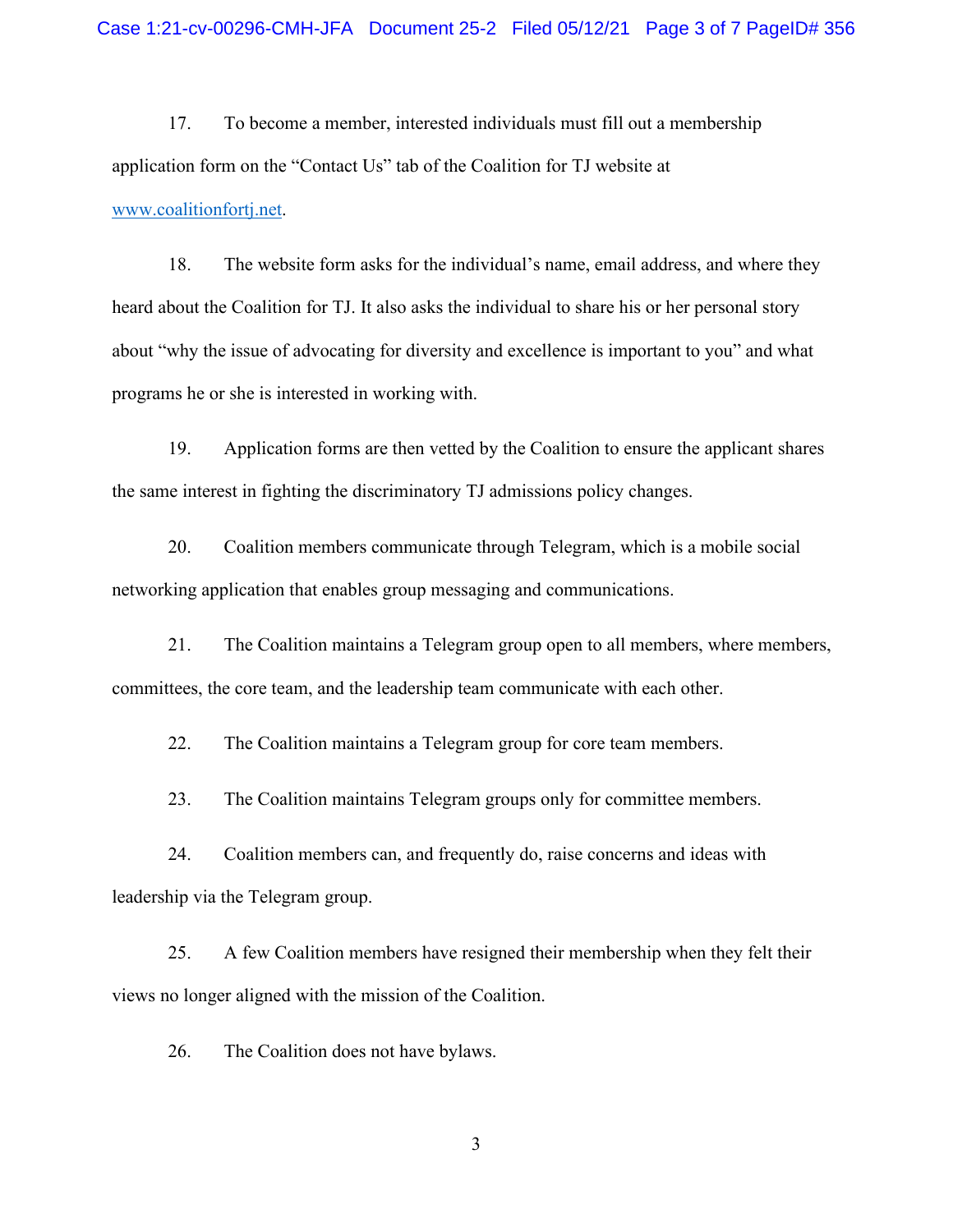27. Coalition members do not pay dues, and the Coalition is not a fundraising organization.

28. On or about November 30, 2020, the Coalition became a Fiscally Sponsored Program (FSP) of United Charitable, a nonprofit organization that assists other nonprofit organizations with administration and compliance requirements.

29. United Charitable's policies do not permit FSPs to engage in litigation.

30. To comply with United Charitable's policies, the Coalition separated itself from United Charitable, creating the Coalition for Truth and Justice to participate as a FSP of United Charitable.

31. The Coalition for Truth and Justice is a parallel organization to the Coalition for TJ, but has a broader scope encompassing more than just TJ. Specifically, the mission of the Coalition for Truth and Justice is "to conduct original research, journalism, and advocacy about significant public issues relegated to education, contribute to sound public policy decisions and protect gifted and STEM education and the legal defense of the rights of students."

32. Those wishing to financially contribute are encouraged by the Coalition's website to make a tax-deductible donation to the Coalition for Truth and Justice, which it describes as a program of 501(c)(3) United Charitable.

33. The Coalition was formed in opposition to a specific problem: the discriminatory changes to the admissions process at TJ.

34. I am not aware of any Coalition member who supports the discriminatory changes to the admissions process at TJ.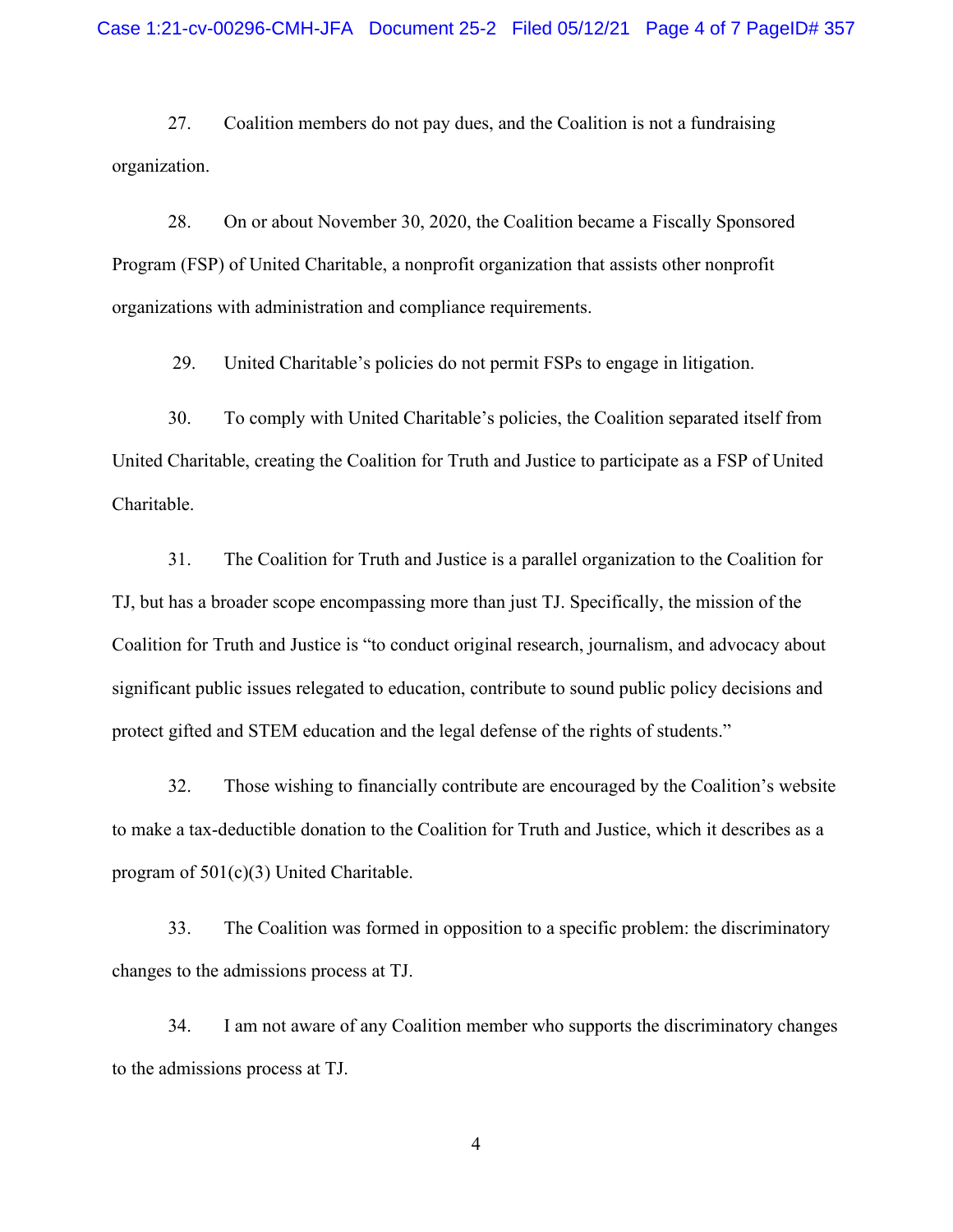35. I do not believe anyone would join the Coalition for TJ unless they opposed the admissions changes.

36. A different group—the TJ Alumni Action Group—exists to support the changes to the TJ admissions process.

37. The TJ Alumni Action Group has opposed the Coalition's work at every turn.

38. On August 14, 2020, the president of the TJ Alumni Action Group, Makya Renee Little, and Mareta Corporation, a graphic design company owned by Ms. Little, purchased the URLs [www.coalitionfortj.org,](http://www.coalitionfortj.org/) [www.coalitionfortj.com,](http://www.coalitionfortj.com/) [www.coalition4tj.org,](http://www.coalition4tj.org/) and coalition4tj.com and had the websites hyperlinked to her organization website, www.tjaag.org, which featured a donate button that misled some donors into contributing funds to the TJ Alumni Action Group instead of the Coalition for TJ.

39. The TJ Alumni Action Group has received public support from Board Chair Ricardy Anderson and Board Member Karen Keys-Gamara.

40. Members of the TJ Alumni Action Group have published op-eds and other media pieces supporting the TJ admissions changes.

41. I do not believe it is likely that an individual who supports the TJ admissions policy changes would mistakenly join the Coalition for TJ instead of the TJ Alumni Action Group.

42. Coalition members, including myself, express their views through attending virtual and in-person rallies, providing public comments at school board meetings, work sessions, and town hall meetings, writing op-eds, and engaging on social media.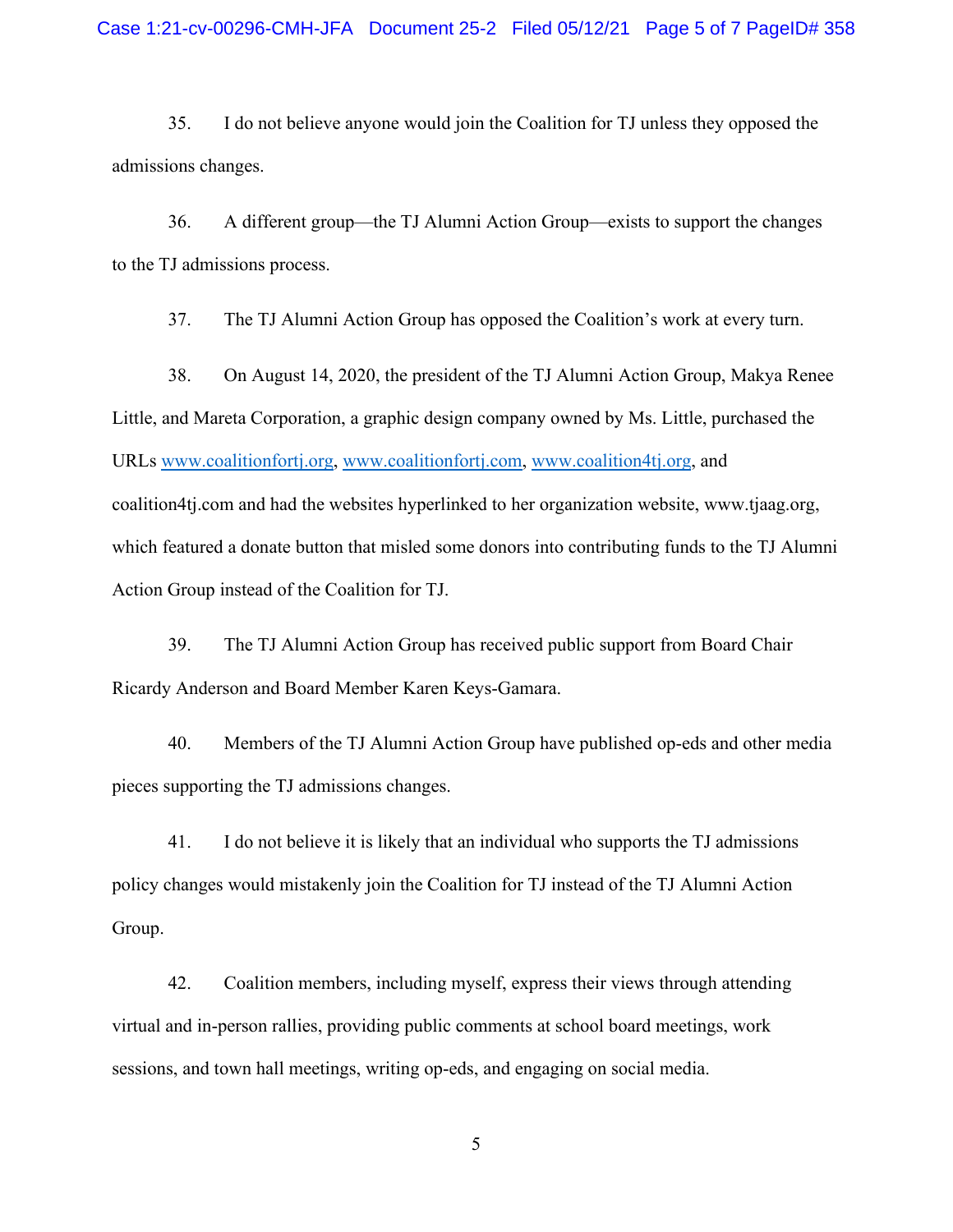43. The Coalition was formed in the midst of the COVID-19 pandemic and was obligated to hold many of its activities and member engagement virtually for reasons of safety and compliance with local regulations.

44. Virtual Coalition events included: an Oct. 4, 2020, rally to save TJ with about 200 people attending; a Nov. 30, 2020, webinar, "The Importance of Thomas Jefferson High School for Science and Technology as a Catalyst for Growth in Northern Virginia," organized with the Thomas Jefferson Institute for Public Policy with 235 participants; and regular online educational seminars with local parents and community members.

45. In-person Coalition events included: a Sept. 20, 2020, protest against the planned changes to TJ's admissions policy, with about 200 students, parents, and community members outside the school in Alexandria, Va.; a Sept. 24, 2020, protest and "TJ Citizens Town Hall" at FCPS headquarters in Falls Church, Va., with about 100 students, parents, and community members; and an Oct. 18, 2020, "Memorial Service" and "Vigil" for TJ outside the school in Alexandria, Va., with about 100 students, parents, and community members attention to express their love for TJ.

46. The Coalition chose to bring this lawsuit because its members believed that the changes to the TJ admissions process violated the Equal Protection rights of Asian-American students.

47. The decision to file the lawsuit was made by the leadership team and core team through unanimous consent.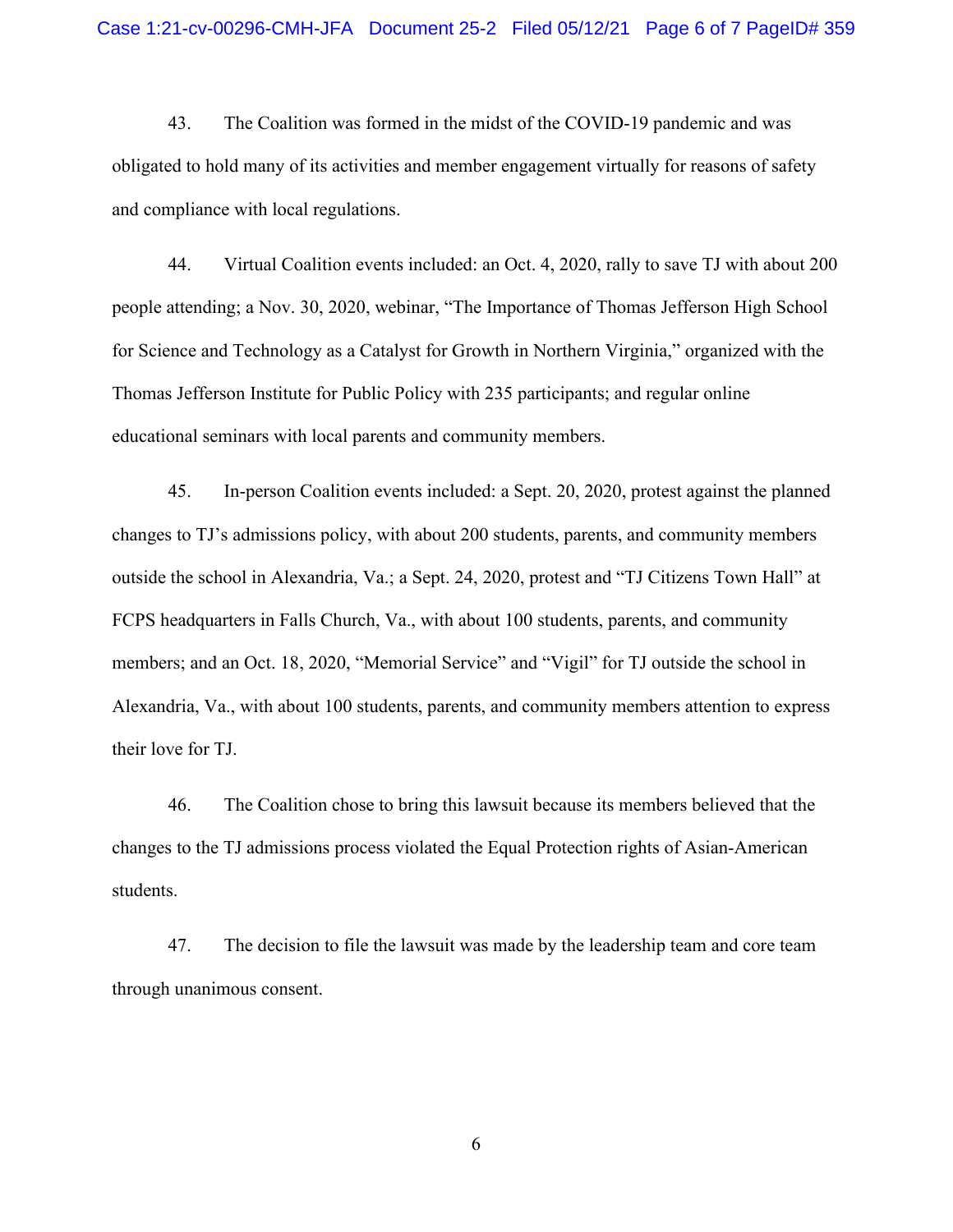\* \* \*

I declare under penalty of perjury that the foregoing is true and correct. Executed on this 12th day of May, 2021, at Great Falls , Virginia. Great Falls

\_\_\_\_\_\_\_\_\_\_\_\_\_\_\_\_\_\_\_\_\_\_\_\_\_\_

Asra Q. Nomani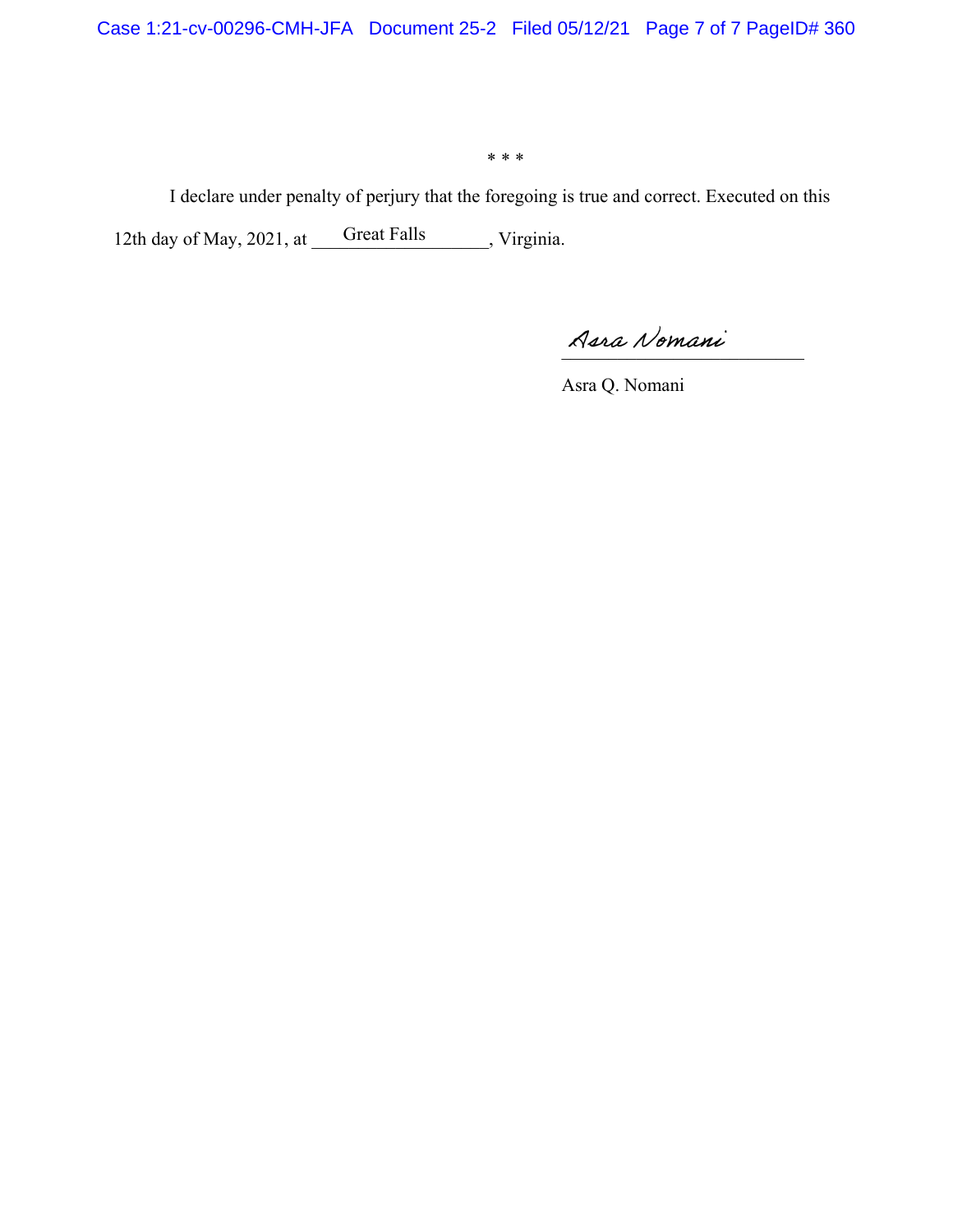### Kiren Mathews

| From:    | cmecf@vaed.uscourts.gov                                                              |
|----------|--------------------------------------------------------------------------------------|
| Sent:    | Wednesday, May 12, 2021 2:21 PM                                                      |
| To:      | Courtmail@vaed.uscourts.gov                                                          |
| Subject: | Activity in Case 1:21-cv-00296-CMH-JFAVAED Coalition for TJ v. Fairfax County School |
|          | Board et al Memorandum in Opposition                                                 |

**This is an automatic e-mail message generated by the CM/ECF system. Please DO NOT RESPOND to this e-mail because the mail box is unattended.** 

**\*\*\*NOTE TO PUBLIC ACCESS USERS\*\*\* Judicial Conference of the United States policy permits attorneys of record and parties in a case (including pro se litigants) to receive one free electronic copy of all documents filed electronically, if receipt is required by law or directed by the filer. PACER access fees apply to all other users. To avoid later charges, download a copy of each document during this first viewing. However, if the referenced document is a transcript, the free copy and 30 page limit do not apply.**

#### **U.S. District Court**

### **Eastern District of Virginia -**

# **Notice of Electronic Filing**

The following transaction was entered by Somin, Alison on 5/12/2021 at 5:21 PM EDT and filed on 5/12/2021 **Case Name:** Coalition for TJ v. Fairfax County School Board et al **Case Number:** 1:21-cv-00296-CMH-JFA Filer: Coalition for TJ **Document Number:** 25

**Docket Text:**

**Memorandum in Opposition re [21] MOTION to Dismiss for Failure to State a Claim MOTION to Dismiss for Lack of Jurisdiction filed by Coalition for TJ. (Attachments: # (1) Declaration of Glenn S. Miller, # (2) Declaration of Asra Q. Nomani)(Somin, Alison)** 

#### **1:21-cv-00296-CMH-JFA Notice has been electronically mailed to:**

Alison Elisabeth Somin asomin@pacificlegal.org, CKieser@pacificlegal.org, EWilcox@pacificlegal.org, GERoper@pacificlegal.org, incominglit@pacificlegal.org, tdyer@pacificlegal.org

Sona Rewari srewari@huntonak.com, cbaroody@huntonak.com

Stuart Alan Raphael sraphael@huntonak.com, cbaroody@huntonak.com

# **1:21-cv-00296-CMH-JFA Notice has been delivered by other means to:**

The following document(s) are associated with this transaction: